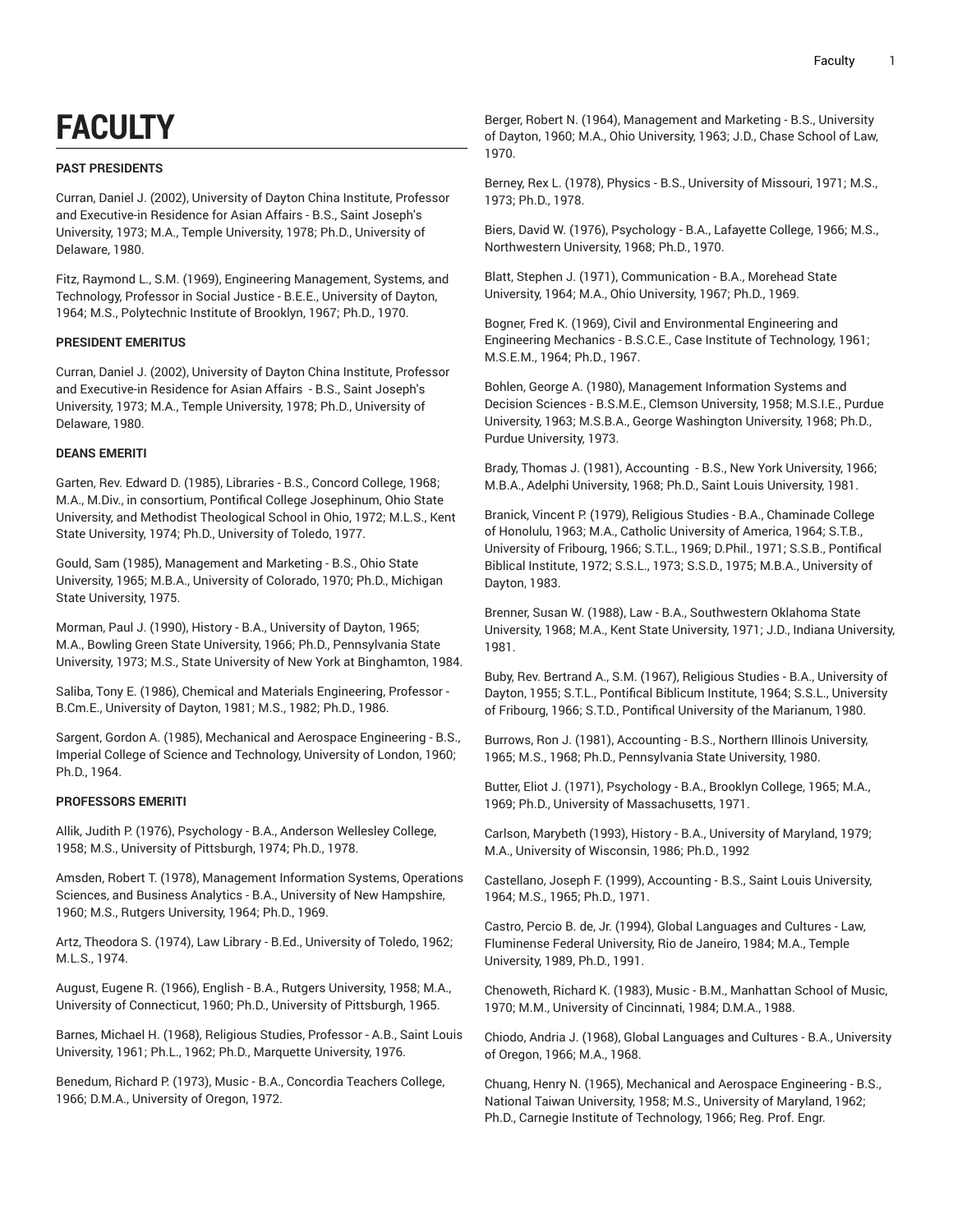Church, Kevin M. (1990), Chemistry - B.S., University of Nebraska, 1982; M.S., 1985; Ph.D., 1988.

Clark, Willard C., Jr. (1963), Accounting - B.S., University of Dayton, 1959; M.B.A., Miami University, 1960; C.P.A., Ohio, 1962.

Cochran, Rebecca A. (1991), Law - B.A., Colorado College, 1974; M.A., Northwestern University, 1975; J.D., John Marshall Law School, 1984.

Conard, Robert C. (1967), Global Languages and Cultures - B.B.A., University of Cincinnati, 1956; M.A., 1962; Ph.D., 1969.

Courte, Dale E. (2002), Computer Science - B.S., Wright State University, 1977; M.S., 1981; Ph.D., 2002.

Craver, Bruce A. (1978), Physics - B.S., Purdue University, 1969; M.S., 1971; Ph.D., 1976.

Crist, Maria Perez (1989), Law- B.A., Northwestern University, 1978; J.D., University of Michigan, 1981.

DaPolito, Frank J. (1970), Psychology - B.A., Bowling Green State University, 1959; Ph.D., Indiana University, 1966.

Deep, Ronald (1989), Engineering Management and Systems - B.S., U.S. Air Force Academy, 1960; M.S.E., Purdue University, 1970; Ph.D., Florida State University, 1976; Reg. Prof. Engr.

De Luca, Barbara M. (1975), Educational Administration - B.S., University of Dayton, 1971; M.Ed., Miami University, 1975; Ph.D., Ohio State University, 1984.

DeMarco, Jr. George M. (1997), Health and Sport Science - B.S., Bridgewater State College, 1978; M.S., Ithaca College, 1992; Ed.D., University of Georgia, 1998.

DesAutels, Peggy J. (2001), Philosophy - B.A., Principia College, 1977; M.S., Washington University, 1988; M.A., 1993; Ph.D., 1995.

Dickinson, Kelvin H. (1979), Law - B.A., Western Michigan University, 1965; LL.B., Harvard University, 1968.

Doepker, Philip E. (1984), Mechanical and Aerospace Engineering - B.M.E., University of Dayton, 1967; M.S.M.E., Ohio State University, 1968; Reg. Prof. Engr.

Donnelly, Patrick G. (1979), Sociology, Anthropology, and Social Work - B.S., St. Joseph's College, 1974; M.A., University of Delaware, 1977; Ph.D., 1981.

Durham, James G. (1980), Law - A.B., University of California, Berkeley, 1973; J.D., University of California, Davis, 1976.

Eastep, Franklin E. (1980), Mechanical and Aerospace Engineering - B.S., Ohio State University, 1958; M.S., Air Force Institute of Technology, 1963; Ph.D., Stanford University, 1968.

Ebeling, Charles E. (1988), Engineering Management and Systems - B.S., University of Pittsburgh, 1965; M.S., Air Force Institute of Technology, 1969; Ph.D., Ohio State University, 1973; Reg. Prof. Engr.

Edmonson, Charlie P. (1993), Engineering Management, Systems, and Technology - B.S., Tennessee State University, 1964; M.S., University of Pittsburgh, 1968.

Eggemeier, F. Thomas (1986), Psychology - B.A., University of Dayton, 1967; M.A., Ohio State University, 1969; Ph.D., 1971.

Eid, Leroy V. (1961), History - B.S.Ed., University of Dayton, 1953; M.A., St. John's University, 1958; Ph.D., 1961; M.A., University of Toronto, 1968.

Eimermacher, John P. (1986), Mechanical and Aerospace Engineering - M.E., University of Cincinnati, 1963; M.S.M.E., 1967; Ph.D., 1973; Reg. Prof. Engr.

Eley, Marion J. (1961), Accounting - B.S., University of Dayton, 1959; M.B.A., Xavier University, 1964; C.P.A., Ohio, 1966.

Erdei, John E. (1983), Physics - B.S., Cleveland State University, 1973; M.S., 1976; Ph.D., University of Cincinnati, 1983.

Espinoza, Isabel J. (1995), Global Languages and Cultures - B.A., Pontificia Universidad Javeriana, 1979; M.Ed., State University of New York at Buffalo, 1990; Ph.D., 1995.

Evans, James H. (1981), Counselor Education and Human Services - B.A., Ohio Wesleyan University, 1961; M.A., Kent State University, 1964; Ed.D., Indiana University, 1971.

Farren, Joseph M. (1966), Engineering Technology - B.S., Bluffton College, 1959; B.E.E., University of Dayton, 1961; M.S., 1966; M.B.A., 1977; Reg. Prof. Engr.

Ferratt, Thomas W. (1986), Management Information Systems, Operations Sciences, and Business Analytics - B.B.A., University of Notre Dame, 1968; M.B.A., Ohio State University, 1973; Ph.D., 1974.

Fioriti, Andrew A. (1965), Accounting - B.S., University of Scranton, 1956; M.B.A., University of Detroit, 1958; C.P.A., New Jersey, 1964.

Fischer, Marilyn R. (1992), Philosophy - B.A., Wheaton College, 1971; M.A., Boston University, 1975; Ph.D., 1978.

Flach, Lawrance (1989), Chemical and Materials Engineering- B.S., University of Cape Town, 1980; M.Sc., 1982; Ph.D., University of Colorado, 1989.

Fleischmann, Ellen L. (1998), History - B.A., Wesleyan University, 1977; Ph.D., Georgetown University, 1996.

Flockerzie, Lawrence J. (1987), History - B.A., University of Massachusetts, 1976; M.A., Indiana University, 1982; Ph.D., 1987.

Fogel, Norman J. (1971), Political Science - B.S., Millersville State College, 1960; M.A., University of Delaware, 1968; Ph.D., Ohio State University, 1975.

Fost, Roberta S. (1969), History - B.A., University of California, 1964; M.A., University of Chicago, 1966; Ph.D., 1974.

Fouke, Daniel C. (1988), Philosophy - B.A., University of Iowa, 1975; M.A., University of Chicago, 1983; Ph.D., 1986.

Frasca, Ralph R. (1972), Economics and Finance – B.A., C.W. Post College, 1967; M.A. Indiana University, 1971; Ph.D., 1975.

Fratini, Albert V. (1967), Chemistry - B.S., University of Rhode Island, 1960; Ph.D., Yale University, 1966.

Friedland, Eric L. (1968), Religious Studies - B.A., Boston University, 1960; M.A., Brandeis University, 1962; Ph.D., 1967.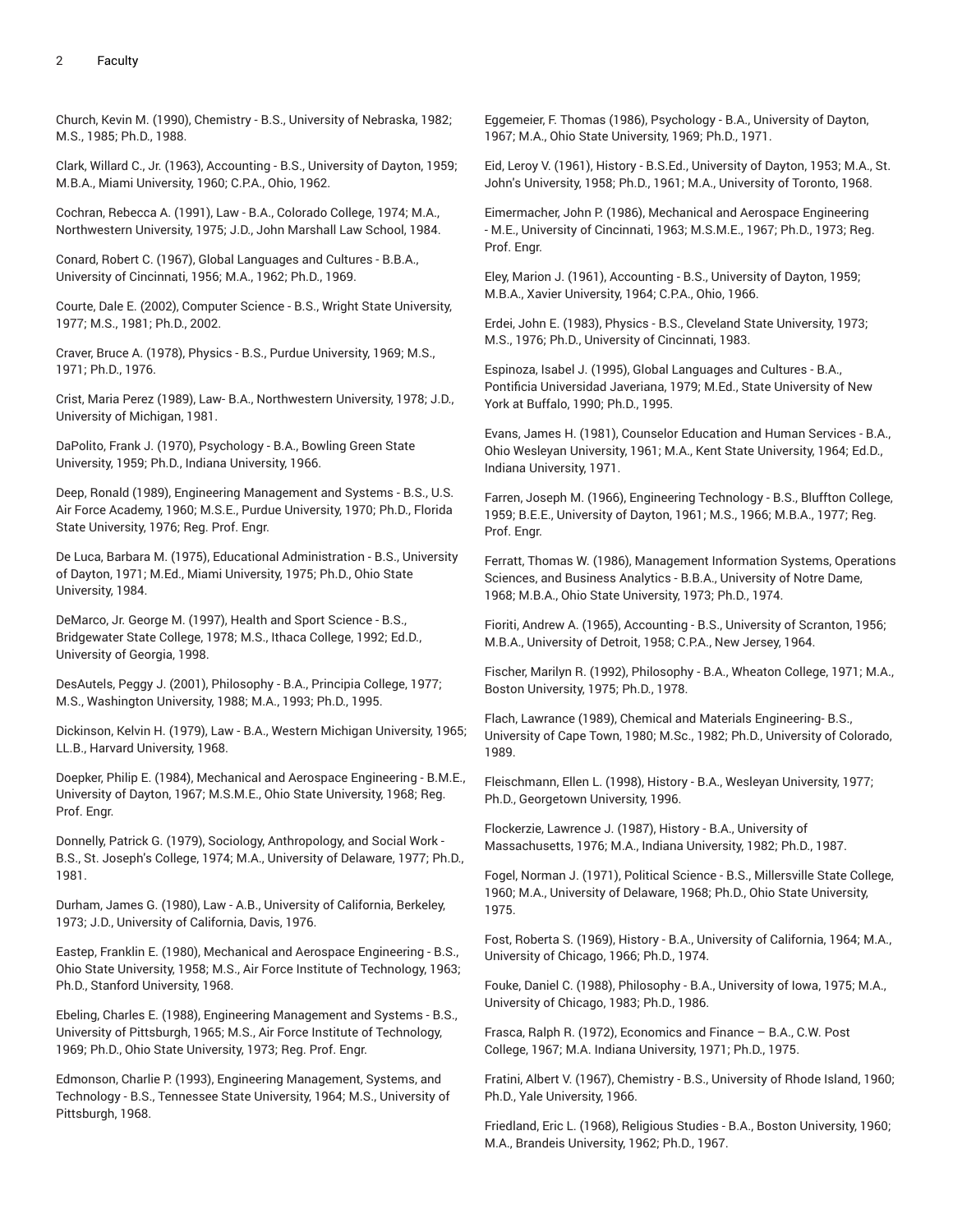Gantner, Thomas E. (1966), Mathematics - B.S., University of Dayton, 1962; M.S., Purdue University, 1964; Ph.D., 1966.

Geiger, Donald R., S.M. (1964), Biology - B.S., University of Dayton, 1955; M.S., Ohio State University, 1960; Ph.D., 1963.

Geiger, John D. (1970), Teacher Education - B.A., Marquette University, 1966; Ph.D., 1972.

Gerla, Harry S. (1979), Law - B.A., Queens College, 1970; M.A., University of Florida, 1972; J.D., Ohio State University, 1975.

Globig, James E. (1998), Engineering Management Systems and Technology, - B.E.T., University of Dayton, 1979; M.B.A., Miami University, 1982; M.S., University of Dayton, 2003

Graham, Thomas P. (1964), Physics - B.S., Providence College, 1956; Ph.D., Iowa State University, 1967.

Greenlee, Janet S. (1999), Accounting - B.S., Ohio State University, 1967; M.S.W., West Virginia University, 1973; M.B.A., University of California, Los Angeles, 1978; Ph.D., University of Kentucky, 1993.

Gustafson, Elizabeth F. (1983), Economics and Finance - B.A., Duke University, 1970; Ph.D., University of North Carolina, 1974.

Hagel, Thomas L. (1982), Law - B.S., University of Nebraska, 1972; J.D., 1976; LL.M., Temple University,1982.

Hallinan, Charles G. (1983), Law - B.A., University of Dayton, 1969; J.D., University of Toledo, 1977; LL.M., Yale University, 1983.

Hanley, Thomas L. (1982), Law Library- A.B., Earlham College, 1970; J.D., Indiana University, 1973; M.S.L.S., Western Michigan University, 1975.

Hart, Patricia M. (1988), Teacher Education - B.S., University of Dayton, 1973; M.S., 1983; Ph.D., Ohio State University, 1989.

Hartley, Linda A. (1991), Music - B.M., Bowling Green State University, 1979; M.M., Kent State University, 1987; Ph.D., 1991.

Hater, Robert J. (1981), Religious Studies - B.A., Athenaeum of Ohio, 1957; M.A., 1959; Ph.D., St. John's University, 1967.

Hecht, Norman L. (1974), Materials Engineering - B.S., Alfred University, 1960; M.S., 1968; Ph.D., 1972.

Heitmann, John A. (1984), History - B.S., Davidson College, 1970; M.A., Clemson University, 1974; Ph.D., Johns Hopkins University, 1983.

Henninger, Francis J. (1965), English - B.A., St. John's University, 1956; A.M., University of Notre Dame, 1958; M.A., University of Pennsylvania, 1962; Ph.D., 1965.

Herrelko, Janet M. (1999), Teacher Education - B.A., Regis College, 1970; M.A., University of Maryland, 1971; Ed.D., University of Massachusetts/ Lowell, 1996.

Hoffer, Jeffrey A. (1995), Management Information Systems, Operations Sciences, and Business Analytics - B.A., Miami University, 1969; M.S., Cornell University, 1972; Ph.D., 1975.

Hopfengardner, Jerrold (1978), Educational Administration - B.A., University of Dayton, 1959; M.Ed., Miami University, 1961; Ph.D., Ohio State University, 1970.

Howarth, Cooley R. (1976), Law - B.A., Michigan State University, 1971; J.D., University of Denver, 1976

Ilg, Timothy (1998), Educational Leadership – B.A., Malone College, 1968; M.A., Ohio State University, 1972; Ph.D., 1982.

Inglis, John A. (1993), Philosophy - B.A., University of St. Thomas, 1977; M.Div., University of Toronto, 1982; M.A., University of Houston, 1989; Ph.D., University of Kentucky, 1993.

Inscho, Frederick R. (1976), Political Science - A.B., University of Detroit, 1968; M.A., State University of New York at Buffalo, 1972; Ph.D., 1976.Johnson, Patricia A. (1979), Philosophy- B.A., Eckerd College, 1967; M.A., Columbia University, 1969; M.A., University of Toronto, 1974; Ph.D., 1979.

Jain, Vinod K. (1979), Mechanical and Aerospace Engineering - B.S.M.E., University of Roorkee, 1964; M.S.M.E., 1970; Ph.D., Iowa State University of Science and Technology, 1980.

Jenkins, Fred W. (1987), University Libraries - B.A., University of Cincinnati, 1979; A.M., University of Illinois, 1981; Ph.D., 1985; M.S., 1986.

Jones, Robert B. (1992), Music - B.M.E., Appalachian State University, 1972; M.M., University of North Carolina, 1975; D.M.A., University of Miami, 1991.

Kanet, John J. (2002), Management Information Systems, Operations Sciences, and Business Analytics - B.S., Lehigh University, 1967; M.B.A., Loyola College, 1971; Ph.D., Pennsylvania State University, 1979.

Karns, Margaret (1976), Political Science - B.A., Dennison University, 1965; M.S., University of Michigan, 1966; Ph.D., 1975.

Kauflin, John E. (1966), Mathematics – B.S., University of Dayton, 1962; M.S.., Michigan State University, 1964; Ph.D., Georgetown University, 1970.

Kearns, Robert J. (1984), Biology - B.S., Washington State University, 1968; M.S., 1975; Ph.D., 1978; M.T. (ASCP), 1971.

Kebede, Messay (1998), Philosophy - B.A., University of Grenoble, France, 1971; M.A., 1973; Ph.D., 1976.

Kee, Richard J. (1985), Electrical and Computer Engineering - B.S., University of Tampa, 1971; M.S.E.E., Air Force Institute of Technology, 1976; D.E., University of Dayton, 1989; Reg. Prof. Engr.

Keil, R. Gerald, (1969), Chemistry - B.S., Villanova University, 1963; Ph.D., Temple University, 1967.

Kester, Jack E. (1966), Computer Science - B.S., University of Dayton, 1952; M.S., Ohio State University, 1958.

King, Wesley C., Jr. (1996), Management and Marketing - B.B.A., Valdosta State College, 1975; J.D., University of Georgia, 1983; Ph.D., 1988.

Kinnucan-Welsch, Kathryn (1997), Teacher Education - B.A., University of Illinois, 1971; M.A., Western Michigan University, 1988; Ed.D., 1995.

Kimbrough, R. Alan (1969), English - B.A., Carthage College, 1965; A.M., Brown University, 1966; Ph.D., 1974.

Knachel, Howard C. (1972), Chemistry - B.S., University of Dayton, 1963; M.S., Ohio State University, 1969; Ph.D., 1971.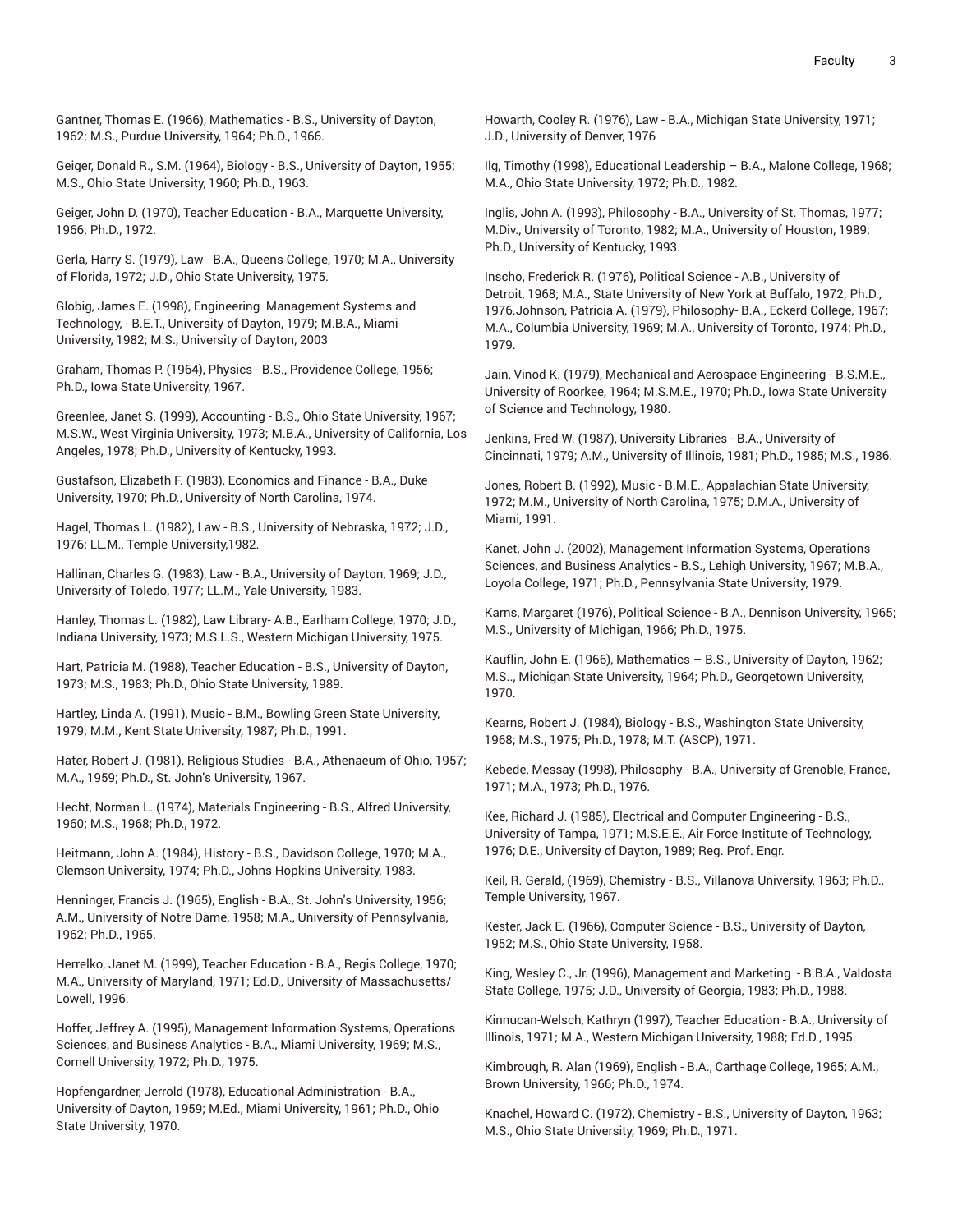Korte, John R. (1973), Psychology - A.B., University of California, 1967; M.S., Purdue University, 1970; Ph.D., 1973.

Kreiss, Robert A. (1989), Law - B.A., Reed College, 1963; M.A., University of Oregon, 1965; Ph.D., 1968; J.D., Stanford University, 1977.

Krugh, Janis L. (1987), Global Languages and Cultures - B.A., Ohio Northern University, 1974; M.A., University of Toledo, 1979; Ph.D., University of Pittsburgh, 1986.

Kunkel, Joseph C. (1964), Philosophy - A.B., Loyola University, 1958; A.M., 1962; Ph.D., St. Bonaventure University, 1968.

Kuntz, Kenneth J. (1969), Psychology - B.A., Washington University, 1956; M.A., University of Cincinnati, 1963.

Lain, Laurence B. (1976), Communication - B.S., Indiana State University, 1969; M.A.E., Ball State University, 1973; Ph.D., Ohio State University, 1984.

Lang, Joseph E. (1981), Computer Science - A.B., Thomas More College, 1964; M.S., University of Illinois, 1965; Ph.D., 1970; M.S., Wright State University, 1988.

Lapitan, Antonio E. (1969), Political Science - A.B., University of the Philippines, 1954; M.A., Lehigh University, 1957; Ph.D., University of Oregon, 1968.

Lasley, Thomas J., II (1983), Teacher Education - B.S., Ohio State University, 1969; M.A., 1972; Ph.D., 1978.

Lee, David R. (1982), Management and Marketing - B.S., U.S. Air Force Academy, 1962; M.S.I.E., Purdue University, 1966; Ph.D., 1972; Reg. Prof. Engr.

Lestingi, Joseph (1992), Mechanical and Aerospace Engineering - B.C.E., Manhattan College, 1957; M.S., Virginia Polytechnic Institute, 1959; D.Eng., Yale University, 1966.

Lewis, William F. (1980), Management and Marketing - B.A., Spring Arbor College, 1967; M.B.A., Michigan State University, 1969; Ph.D., University of Cincinnati, 1976.

Loomis, John S. (2002), Electrical and Computer Engineering - B.S., Case Institute of Technology, 1966; M.S., University of Illinois, 1968; M.S., University of Arizona, 1977; Ph.D., 1980.

Lu, Christopher C. (1976), Chemical and Materials Engineering - B.S., Chen-Kung University, 1960; M.S., University of Missouri, 1966; Ph.D., University of Texas, 1972

Marcinowski, M. Gary, S.M. (1993), Art and Design - B.F.A., Boston University, 1980; M.F.A., Rhode Island School of Design, 1993.

Magnuson, Phillip C. (1981), Music - B.A., Duke University, 1971; M.M., University of Massachusetts, 1974; D.M.A., University of Wisconsin, 1977.

Marre, Katy E. (1966), English - B.A., University of Bombay, 1958; M.A., 1960; Ph.D., State University of New York at Buffalo, 1967.

Marre, Louis A. (1965), English - A.B., University of Notre Dame, 1961; M.A., 1963; Ph.D., 1972.

Martin, Herbert W. (1970), English - B.A., University of Toledo, 1964; M.A., State University of New York at Buffalo, 1967; M.I., Middlebury College, 1972; D.A., Carnegie-Mellon University, 1979.

Martin, Judith G., S.S.J. (1980), Religious Studies - B.A., Medaille College, 1969; M.A., Union Theological Seminary, 1972; M.A., McMaster University, 1975; Ph.D., 1983.

Mashburn, Joe D. (1981), Mathematics - B.S., Southern Missionary College, 1976; M.A., University of California, 1978; Ph.D., 1981.

Massucci, Rev. Joseph D. (1987), Educational Leadership - M.A., Catholic University of America, 1977; Ed.S., University of Dayton, 1988; Ph.D., 1993.

McCloskey, John W. (1965), Mathematics - B.S., University of Dayton, 1960; M.S., Michigan State University, 1962; Ph.D., 1965.

Merenski, J. Paul (1976), Management and Marketing - B.S., Wright State University, 1971; M.B.A., 1972; Ph.D., University of Cincinnati, 1982.

Miner, George K. (1976), Physics - A.B., Thomas More College, 1958; M.S., University of Notre Dame, 1960; Ph.D., University of Cincinnati, 1965.

Mohan, Nancy (1987), Economics and Finance - B.S., Indiana University, 1975; M.B.A., Wright State University, 1977; Ph.D., University of Cincinnati, 1986.

Moon, Donald L. (1974), Electrical and Computer Engineering and Electro-Optics - B.S.E.E., West Virginia Institute of Technology, 1963; M.S.E.E., University of Toledo, 1966; Ph.D., Ohio State University, 1974.

Morlan, Don B. (1977), Communication - B.S., Indiana State University, 1962; M.S., 1965; Ph.D., Purdue University, 1969.

Moroney, William F. (1990), Psychology - B.A., Cathedral College, 1964; M.A., St. John's University, 1967; Ph.D., 1968.

Morris, Jeffrey W. (1981), Law - B.A., Providence College, 1974; J.D., Washington and Lee University, 1977.

Morrow, Gary W. (1988), Chemistry - B.A., Ohio State University, 1984; Ph.D., 1988.

Mosher, Arthur D. (1994), Global Languages and Cultures - B.A., Wheaton College, 1971; M.A., Syracuse University, 1975; Ph.D., University of Massachusetts, 1979.

Mott, Robert L. (1966), Engineering Technology - B.M.E., General Motors Institute, 1963; M.S.M.E., Purdue University, 1965; Reg. Prof. Engr.

Mushenheim, Cecilia A. (1991), Library - B.A., St. Mary's University, 1965; M.A., 1972.

Mykytka, Edward F. (1998), Engineering Management, Systems, and Technology - B.S., University of Dayton, 1976; M.S., University of Iowa, 1978; Ph.D., University of Arizona, 1983.

Niles, Fred (1985), Art and Design - B.S., Edinboro State College, 1964; M.A., University of Northern Colorado, 1974; M.F.A., Syracuse University, 1987.

O'Hare, J. Michael (1966), Physics - B.S., Loras College, 1960; M.S., Purdue University, 1962; Ph.D., State University of New York at Buffalo, 1966.

Oldenski, Thomas, S.M. (1994), Educational Administration - B.A., University of Dayton, 1972; M.Ed., Boston College, 1975; M.A., Western Michigan University, 1978; Ed.S., University of Dayton, 1984; Ph.D., Miami University, 1994.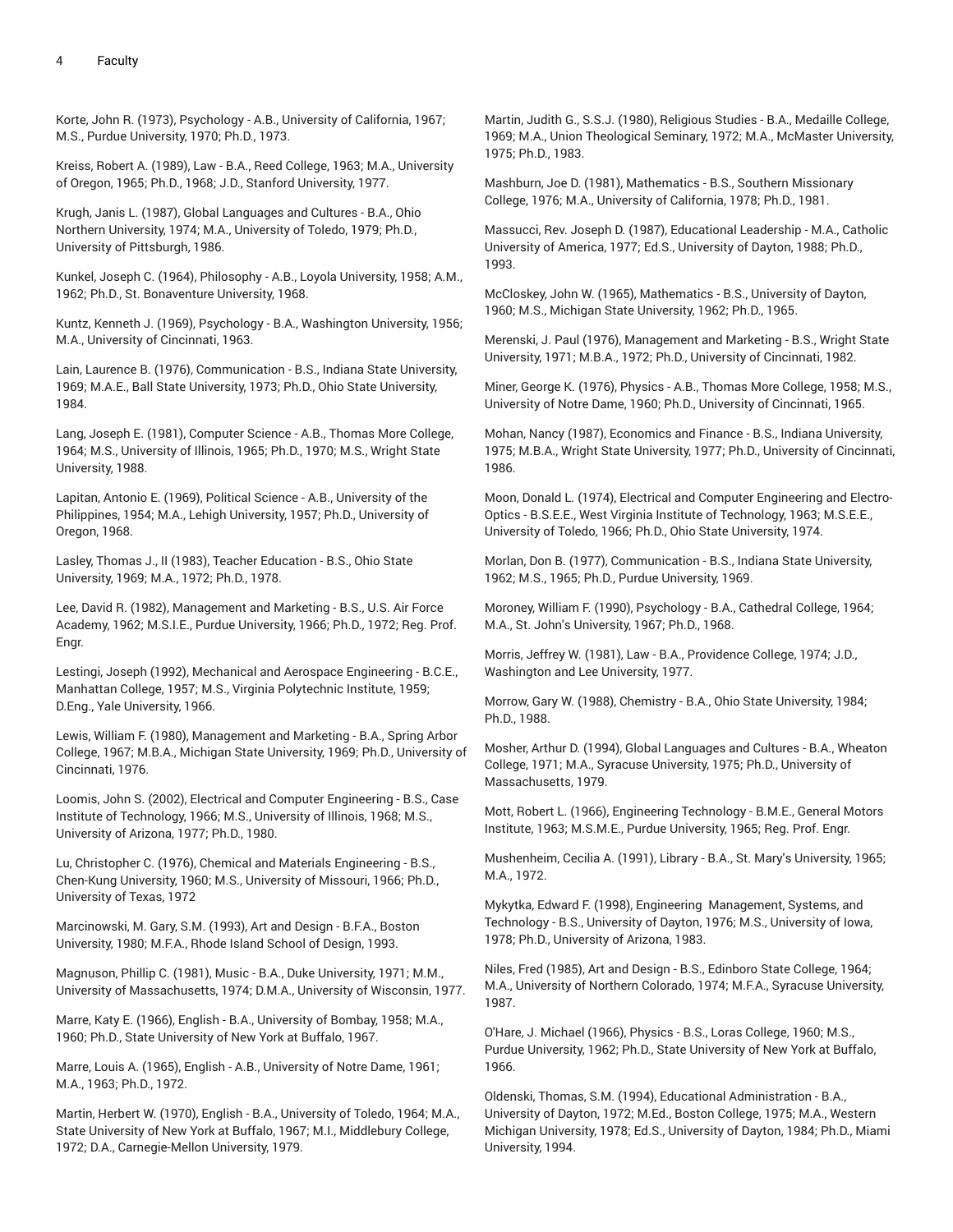O'Meara, Maureen F. (1986), Global Languages and Cultures - B.A., Trinity College, 1971; Ph.D., Cornell University, 1976.

Palermo, Patrick F. (1971), History - B.A., Fordham College, 1966; M.A., State University of New York at Stony Brook, 1967; Ph.D., 1974.

Patrouch, Joseph F. (1964), English - A.B., University of Cincinnati, 1958; M.A., 1960; Ph.D., University of Wisconsin, 1965.

Patyk, Josef (1963), Political Science - Certificate, School of Public Administration, Poland, 1935; LL.M., Jagiellonski University, 1945; Ph.D., University of Colorado, 1965.

Payne, Michael A. (1977), Philosophy - B.A., Xavier University, 1966; M.A., Boston College, 1970; Ph.D., University of Georgia, 1972.

Perna, Richard P. (1982), Law - B.A., Villanova University, 1971; J.D., 1975.

Pici, Joseph R. (1965), English, Professor - B.S., University of Dayton, 1962; M.A., 1964.

Polzella, Donald J. (1972), Psychology - B.A., University of Rochester, 1967; M.A., Bucknell University, 1969; Ph.D., University of Michigan, 1974.

Portier, William L. (2003), Religious Studies - B.A., Loyola University, 1969; M.A., Washington Theological Coalition, 1972; Ph.D., University of St. Michael's College, 1980.

Raisch, C. Daniel (1991), Educational Leadership - B.S., Wilmington College, 1961; M.A., Wittenberg University, 1966; Ph.D., Miami University, 1973.

Ramsey, James M., (1964), Biology - B.S., Wilmington College, 1948; M.S., Miami University, 1951.

Randall, Vernellia R. (1990), Law - B.S., University of Texas, 1972; M.S., University of Washington, 1978; J.D., Lewis and Clark Northwestern School of Law, 1987.

Rice, Frances E. (1999), University Libraries - B.A., University of Dayton, 1976; M.B.A., 1987; M.L.S., Kent State University, 1996.

Richards, William M. (1970), Philosophy - B.A., LeMoyne College, 1966; Ph.D., Georgetown University, 1970.

Ridenour, Carolyn R. (1990), Educational Leadership - B.A., Indiana University, 1964; M.A.T., 1967; Ed.D., University of Akron, 1980.

Ritter, Charles J. (1967), Geology - B.S., University of Dayton, 1959; M.S., Massachusetts Institute of Technology, 1962; Ph.D., University of Michigan, 1971.

Roberts, Carole L. (1968), Health and Sport Science - B.S.Ed., Ohio State University, 1964; M.A., 1968.

Roberts, William P. (1980), Religious Studies- B.A., Fordham University, 1955; M.A., 1957; Ph.L., Loyola Seminary, 1956; S.T.L., Weston School of Theology, 1963; Ph.D., Marquette University, 1968.

Roehm, Harper A. (1992), Accounting - B.A., DePauw University, 1957; M.B.A., Indiana University, 1963; D.B.A., Florida State University, 1972.

Rogers, Dana B. (1982), Electrical and Computer Engineering - B.S.E.E., Arizona State University, 1962; M.S.E.E., Air Force Institute of Technology, 1969; Ph.D., University of Dayton, 1978.

Rosenzweig, Kenneth Y. (1981), Accounting - B.A., University of Texas, 1965; M.B.A., University of Houston, 1968; Ph.D., Michigan State University, 1977.

Rueth, Thomas W. (1987), Counselor Education and Human Services - B.S., University of Dayton, 1963; M.A., 1969; Ph.D., Loyola University, 1973.

Sandness, Marilyn I. (1974), Music - B.M., Eastman School of Music, 1958; M.M., New England Conservatory of Music, 1960; Music Therapist, Board Certified.

Sandy, Michael R. (1987), Geology - B.S., Queen Mary College, University of London, 1980; Ph.D., 1984

Saphire, Richard B. (1976), Law - B.A., The Ohio State University, 1967; J.D., Salmon P. Chase College of Law, 1971; LL.M., Harvard University, 1975.

Scarpino, Frank A. (1987), Electrical and Computer Engineering - B.S.E.E., University of Cincinnati, 1963; M.S.E.E., 1970; Ph.D., University of Dayton, 1987.

Schauer, John J. (1968), Mechanical and Aerospace Engineering – B.S., University of Dayton, 1958; M.S., 1959; Ph.D., 1964.

Schenk, Joseph A. (1980), Management and Marketing - B.B.A., University of Kentucky, 1970; M.B.A., Kent State University, 1972; D.B.A., 1976.

Schleppi, Carroll M. (1984), Mathematics - B.S., Chestnut Hill College, 1963; M.S., Ohio State University, 1965.

Schleppi, John R. (1963), Health and Sport Science - B.S., Ohio State University, 1961; M.A., 1963; Ph.D., 1972.

Searcy, E. Dale (1976), Law - B.S., General Motors Institute, 1959; J.D., Indiana University, 1963; LL.M., New York University, 1966.

Shaughnessy, Gerald J. (1967), Mathematics - B.S., University of Dayton, 1963; M.S., Florida State University, 1964.

Shaw, Carol M. (1968), Engineering Technology - B.S., Ohio University, 1963; M.S.Ed., University of Dayton, 1968; M.S., 1973.

Siciliano, Carol J. (1964), Health and Sport Science - B.S.Ed., Bowling Green State University, 1959; M.A.Ed., Western Reserve University, 1962.

Simon, Marvin D. (1987), Engineering Technology - B.S.M.E., University of Cincinnati, 1956; M.B.A., University of Dayton, 1978.

Singer, Sanford S. (1972), Chemistry - B.S., Brooklyn College, 1962; M.S., University of Michigan, 1964; Ph.D., 1967.

Smith, Barbara A. (1989), Computer Science - B.A., St. Louis University, 1976; M.S., University of Missouri, 1980; Ph.D., 1988.

Snide, James A. (1974), Chemical and Materials Engineering - B.S., Ohio University, 1959; M.S., Air Force Institute of Technology, 1965; Ph.D., Ohio State University, 1975.

Snyder, Linda J. (1989), Music - B.M., Miami University, 1970; M.M., University of Illinois, 1972; D.M.A., 1982.

Staub, Albert E. (1956), Engineering Technology - A.B., University of Missouri, 1951; M.A., Miami University, 1963.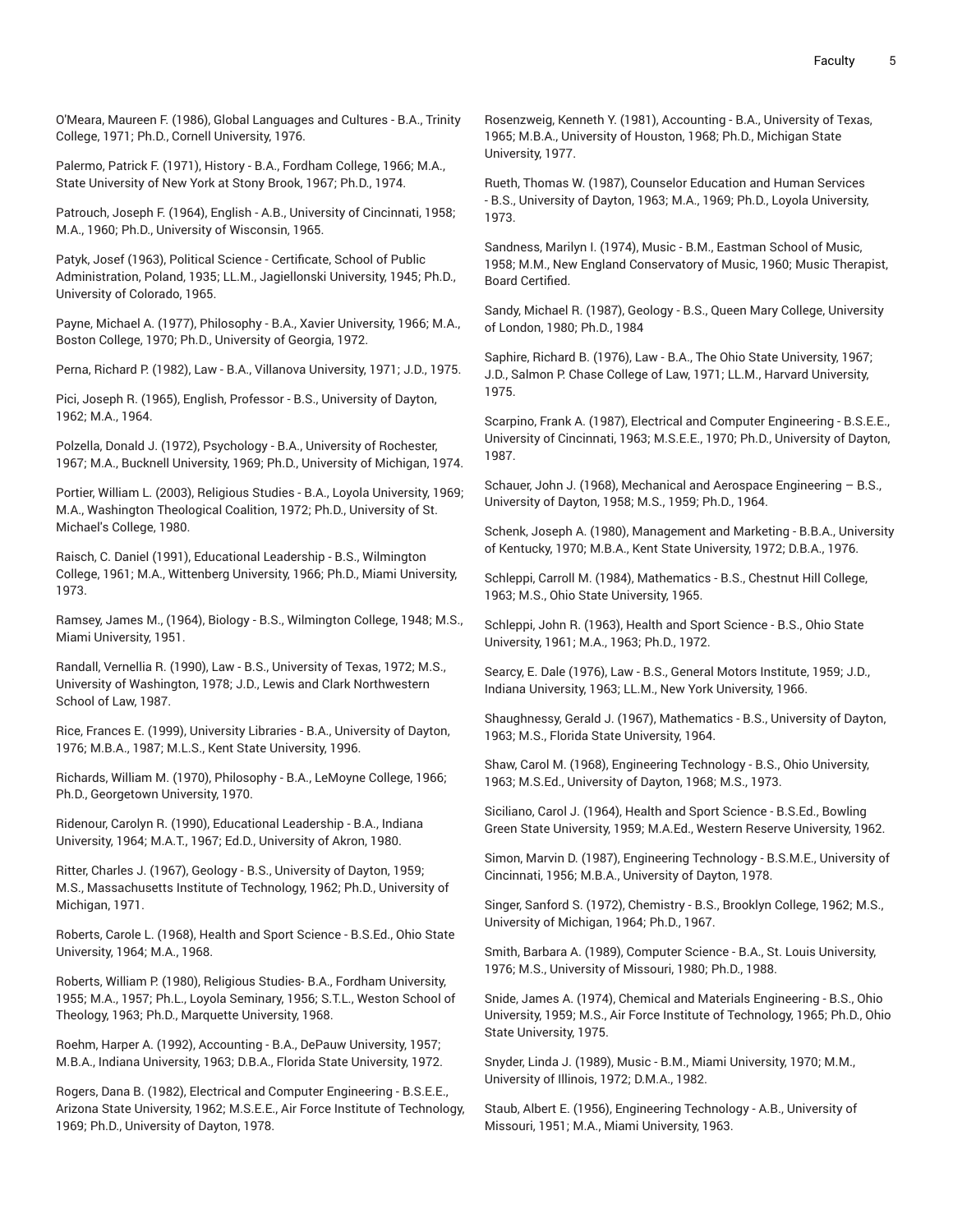Steinlage, Ralph C. (1966), Mathematics - B.S., University of Dayton, 1962; M.S., Ohio State University, 1963; Ph.D., 1966.

Stockum, Eleanore K. (1957), English - B.A., College of St. Teresa, 1950; M.A., Marquette University, 1953.

Strange, Jerry D. (1958), Engineering Technology - B.S., Otterbein College, 1958; M.S., Xavier University, 1964.

Sudzina, Mary R. (1988), Teacher Education - B.S., Virginia Commonwealth University, 1970; M.A., Villanova University, 1974; Ph.D., Temple University, 1987.

Sultan, Allen (1978), Law - A.B., Syracuse University, 1952; J.D., Columbia University, 1958; A.M., University of Chicago, 1961; LL.M., New York University, 1965.

Sweeney, Patrick J. (1978), Engineering Management and Systems-- B.S., University of Notre Dame, 1957; M.S., University of Missouri, 1967; Ph.D., University of Dayton, 1977; Reg. Prof. Engr.

Talbert-Johnson, Carolyn (1991), Teacher Education – B.A., Ohio Dominican College, 1976; M.A., Ohio State University, 1978; Ph.D., 1991.

Taylor, Amie L. (1981), Counselor Education and Human Services - B.S., Central State University, 1957; M.Ed., Miami University, 1970; M.S.Ed., University of Dayton, 1985; Ph.D., Miami University, 1985.

Taylor, Bruce M. (1967), History - B.A., Dartmouth College, 1957; M.A., Columbia University, 1962; Ph.D., Fordham University, 1973.

Thiele, Gary A. (1979), Electrical and Computer Engineering - B.S.E.E., Purdue University, 1977; M.S., Ohio State University, 1964; Ph.D., 1968; Reg. Prof. Engr.; Fellow IEEE, 1982.

Thompson, Teresa L. (1985), Communication - B.A., University of Wisconsin, 1975; M.A., Purdue University, 1976; Ph.D., Temple University, 1980.

Tiller, Kathleen (1983), Library - B.S., University of Wisconsin, 1971; B.A., University of Wisconsin-Milwaukee, 1981; M.L.S., 1983; M.A., University of Dayton, 1990.

Tsui, Susan L., (1965), Library - B.A., National Taiwan University, 1961; M.S.L.S., University of Illinois, 1954.

Turner, Dennis J. (1974), Law - B.A., Georgetown University, 1967; J.D., 1970.

Ulrich, Lawrence P. (1964), Philosophy - B.A., Catholic University of America, 1961; M.A., 1962; M.Ed., Xavier University, 1964; Ph.D., University of Toronto, 1972; M.S., University of Dayton, 1985.

Untener, Joseph A. (1987), Engineering Management, Systems, and Technology - B.M.E., General Motors Institute, 1984; M.S., Purdue University, 1985.

Vines, Alice G. (1969), History - B.A., B.S.Ed., University of Cincinnati, 1960; M.A., 1961; Ph.D., 1975.

Walker, Mary Ann (1970), Library - B.S.Ed., Kent State University, 1966; M.L.S., 1968; M.B.A., University of Dayton, 1981.

Wallace, Samuel P. (1982), Communication - B.A., Ohio State University, 1975; M.A., 1979; Ph.D., 1985.

Watters, Kathleen B. (1989), Communication - B.S., University of Minnesota, 1976; M.A., 1979; Ph.D., 1988.

Weaver, Roberta (1969), Teacher Education - B.S., Ohio State University, 1960; M.S.Ed., University of Cincinnati, 1966; Ed.D., 1982.

Weiler, John E. (1967), Economics and Finance - B.A., University of Cincinnati, 1960; M.A., 1961; Ph.D., 1973.

Wells, Rebecca M. J. Yates (1980), Management and Marketing - B.B.A., University of Cincinnati, 1973; M.B.A., 1975; Ph.D., 1980.

Whitney, James M. (1989), Civil and Environmental Engineering and Engineering Mechanics - B.A., Illinois College, 1959; B.S.T.E., Georgia Institute of Technology, 1959; M.S.T.E., 1961; M.S., Ohio State University, 1964; Ph.D., 1968.

Wilkinson, Sean (1973), Art and Design - B.A., Antioch College, 1970; M.F.A., Rhode Island School of Design, 1972.

Williams, P. Kelly (1973), Biology - B.A., University of Texas, 1966; M.S., University of Minnesota, 1969; Ph.D., Indiana University, 1973.

Williamson, Tommy L. (1981), Electrical and Computer Engineering - B.S.E.E., Ohio University, 1962; M.S.E.E., Ohio State University, 1965; Ph.D., 1975.

Winslow, Leon E. (1981), Computer Science - B.S., Marquette University, 1956; M.S., 1960; Ph.D., Duke University, 1965.

Wolff, Robert L. (1958), Engineering Technology-- B.S., University of Dayton, 1959; M.B.A., Xavier University, 1967.

Yaney, Perry. (1963) Electrical Engineering - B.S., University of Cincinnati, 1954; Physics - Ph.D., University of Cincinnati, 1963.

Youngkin, Betty R. (1991), English - B.A., High Point College, 1965; M.A., Northwestern University, 1969; Ph.D., Texas A & M University, 1989.

Zahner, Mary A. (1971), Art and Design - B.F.A., Ohio University, 1960; M.A., 1969; Ph.D., Ohio State University, 1987.

Zembaty, Jane S. (1975), Philosophy - B.A., State University of New York at Buffalo, 1971; M.A., Georgetown University, 1975; Ph.D., 1976.

#### **DIRECTOR OF ADMISSION EMERITUS**

Achbach, Myron H. (1970), Office of Admission - B.A., University of Dayton, 1958; M.A., Western Reserve University, 1966.

## **REGISTRAR EMERITUS**

Westendorf, Thomas J. (1982), Office of the Registrar, Administrative - B.S., University of Dayton, 1978; M.B.A., 1986.

## **DISTINGUISHED SERVICE PROFESSORS**

Alexander, Roberta S. (1969), History - B.A., University of California, 1964; M.A., University of Chicago, 1966; Ph.D., 1974

Bohlen, George A. (1980), Management Information Systems and Decision Sciences - B.S.M.E., Clemson University, 1958; M.S.I.E., Purdue University, 1963; M.S.B.A., George Washington University, 1968; Ph.D., Purdue University, 1973.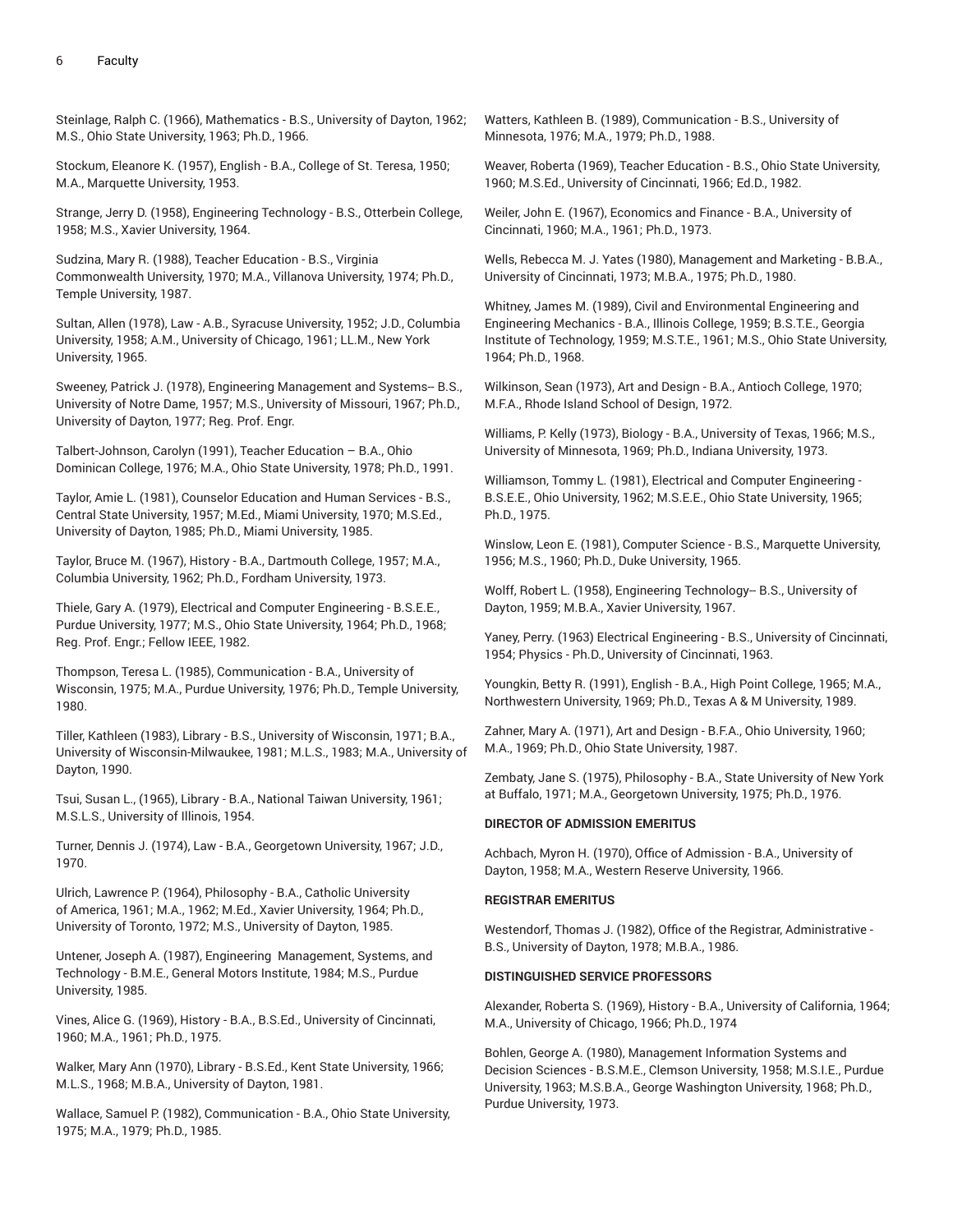Dunne, E. James (1982), Management Information Systems, Operations Sciences, and Business Analytics - B.S., St. Louis University, 1962; M.S., Air Force Institute of Technology, 1964; Ph.D., University of Illinois, 1971.

Eggemeier, F. Thomas (1986), Psychology - B.A., University of Dayton, 1967; M.A., Ohio State University, 1969; Ph.D., 1971.

Geiger, John O. (1970), Teacher Education - B.A., Marquette University, 1966; Ph.D., 1972.

Johnson, Patricia A. (1979), Philosophy - B.A., Eckerd College, 1967; M.A., Columbia University, 1969; M.A., University of Toronto, 1974; Ph.D., 1979.

Noland, George B. (1955), Biology - B.S., University of Detroit, 1950; M.S., 1952; Ph.D., Michigan State University, 1955.

O'Hare, J. Michael (1966), Physics - B.S., Loras College, 1960; M.S., Purdue University, 1962; Ph.D., State University of New York at Buffalo, 1966.

Palermo, Patrick F. (1971), History - B.A., Fordham College, 1966; M.A., State University of New York at Stony Brook, 1967; Ph.D., 1974.

Peterson, Richard E. (1957), Mathematics - B.A., Hiram College, 1955; M.S., Purdue University, 1957.

Springer, George H. (1946), Geology - A.B., Brown University, 1938; S.M., 1940.

Wilkinson, Sean (1973), Art and Design - B.A., Antioch College, 1970; M.F.A., Rhode Island School of Design, 1972.

# **DISTINGUISHED TEACHING PROFESSOR**

## **RANKED FACULTY AND INSTRUCTIONAL STAFF**

Aaron, Philip T., S.M. (1979), Campus Ministry, Administrative - B.S., University of Dayton, 1954; M.S., St. Louis University, 1964; Ph.D., Case Western Reserve University, 1973.

Abalodo Bakpenam, S.M. (2021), Religious Studies, Lecturer – B.S., University of Fribourg, 1998; M.A., Pontifical Gregorian University, 2004; Ph.D., 2014.

Abitbol, Alan (2016), Communication, Assistant Professor – B.S., University of Florida, 2004; M.A., University of South Florida, 2012; Ph.D., Texas Tech University, 2016.

Abueida, Atif A. (2000), Mathematics, Professor - B.S., United Arab Emirates University, 1987; M.S., East Tennessee State University, 1995; Ph.D., Auburn University, 2000.

Adams, Nicole (2007), English, Principal Lecturer - B.A., Miami University, 1988; M.A., Wright State University, 1992.

Adams, Shauna M. (1993), Teacher Education, Professor - B.S., University of Dayton, 1979; M.S., 1986; Ed.D., University of Cincinnati, 1996.

Agha, Imad H. (2013), Physics, Associate Professor – B.E., American University of Beirut, 2002; M.S., Cornell University, 2006; Ph.D., 2008.

Agnew, Christopher (2006), History, Associate Professor - B.A., Linfield College, 1998; M.A., University of Washington, 2000.

Ahern, Patrick (2017), Philosophy, Lecturer - B.A., DePaul University, 1998; M.A., Vanderbilt University, 2009; Ph.D., 2015.

Ahoujja, Mohamed (2001), Physics, Associate Professor - B.A., Kenyon College, 1990; M.S., University of Cincinnati, 1993; Ph.D., 1996.

Al-Akkad, Riad S. (1986), Civil and Environmental Engineering and Engineering Mechanics, Lecturer - B.C.E., University of Dayton, 1980; M.S.C.E., 1981.

Allbaugh, Lucy (2018), Psychology, Assistant Professor - B.A., Michigan State University, 2006; M.S., Eastern Michigan University, 2009; M.A., Miami University, 2013; Ph.D., 2017.

Altman, Aaron (2002), Mechanical and Aerospace Engineering, Professor - B.S.E., Tulane University, 1990; M.S.E., Univesity of Texas, 1994; Ph.D., Cranfield University, 2001.

Ambrosius, Joshua D. (2012), Political Science, Associate Professor – B.A., York College of Pennsylvania, 2007; M.A., Johns Hopkins University, 2007; Ph.D., University of Louisville, 2010.

Ambulkar, Saurabh (2019), Management Information Systems, Operations Sciences, and Business Analytics, Assistant Professor - B.E., Nagpur University, 2007; M.S., University Wisconsin, 2009; Ph.D., Iowa State University of Science and Technology, 2015.

Amin, Julius A. (1989), History, Professor - B.A., University of Cameroon, 1979; M.A., West Texas State University, 1983; Ph.D., Texas Tech University, 1988.

Anderson, Maureen (2004), Law Library, Professor - B.B.B., Marymount University, 1990; L.L.M., Pace University, 1995; J.D., Thomas M. Cooley Law School, 1994; M.L.S., Kent State University, 2001.

Anloague, Philip A. (2006), Physical Therapy, Associate Professor - B.A., Cleveland State University, 1994; M.P.T., Andrews University, 1996; D.H.Sc., University of St. Augustine, 2004.

Apolito, Timothy (1998), Sociology, Anthropology, and Social Work, Coordinator, Community Relations - B.A., University of Dayton, 1967; M.Ed., Xavier University, 1969.

Appiah-Kubi, Philip (2015), Engineering Management, Systems, and Technology, Associate Professor – B.S., Kwame Nkrumah University of Science and Technology, 2005; M.Sc., University of Tennessee, 2011; Ph.D., Ohio University, 2015.

Archambeault, Deborah (2009), Accounting, Associate Professor - B.B.A., Siena College, 1989; M.S., University of Albany, 1994; Ph.D., University of Alabama, 2000.

Arnold, Jacqualine (2012), Teacher Education, AssociateProfessor – B.S., University of Dayton, 1993; M.S., 1997; Ph.D., Ohio State University, 2006.

Arnow, Charles (2016), Music, Assistant Professor - B.M., University of Cincinnati, 1997; M.M., 1999; D.M.A, 2014.

Asari, Vijayan K. (2010), Electrical and Computer Engineering, Professor, Endowed Chair in Wide Area Surveillance - B.S., University of Kerala, 1978; M.T., Indian Institute of Technology, 1984; Ph.D., 1994.

Baker, Natasha (2018), Communication, Lecturer – A.A., Sinclair Community College, 1998; B.A., University of Dayton, 1999; M.A., 2017.

Baldwin, Joni (2005), Teacher Education, Associate Professor - B.A., University of Kentucky, 1978; M.A., St. Joseph College, 1986; Ed.D., University of South Dakota, 2004.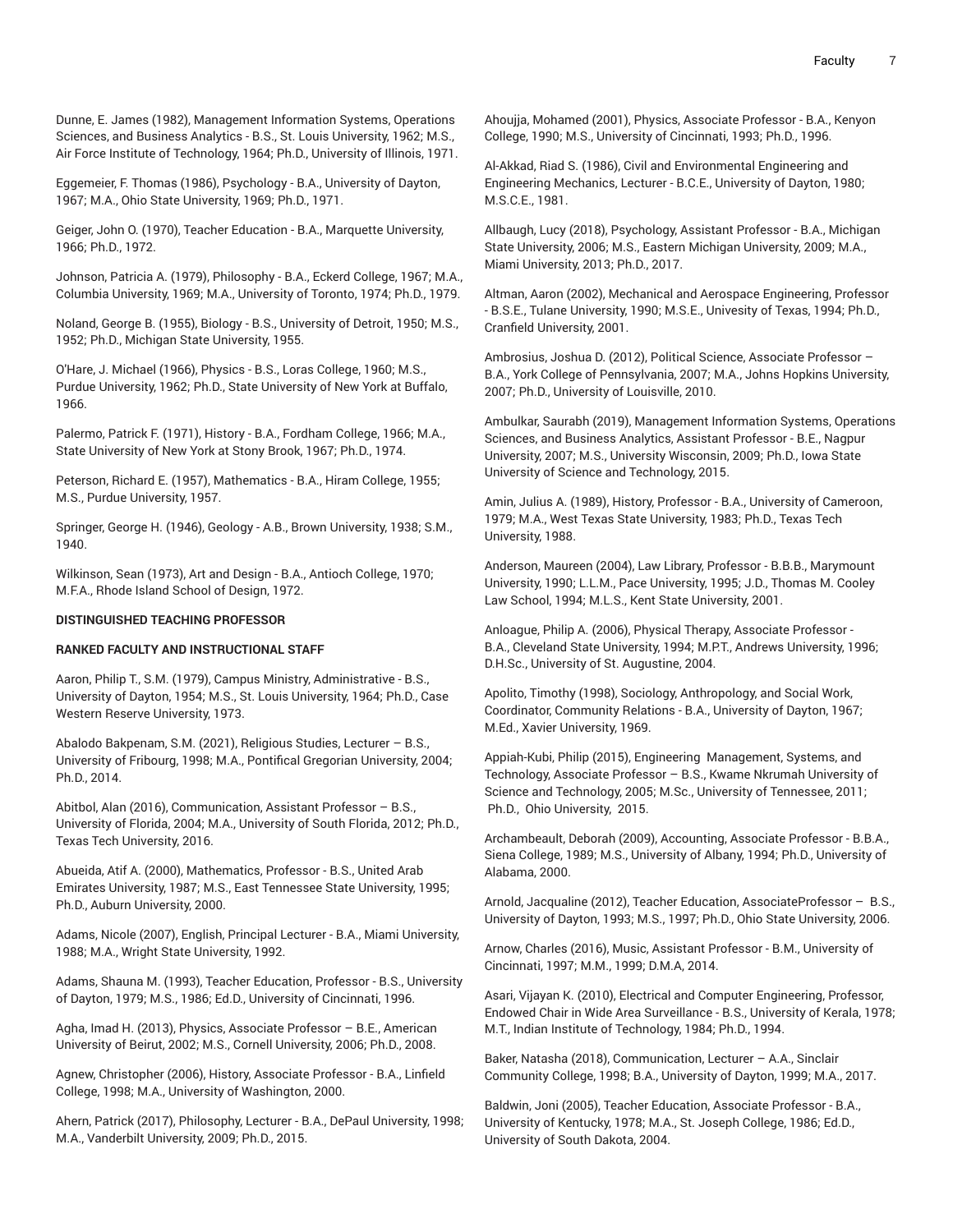Ballard, Barry (2010) Physics, Lab Instructor - B.S. University of Washington, 1969; M.S. Ohio State University, 1978.

Balster, Eric J. (2008), Electrical and Computer Engineering, Professor - B.S., University of Dayton, 1998; M.S., 2000; Ph.D., Ohio State University, 2004.

Banerjee, Partha P. (2000), Electro-Optics and Photonics, Professor - B.Tech., Indian Institute of Technology, 1979; M.S., University of Iowa, 1980; Ph.D., 1983.

Bardine, Bryan A. (2001), English, Professor - B.A., University of Dayton, 1990; M.A., 1993; Ph.D., Kent State University, 2001.

Barrios, Joaquin (2009), Physical Therapy, Associate Professor- B.S., Creighton University, 2000; Ph.D., Duke University, 2003; Ph.D., University of Delaware, 2008.

Bashias, Norman J. (2013), Computer Science, Lecturer – B.A., New York University, 1984; M.S., 1988; M.Ph., City University of New York, 1995; Ph.D., 1997.

Bauer, Jack J. (2006), Psychology, Professor - B.A., College of the Holy Cross, 1989; Ph.D., Catholic University of America, 1999.

Bauer, Jacob N. (2019), Philosophy, Lecturer - A.A., Sinclair Community College, 2009; B.A., Wright State University, 2011; M.A., 2013.

Baxter, Aryn R. (2021), Educational Administration, Lecturer – B.A., 2005 Gordon College, 2005; M.A., University of Minnesota, 2008; Ph.D. 2014.

Beagle, Judit (2014), Chemistry, Assistant Professor – M.S., Eotvos Lorand University of Science, 2007; M.S., University of Florida, 2010; Ph.D., 2012.

Becker, Paul J. (2002), Sociology, Anthropology, and Social Work, Associate Professor - B.S., Indiana State University, 1987; M.S., 1989; Ph.D., Bowling Green State University, 1996.

Beckner, Brittany N. (2017), Communication, Assistant Professor - B.S., Ohio University, 2009; M.A., University of Kentucky, 2011; Ph.D., 2014.

Bedaso, Zelalem K. (2017), Geology, Assistant Professor – B.S., Addids Ababa University, 2000; M.Sc., 2005; Ph.D., University of South Florida, 2011.

Bednarek, Janet R. (1992), History, Associate Professor - B.A., Creighton University, 1981; M.A., 1983; Ph.D., University of Pittsburgh, 1987.

Beerse, Matthew (2018), Health and Sport Science, Assistant Professor – B.S., Belmont Abbey College, 2012; M.S., Georgia State University, 2014; Ph.D., 2018.

Bein, Stephen (2015), Philosophy, Associate Professor - B.A., Eastern Illinois University, 1995; M.A., University of Hawaii, 1997; Ph.D., 2005.

Beis, Christina (2017), University Libraries, Associate Professor - B.A., Wittenberg University, 2005; M.L., Kent State University, 2006.

Belt, Courtney (2017), Music, Lecturer - B.A., University of Dayton, 2010; M.A., St. Mary of the Woods College, 2014.

Benin, Vladimir A. (2001), Chemistry, Professor - B.S., University of Sofia, 1990; M.S., Vanderbilt University, 1993; Ph.D., 1995.

Benjamin, John A. (2000), Music, Artist in Residence - B.S., B.M., University of Akron, 1985; M.M., University of Cincinnati, 1987.

Bennett, Jana (2008), Religious Studies, Professor - B.A., Colorado College, 1998; Ph.D., Duke University, 2005.

Benson, Paul H. (1985), Office of the Provost, Professor - B.A., St. Olaf College, 1979; Ph.D., Princeton University, 1984.

Bernal, Carlos L. (2020), Law, Professor – LL.B., University Externado of Colombia, 1996; S.J.D., University of Salamanca, 2001; M.A., University of South Florida, 2008; Ph.D., 2011.

Bernstein, Elana R. (2019), Counselor Education and Human Services, Assistant Professor – B.A., University of Michigan, 2003; M.S., University of Wisconsin, 2006; Ph.D., 2010.

Berry, Melissa A. (2000), Psychology, Visiting Assistant Professor - B.S., Indiana University, 1991; M.A., University of Cincinnati, 1994; Ph.D., 1998.

Bickford, Deborah J. (1988), Management and Marketing, Professor - B.A., State University of New York, Cortland, 1974; M.S.B.A., University of Massachusetts, 1976; Ph.D., 1980.

Biffinger, Justin (2017), Chemistry, Assistant Professor - B.A., Ithica College, 1997; M.S., Bucknell University, 1999; Ph.D., University of Nebraska, 2005.

Bigelow, Kimberly E. (2009), Mechanical and Aerospace Engineering, Professor - B.S., Michigan State University, 2003; M.S., Ohio State University, 2005; Ph.D., 2008.

Bilgin, Omer (2009), Civil and Environmental Engineering and Engineering Mechanics, Associate Professor - B.S., Middle East Technical University, 1991; M.S., Oklahoma State University, 1995; Ph.D., Cornell University, 1999.

Bilocerkowycz, Jaro M. (1985), Political Science, Associate Professor - B.A., Eastern Illinois University, 1973; M.A., University of Washington, 1975; Ph.D., 1983.

Birdsong, Daniel R. (2010), Political Science, Senior Lecturer - B.A., University of Cincinnati, 1999; B.A., 2004; Ph.D., 2009.

Blust, Rebecca P. (1998), Engineering Management, Systems, and Technology, Associate Professor - B.T., University of Dayton, 1987; M.B.A., Wright State University, 1997; M.S., University of Dayton, 2004.

Boehnlein, James M. (1992), English, Associate Professor - B.A., University of Dayton, 1973; M.S.Ed., 1978; M.A., 1988; Ph.D., Miami University, 1992.

Bogard, Treavor L. (2011), Teacher Education, Associate Professor – B.S., McMurry University, 1997; M.A., University of Texas, 2005; Ph.D., University of Texas, 2010.

Bommer, Sharon (2018), Engineering Management, Systems, and Technology, Assistant Professor – B.S., Tennessee State University, 1996; M.B.A., University of Cincinnati, 2008; M.S., Wright State University, 2013; Ph.D., 2016.

Borbonus, Dorian (2006), History, Associate Professor - M.A., University of Pennsylvania, 2003; Ph.D., 2006.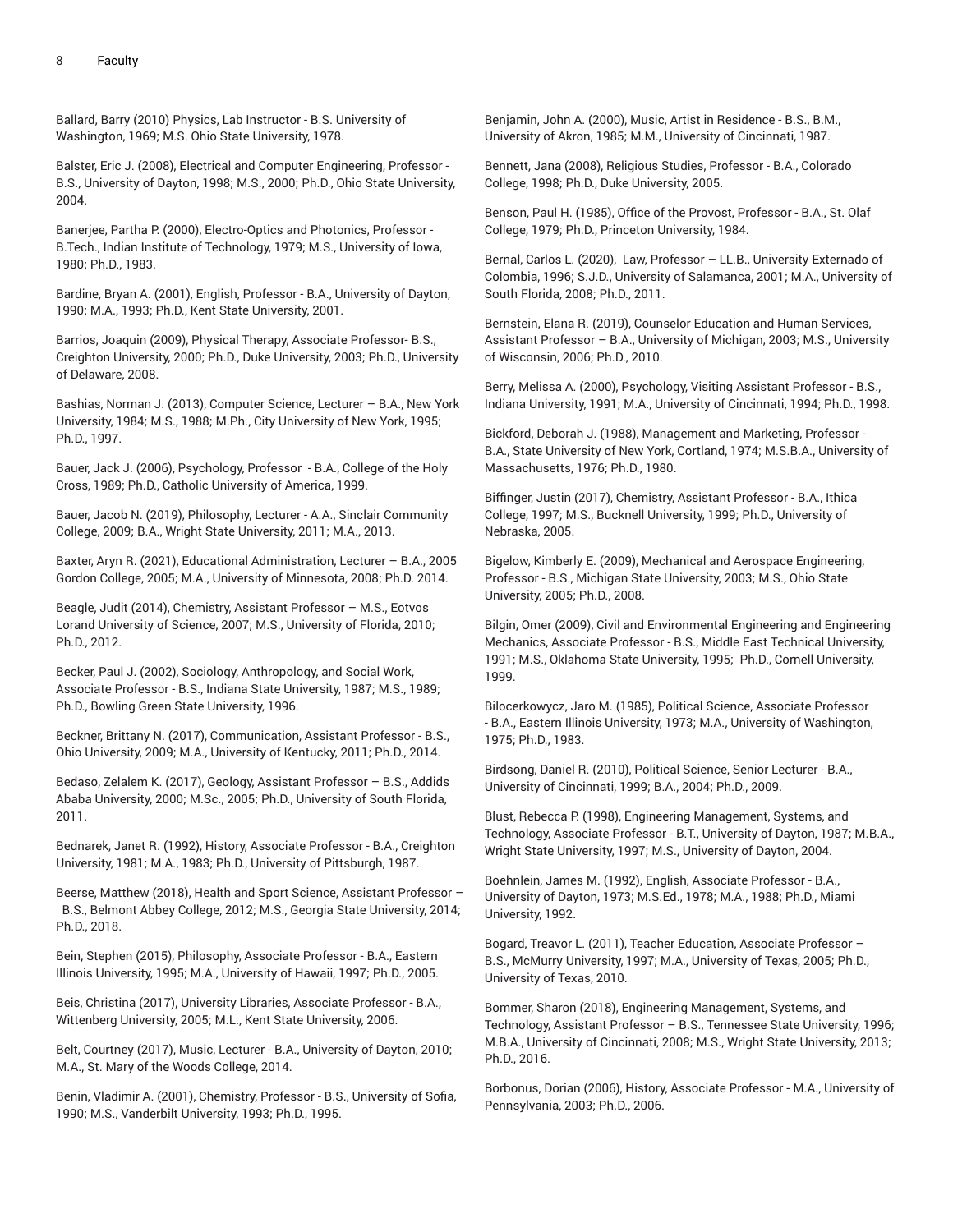Bowman, Connie L. (1997), Teacher Education, Associate Professor - B.A., Capital University, 1975; M.Ed., University of Cincinnati, 1981; Ph.D., The Ohio State University, 1995.

Bradshaw, R. Darden (2013), Art and Design, Associate Professor – B.F.A., Iowa State University, 1995; M.F.A., University of Arizona, 2001; Ph.D., 2013.

Brahler, C. Jayne (2000), Physical Therapy, Associate Professor - B.S., Montana State University, 1980; M.S., Washington State University, 1993; Ph.D., 1998.

Brecha, Robert J. (1993), Physics, Professor - B.S., Wright State University, 1983; Ph.D., University of Texas, 1990.

Brensinger, Samuel J. (2020), Mathematics, Lecturer - B.S., Cornell University, 2014; M.S., University of Iowa, 2016; Ph.D., 2020**.**

Bresnahan, Aili W. (2012), Philosophy, Associate Professor – B.A., Columbia University, 1990; J.D., Georgetown University, 1994; Ph.D., Temple University, 2012.

Breymier, Tonya (2018), Health and Sport Science, Clinical Professor – B.S.N., Wright State University, 1988; M.S.N., Ball State University, 2005; Ph.D., Capella University, 2012.

Brion, Corinne (2018), Educational Administration, Assistant Professor – B.A., Ecole Nationale de Commerce, 1996; M.Ed., Southern Oregon University, 2009; Ph.D., University of San Diego, 2017.

Brough, Christopher (2018), Political Science, Lecturer - B.A., University of Dayton, 2012; M.A., Northern Illinois University, 2014; Ph.D., 2018.

Brown, Jonathan H. (2014), Mathematics, Associate Professor – B.M., Vanderbilt University, 2002; A.M., Dartmouth College, 2006; Ph.D., 2009.

Buckley, James P. (1993), Computer Science, Associate Professor - B.A., State University of New York at Oswego, 1981; M.E., Tulane University, 1990; Ph.D., 1994.

Bui, Loan T. (2020), Biology, Visiting Assistant Professor – B.S., University of Natural Sciences, 2008; B.E., The Catholic University of America, 2012; Ph.D., University of Texas, 2017.

Bunta, Silviu (2007), Religious Studies, Associate Professor - B.A., University of Sibiu, 1997; M.A., University of Oradea, 1998; Ph.D., Marquette University, 2005.

Burky, Albert J. (1973), Biology, Professor - B.A., Hartwick College, 1964; Ph.D., Syracuse University, 1969.

Burnside, Christopher (2009), English, Lecturer - B.A., Kent State University, 2001.

Busch, Arthur (2006), Mathematics, Associate Professor - B.A., University of Washington, 1997; Ph.D., University of Colorado, 2006.

Butler, Kenneth (2020), Teacher Education, Assistant Professor – B.A. , East Carolina University, 1994; M.A., 2000; Ph.D., University of South Florida, 2016.

Butler, Tracy R. (2014), Psychology, Associate Professor – B.A., Wittenberg University, 2006; M.S., University of Kentucky, 2008, Ph.D., 2011.

Cadegan, Una M. (1987), History, Professor - B.A., University of Dayton, 1982; A.M., University of Pennsylvania, 1983; Ph.D., 1987.

Cahalan, Sarah (2016), University Libraries, Associate Professor – B.A., Harvard University, 2005; M.A., Courtauld Institute of Art, 2007; M.L.S., Simmons College, 2010.

Calvin, Christopher (2017), Accounting, Assistant Professor - B.A., Louisiana State University, 2008; M.A., 2009; Ph.D., Duke University, 2017.

Cao, Dong (2019), Electrical and Computer Engineering, GE EPISCenter Professor - B.S., Zhejiang University, 2005; M.S., Michigan State University, 2010; Ph.D., 2012.

Cao, Li (2021), Chemical and Materials Engineering, Associate Professor – B.S., Qufu Normal University, 1999; M.S., Institute of Physics Chinese Academy of Sciences, 2002; Ph.D., 2005; M.S., University of Dayton, 2020.

Cahill, Sean (2021), Engineering Management, Systems, and Technology, Faculty of Practice – B.S., Santa Clara University, 1992; M.S., Stanford University, 2002.

Caporale, Tony (2007), Economics and Finance, Professor - B.A., New York University, 1986; M.A., 1988; Ph.D., George Mason University, 1992.

Carr-Chellman, Alison A., (2020), School of Education and Health Sciences, Professor – B.S., Syracuse University, 1986; M.S., 1988; Ph.D., Indiana University, 1993.

Carr-Chellman, Davin J. (2020), Counselor Education and Human Services, Associate Professor – B.A., Pennsylvania State University, 1998; M.A., 2002; Ph.D., 2011.

Carrillo, Albino (2003), English, Associate Professor - B.A., University of New Mexico, 1986; M.F.A., Arizona State University, 1993.

Carter, Michael (2006), History, Associate Professor - B.A., University of Southern California, 1999; M.A., 2003; Ph.D., 2006.

Carter, Richard (2015), Biology, Lecturer – B.S., Ohio University, 2004, M.S., 2008; Ph.D., University of Northern Colorado, 2013.

Chakravarty, Swapnajit (2021), Electro-optics and Photonics, Associate Professor – B.E.E., Jadavpur University, 2001; M.S., University of Cincinnati, 2003; Ph.D., Univeristy of Michigan, 2007.

Chang, Sanders S. (2010), Economics and Finance, Associate Professor - B.A., University of California, Berkeley, 1997; M.A., Michigan State University, 2004; PhD., 2010.

Chase, Donald V. (1993), Civil and Environmental Engineering and Engineering Mechanics, Visiting Professor - B.S.C.E., University of Kentucky, 1985; M.S.C.E., 1989; Ph.D., 1993.

Chatterjee, Monish R. (2002), Electrical and Computer Engineering, Professor - B. Tech, Indian Institute of Technology, 1979; M.S.E.E., University of Iowa, 1981; Ph.D., 1985.

Chaudhry, Faisal (2018), Law, Assistant Professor - B.A., Columbia University, 1998; J.D., Harvard University 2003; Ph.D., 2011.

Chen, Rong-chin Carl (1977), Economics and Finance, Professor and William J. Hoben Research Scholar in International Business - B.A., National Taiwan University, 1969; M.S., Auburn University, 1973; Ph.D., University of Georgia, 1977.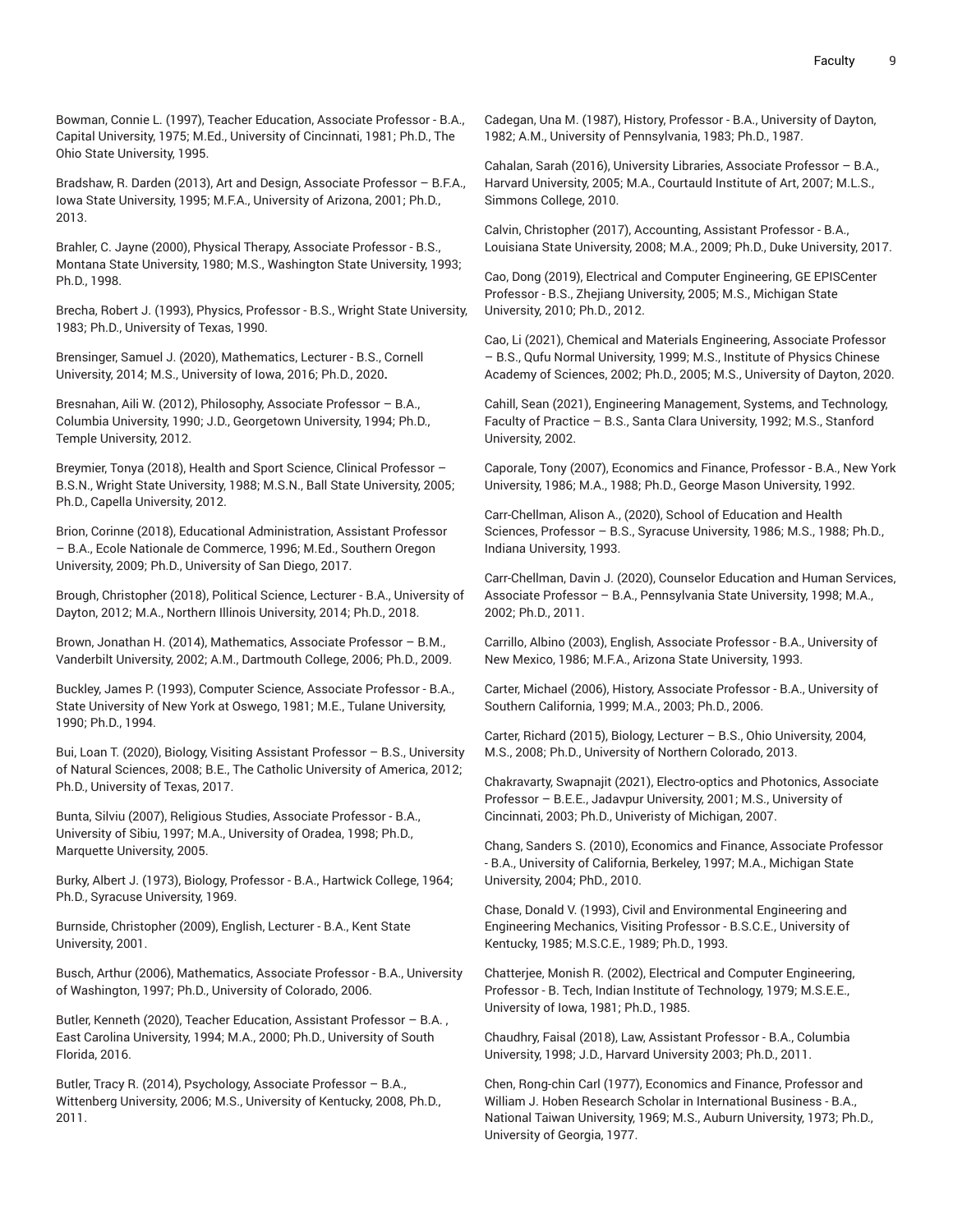Chen , Xin (2018), Computer Science, Assistant Professor - B.S., Nanjing University of Posts and Telecommunications, 2004; M.S., Shanghai Jiao Tong University, 2009; Ph.D., RWTH Aachen University, 2015.

Chen, Ying-Ju (2017), Mathematics, Assistant Professor - B.S., National Chung-Hsing University, 2000; M.S., National Taiwan University, 2003; M.A., Bowling Green State University, 2011; Ph.D., 2015.

Cheng, Li (2019), Management Information Systems, Operations Sciences, and Business Analytics, Assistant Professor - B.S., Shanghai University of Finance and Economics, 2011; M.B.L.E., The Ohio State University, 2013; Ph.D., University of Tennessee, 2019.

Cheung, Kwok Tung (2014), Philosophy, Assistant Professor – B.B.A., Hong Kong University of Science and Technology, 1994; M.A., 1998; M.Phil, Hong Kong Baptist University, 2001; Ph.D., Indiana University, 2012.

Chiasson, Andrew (2015), Mechanical and Aerospace Engineering, Associate Professor – B.S., University of Windsor, 1989, M.S., 1992; M.S., Oklahoma State University, 1999; Ph.D., University of Wyoming, 2007.

Chodavarapu, Vamsy (2015), Electrical and Computer Engineering, Professor – B.Eng., Osmania University, 2001; M.S., University at Buffalo, 2003, Ph.D., 2006.

Choi, Jun-Ki (2012), Mechanical and Aerospace Engineering, Associate Professor – B.S., Hanyang University, 1997; M.S.E., University of Michigan, 1999; Ph.D., Purdue University, 2006.

Chong, Andy C. (2011), Physics, Associate Professor – B.S., University of Texas, 1995, 1996; M.S., Cornell University, 2007; Ph.D., 2008.

Christman, Chris (2021), Mathematics, Lecturer – B.S., Wright State University, 2016; M.S., 2018.

Christman, Jennifer (2018), Teacher Education, Clinical Faculty – B.S., University of Dayton, 2003; M.Ed., Xavier University, 2005; Ed.D., University of Cincinnati, 2013.

Christopher, Amy (2017), Physician Assistant Education, Clinical Faculty - B.S., University of Kentucky, 1995; Ph.D., 1999.

Ciric, Amy R. (2000), Chemical and Materials Engineering, Faculty of Practice - B.A., B.S., Carnegie Mellon University, 1985; Ph.D., Princeton University, 1990.

Clarke, John V. (2002), Art and Design, Associate Professor - B.F.A., University of Dayton, 1993; M.F.A., Rhode Island School of Design, 1996.

Collier, Trevor (2007), Economics and Finance, Professor - B.S., Centre College, 2002; M.A., Southern Methodist University, 2004; Ph.D., 2006.

Collopy, Rachel (2005), Teacher Education, Associate Professor - B.A., Smith College, 1987; M.A., University of Michigan, 1993; Ph.D., 1999.

Combs, Jason (2013), Communication, Principal Lecturer - B.A., University of Dayton, 1996; M.A., 1998; Ph.D., Purdue University, 2006.

Comfort, Don (2008), Chemical and Materials Engineering, Associate Professor - B.S., Case Western Reserve University, 2000; M.S., North Carolina State University, 2002; Ph.D., 2006.

Comfort, Kristen K. (2012), Chemical and Materials Engineering, Associate Professor – B.S., University of Dayton, 2002; M.S., North Carolina State University, 2006; Ph.D., North Carolina State University, 2007.

Cook, Douglas R. (2014), Counselor Education and Human Services, Clinical Faculty – B.S.Ed., Ohio University, 1979; M.Ed., 1986; Ph.D., 1998.

Cook, Rebecca Ann (2002), Counseling Center, Administrative - B.S., Purdue University, 1976; M.S., Indiana University, 1990; Ph.D., University of Memphis, 2002.

Costales, Kathleen A. (2004), Global Languages and Cultures, Assistant Professor - B.A., Wittenberg University, 1986; M.A., Binghamton University; Ph.D., Vanderbilt University, 2004.

Covington, Stacie (2018), English, Lecturer – B.A., University of Dayton, 2014; M.A., 2016.

Cox, Dennis Michael (2018), Philosophy, Lecturer - B.A. Butler University, 1999; M.Div., Cincinnati Bible Seminary, 2002; Ph.D., University of Dayton, 2015.

Cox, Donna M. (1990), Music, Professor - B.A., Virginia Union University, 1979; M.M., Washington University, 1982; Ph.D., 1986.

Cox, Jeannette (2006), Law, Professor - B.A., Hanover College, 2001; J.D., Notre Dame Law School, 2005.

Craft, Colin N. (2020) – Mathematics, Lecturer **–** B.S., Miami University, 2007; M.A., 2011; Ph.D., University of Notre Dame, 2019.

Craig, Joseph (2015), English, Lecturer – B.A., Wright State University, 2011; M.A., University of Dayton, 2013.

Craine, Daniel O. (2019), Law, Assistant Professor of Academic Success - B.A., University of Cincinnati, 2002; J.D., University of Dayton, 2008.

Crandall, Madison L. (2021), Counselor Education and Human Services, Assistant Clinical Professor – B.A., Baylor University, 2015; M.A., 2016; Ph.D., Vanderbilt University, 2020.

Crecelius, Anne R. (2013), Health and Sport Science, Associate Professor – B.S.E., University of Dayton, 2007; M.S., Colorado State University, 2009; Ph.D., 2013.

Cress, Jacob (2018), Mechanical and Aerospace Engineering, Assistant Professor – B.S., University of Dayton, 2005; M.S., University of Notre Dame, 2010; Ph.D., 2010.

Crosson, Garry (2007), Chemistry, Associate Professor - B.A., Morgan State University, 1998; Ph.D., Pennsylvania State University, 2005.

Crosson, Kenya (2007), Civil and Environmental Engineering and Engineering Mechanics, Associate Professor - B.A., Pennsylvania State University, 1998; M.A., 2000; Ph.D., 2005.

Crowner, Carolyn (2015), Global Languages and Cultures, Lecturer - B.S., Ohio University, 2010; M.A., 2012.

Crum, Roger J. (1991), Art and Design, Professor - B.A., University of Michigan, 1985; M.A., 1986; Ph.D., University of Pittsburgh, 1992.

Crutcher, Robert J. (2001), Psychology, Associate Professor - A.B., University of California, Berkeley, 1974; M.A., University of Colorado, 1989; Ph.D., 1992.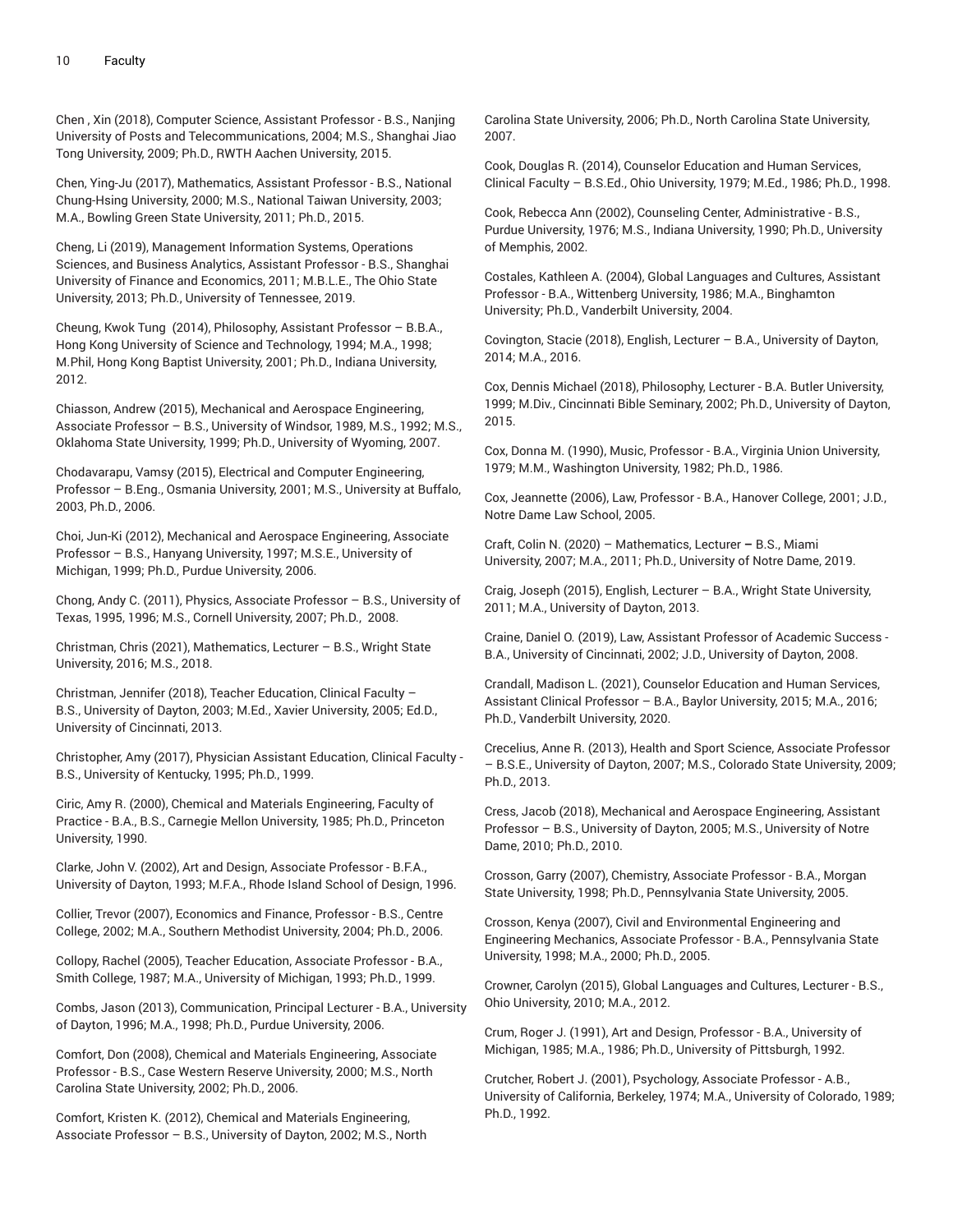Cupp, Lissa (2021), Management and Marketing, Lecturer – B.A., Capital University, 2009; M.B.A., Bowling Green State University, 2013.

Curran, Ericka (2019), Law, Assistant Professor of Lawyering Skills - B.A., Evergreen State College, 1996; J.D., Seattle University, 2002.

Curry, Cathryn J. (2020), Mathematics, Lecturer – B.A., St. Olaf College, 2011; M.S., University of Wisconsin, 2014.

Cuy Castellanos, Diana K. (2013), Health and Sport Science, Associate Professor – B.S., University of Cincinnati, 2000; M.A., Marshall University, 2006; Ph.D., University of Southern Mississippi, 2011.

Daffner, Carola (2019), Global Languages and Cultures, Associate Professor - Zwischenprufung, University of Regensburg, 2000; M.A., Vanderbilt University, 2002; Ph.D., 2007.

Daigle, Benjamin (2021), University Libraries, Associate Professor – B.A., Temple University, 2002; M.L.S., Kent State University, 2009.

Dalton, Jennifer L. (2011), Health and Sport Science, Lecturer – B.S., Ohio State University, 1992; M.S., University of New Haven, 1999.

Damasco, Ione (2006), University Libraries, Professor - B.A., Ohio State University, 1997; M.L.S., Kent State University, 2005.

Daniel-Cox, Minnita D. (2013), Music, Associate Professor - B.A., Bowling Green State University, 2003; M.A., University of Michigan, 2005; D.M.A., 2008.

Daniels, Malcolm W. (1989), Electrical and Computer Engineering, Assistant Professor - B.S., University of Strathclyde, 1979; Ph.D., 1982.

Daprano, Corinne M. (2001), Health and Sport Science, Professor - B.A., Cleveland State University, 1985; M.Ed., 1994; Ph.D., The Ohio State University, 2001.

Darrow, David (1996), History, Professor - B.A., University of Northern Iowa, 1986; M.A., University of Iowa, 1988; Ph.D., 1996.

Dasgupta, Simanti (2009), Sociology, Anthropology, and Social Work, Associate Professor - B.A., University of Calcutta, 1993; M.A., Delhi School of Economics, 1995; M.Phil., 1997; Ph.D., New School, 2009.

Davenport, Ebony (2021), Law, Assistant Professor of Lawyering Skills – A.A.S., Sinclair Community College, 2012; B.A., Wright State University, 2014; J.D., University of Dayton, 2018.

Davies, Susan (2006), Counselor Education and Human Services, Professor - B.A., University of North Carolina, 1995; M.S., Miami University, 1997; Sp.E., 1999.

Davis, Susan T. (2001), Psychology, Assistant Professor - B.A., Miami University, 1986; M.A., 1989; Ph.D., 1991.

Davis-Berman, Jennifer L. (1986), Sociology, Anthropology, and Social Work, Professor - B.S., Denison University, 1979; M.S.W., Ohio State University, 1982; Ph.D., 1985.

Day, Joseph (2017), Physical Therapy, Associate Professor - B.S., Murray State University, 2000; M.S., University of Kentucky, 2004; Ph.D., 2013.

DeAnda, Neomi D. (2013), Religious Studies, Associate Professor – B.A., St. Mary's University, 1997; M.A., 1999; M.A., Oblate School of Theology, 2005; Ph.D., Loyola University, 2011.

DeBeer, Madeleine A. P. (2013), Chemistry, Senior Lecturer—B.A. and B.S., Gonzaga University, 1996; Ph.D., University of Wisconsin, 2003.

DeGhetto, Kaitlyn (2019), Management and Marketing, Assistant Professor - B.A., University of Florida, 2007; M.B.A., 2011; Ph.D., 2015.

de Graauw, Kristen (2021), Biology, Lecturer – B.A., Kennesaw State University, 2010; M.S., Indiana State University, 2012; Ph.D., West Virginia University, 2019

Demmitt, Alan (1996), Counselor Education and Human Services, Associate Professor - B.Th., Atlanta Bible College, 1982; M.A., Northeast Louisiana University, 1991; Ph.D., Iowa State University, 1994.

Devine, Christopher (2016), Political Science, Assistant Professor – B.A., Connecticut College, 2006; M.A., Ohio State University, 2008; Ph.D., 2011.

Dickey, Irene J. (1992), Management and Marketing, Principal Lecturer - B.S., University of Dayton, 1982; M.B.A., Wright State University, 1987.

Diestelkamp, Wiebke S. (1998), Mathematics, Professor - M.S., University of Wisconsin-Milwaukee, 1992; Ph.D., 1998.

Dillon, Mary E. (1995), Biology, Principal Lecturer—B.S., Xavier University, 1982; M.S., Purdue University, 1984.

Dixon, Lee (2009), Psychology, Associate Professor - B.A., Western Kentucky University, 2000; M.A., 2002; Ph.D., University of Tennessee, 2009.

Dodd, Gloria F. (2011), University Libraries, Lecturer – B.A., Christendom College, 1987; M.Div., Dominican House of Studies, 1990; S.T.L., Dominican House of Studies, 1993; D.S.T., International Marian Research Institute, 2011.

Doench, Meredith (2010), English, Senior Lecturer - B.S., Ball State University, 1998; M.A., University of Dayton, 2003; Ph.D., Texas Tech University, 2007.

Dolph, David (2005), Educational Administration , Associate Professor - B.S., University of Dayton, 1970; M.S., Xavier University, 1973; Ph.D., University of Dayton, 1994.

Donahoe-Fillmore, Betsy K. (2006), Physical Therapy, Associate Professor - B.S., Ohio State University, 1988; M.S., University of Indianapolis, 1992; Ph.D., Union Institute and University, 2002.

Donelson, Megan (2021), English, Lecturer – B.A., College of Wooster, 2007; M.F.A., Naropa University, 2009; Ph.D., Middle Tennessee State University, 2018.

Dorf, Samuel N. (2010), Music, Associate Professor - B.A., Boston University, 2002; B.M., 2002; M.A., Tufts University, 2004; Ph.D., Northwestern University, 2009.

Doyle, Dennis M. (1984), Religious Studies, Professor - B.A., LaSalle College, 1974; M.A., Ohio University, 1978; M.A., Catholic University of America, 1980; Ph.D., 1984.

Driskell, Shannon, O.S. (2003), Mathematics, Professor - B.S., Edinboro University, 1992; M.A., East Carolina University, 1997; Ph.D., University of Virginia, 2003.

Dues, Danielle (2020), Health and Sport Science, Assistant Clinical Professor – R.N., B.S.N, Indiana University, 2011; M.S.N, University of Cincinnati, 2016; D.N.P., Northern Kentucky University, 2020.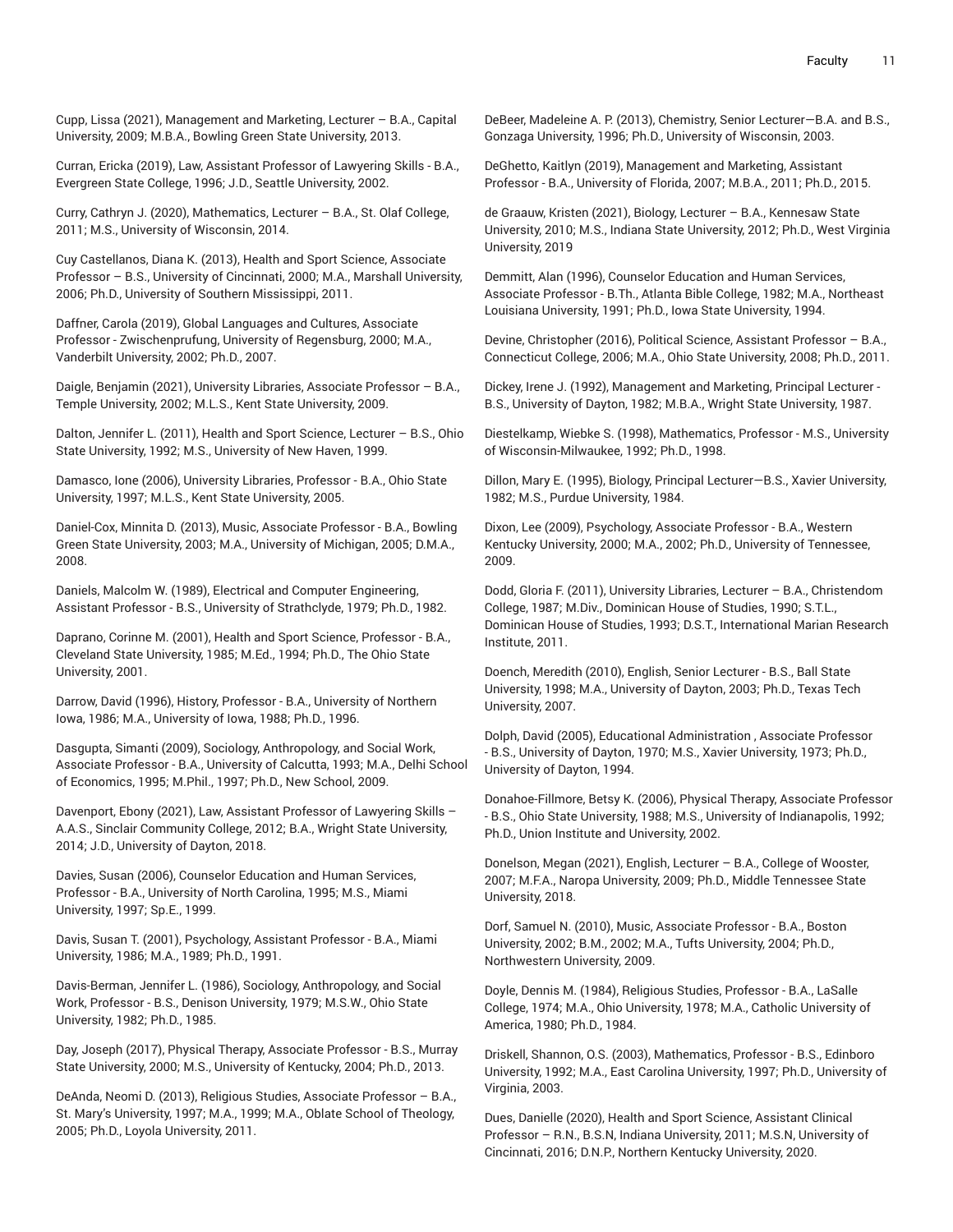Dugan, Riley G. (2014), Management and Marketing, Associate Professor – B.A., Emory University, 2001; M.B.A., University of Cincinnati, 2007; M.S., 2008; Ph.D., 2014.

Duggan, Joseph E. (2017), Economics and Finance, Visiting Assistant Professor - B.A., Boston College, 2010; M.A., Ohio State University, 2013; M.S., 2016; Ph.D., 2018.

Duncan, Bradley D. (1991), Electro-Optics and Photonics, Professor - B.S.E.E., Virginia Polytechnic Institute and State University, 1986; M.S., 1988; Ph.D., 1991.

Dunham, Diane (2014), Philosophy, Lecturer – B.A., Wright State University, 1995; M.A., 1998; M.Hum., 1999.

Dunne, E. James (1982), Management Information Systems, Operations Sciences, and Business Analytics, Professor - B.S., St. Louis University, 1962; M.S., Air Force Institute of Technology, 1964; Ph.D., University of Illinois, 1971.

Edelmann, Cheryl (2013), Management Information Systems, Operations Sciences, and Business Analytics, Senior Lecturer—B.S., University of Dayton, 1992; M.S., Miami University, 1994.

Elhamri, Said (1997), Physics, Professor - B.A., Kenyon College, 1989; M.S., University of Cincinnati, 1991; Ph.D., 1995.

Elrifaei, Eman (2021), Computer Science, Visiting Assistant Professor – B.S., Mutah University, 2005; M.S., Southern Illinois University, 2009; Ph.D., 2020.

Elyamani, Aicha (2015), Global Languages and Cultures, Senior Lecturer - B.A., University Ibn Toufail, 1996; M.A., University Mohammed V, 1998; Ph.D., 2005.

Elliott, Susan (2003), Law Library, Professor - J.D., University of Dayton, 1987; M.L.S., Kent State University, 2002.

Eloe, Paul W. (1980), Mathematics, Professor - B.A., Vanderbilt University, 1975; M.S., University of Missouri, 1977; Ph.D., 1980.

Elsass, Michael (2008), Chemical and Materials Engineering, Assistant Professor - B.S., University of Dayton, 1992; M.S., Ohio State University, 1997; Ph.D., 2001.

Elvers, Greg C. (1990), Psychology, Associate Professor - B.S., Purdue University, 1984; B.A., 1985; M.S., 1987; Ph.D., 1989.

Engelhardt, Elizabeth (2005), Teacher Education, Clinical Faculty - B.A., Antioch University, 1998; M.A., Pacific Oaks College, 2002.

Enns, Harvey G. (1999), Management Information Systems, Operations Sciences, and Business Analytics, Professor - B.A., University of Winnipeg, 1982; B. Commerce, University of Manitoba, 1985; M.B.A., University of Minnesota, 1991; Ph.D., University of Western Ontario, 1999.

Ensalaco, Mark (1989), Political Science, Associate Professor - B.A., State University of New York at Buffalo, 1981; M.T., Harvard University, 1984; Ph.D., State University of New York at Buffalo, 1991.

Erb, Jeremy M. (2014), Chemistry, Associate Professor – B.S., Miami University, 2007; M.A., John Hopkins University, 2010; Ph.D., 2012.

Ervin, Jamie S. (1991), Mechanical and Aerospace Engineering, Professor and Hans von O'Hain Chair- B.S.M.E., Michigan Technological University, 1984; M.S.M.E., 1986; Ph.D., University of Michigan, 1991.

Escobar, Hector (2007), University Libraries, Associate Professor - B.A., University of Texas, 1998; M.S., 2000.

Esmaeili, Mohammadjafar (2014), Engineering Management, Systems, and Technology, Lecturer – B.S., Azad Tehran Jonub University, 2001; M.S., Eastern Michigan University, 2008; Ph.D., 2014.

Esseili, Fatima (2014), English, Associate Professor – B.A., Lebanese University, 2004; M.A., University of Toledo, 2006; Ph.D., Purdue University, 2011.

Eustace, Deogratias (2005), Civil and Environmental Engineering and Engineering Mechanics, Professor - B.S., University of Dar-Es-Salaamm, 1992; M.S., 1997; Ph.D., Kansas State University, 2001.

Evans, Matthew J. (2012), Music - Theatre, Dance and Performance Technology, Lecturer – B.A., Teikyo Marycrest University, 1994.

Evwaraye, Andrew O. (1995), Physics, Professor - B.S., University of Dayton, 1964; Ph.D., University of Saskatchewan, 1969.

Ewalt, Jillian (2019), University Libraries, Associate Professor - B.A., California State University, 2004; M.L.S., San Jose State University, 2009.

Falkowski, Sean A. (2003), Engineering Management, Systems, and Technology, Associate Professor - B.S.M.E., GMI Engineering Management Institute, 1995; M.S.E.M., University of Dayton, 2002.

Farnsel, Curtis A. (2019), Accounting, Assistant Professor - B.S.B.A., Bowling Green State University, 2008; M.Acc., 2009; Ph.D., University of Oklahoma, 2019.

Farrelly, James P. (1967), English, Professor - B.A., Providence College, 1964; M.A., University of Dayton, 1966; Ph.D., Boston University, 1974.

Farris, Phillip (2000), Music, Artist in Residence - B.A. and B.M., University of Washington, 1980; M.M., University of Cincinnati, 1986.

Farrokhi, Javad (2021), Physics, Visiting Assistant Professor – B.S., University of Tabriz, 2006; M.S., University of Kentucky, 2014; Ph.D., 2019.

Fernando, Felix (2017), Hanley Sustainability Institute, Assistant Professor - A.A., Chartered Institute of Management Accountants, 2004; A.A., Association of Business Executives, 2006; B.S., University of Sri Jayawardenapura, 2006; M.B.A., North Dakota State University, 2011; Ph.D., 2016.

Figueroa, Daniel (2005), Global Languages and Cultures, Principal Lecturer - B.A., Universidad de Concepcion, 1989; M.Ed., Wright State University, 2004.

Fine, David J. (2016), English, Assistant Professor – B.A., University of Scranton,2004; M.Ed., Bloomsburg University of Pennsylvania, 2006; M.A., Lehigh University, 2010; Ph.D., 2016.

Fischer, Kathleen R. (2014), Physician Assistant Education, Clinical Faculty – B.S., East Stroudsburg University, 1983; M.S., Temple University, 1989; B.S., Midwestern University, 1997.

Fisher, Mary I. (2008), Physical Therapy, Associate Professor—B.A., Wittenberg University, 1989; M.S., Boston University, 1991; Ph.D., University of Kentucky, 2010.

Fitz, Raymond L., S.M. (1969), Engineering Management, Systems, and Technology, Professor in Social Justice - B.E.E., University of Dayton, 1964; M.S., Polytechnic Institute of Brooklyn, 1967; Ph.D., 1970.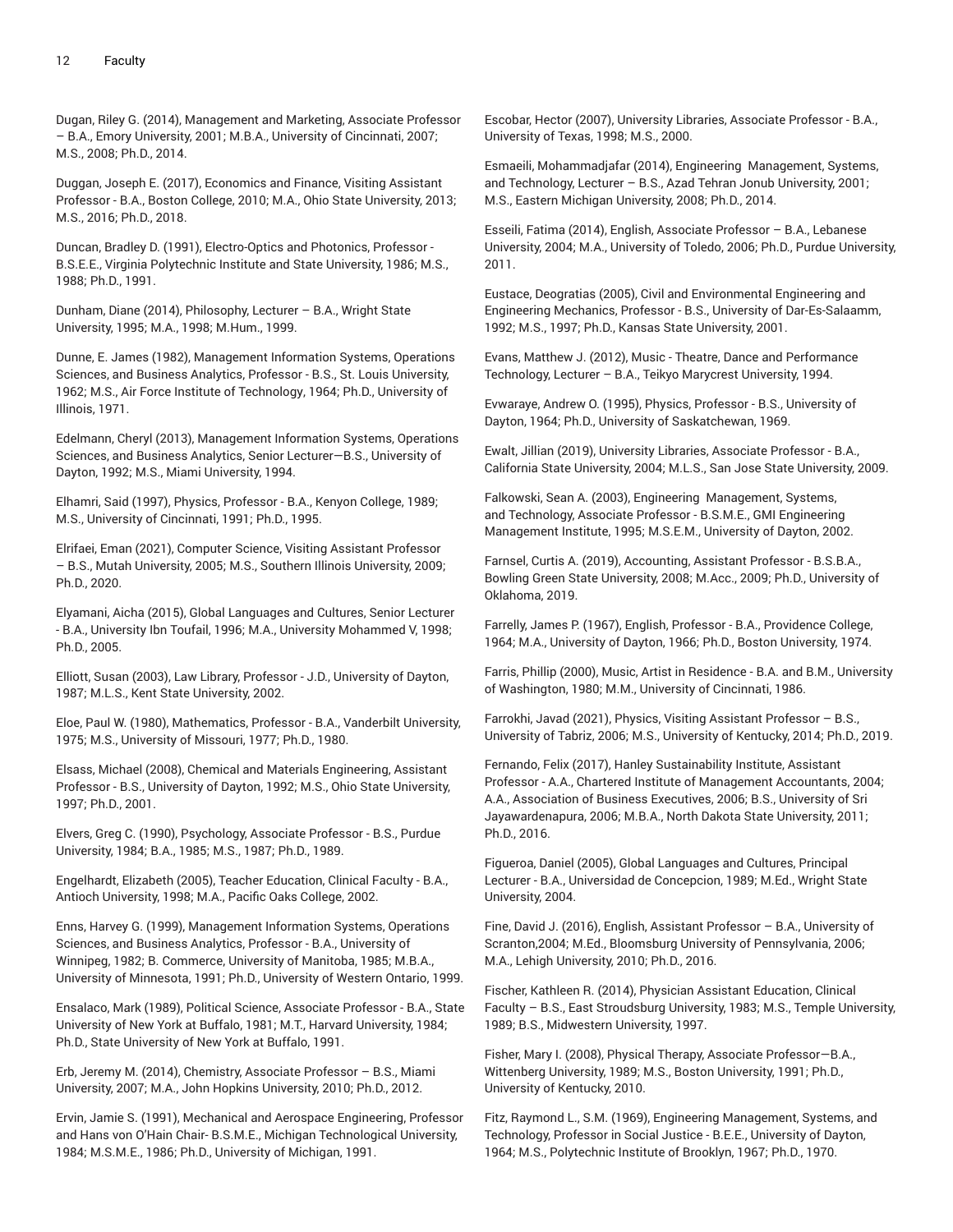Flanagan, Melissa T. (1989), Student Activities, Administrative - B.S., Western Illinois University, 1986; M.A., Bowling Green State University, 1988.

Flipper, Joseph (2021), Religious Studies, Associate Professor & Spearin Chair in Catholic Theology – B.A., Franciscan University, 1999; M.A., University of Dallas, 2005; Ph.D., Marquette University, 2013.

Florek, Neil A. (2014), Philosophy, Senior Lecturer – B.A., Purdue University Calumet, 1990; M.A., Purdue University, 1993.

Flynn, Roland R. (2001), Communication, Principal Lecturer - B.A., University of Wisconsin-Eau Claire, 1982.

Freitag, Jennifer L. (2014), Communication, Senior Lecturer - B.A., University of Northern Iowa, 2004; M.A., 2006; Ph.D., Southern Illinois University, 2013.

Fuhs, Mary W. (2013), Psychology, Associate Professor – B.A., Saint Mary-of-the-Woods College, 2006; M.A., University of Notre Dame, 2009; Ph.D., 2011.

Fulkerson, Jon (2017), Economics and Finance, Associate Professor - B.S., Eastern Kentucky University, 2001; M.B.A., 2005; M.S., University of Kentucky, 2008; Ph.D., 2009.

Furterer, Sandra L. (2016), Engineering Management, Systems, and Technology, Associate Professor – B.S., Ohio State University, 1983; M.S. 1985; M.B.A.,Xavier University, 1990; Ph.D., University of Central Florida, 2004.

Gabbe, Myrna (2005), Philosophy, Associate Professor - B.A., University of Wisconsin, 1995; Ph.D., University of Pennsylvania, 2005.

Gabrielli, Timothy R. (2019), Religious Studies, Associate Professor and Gudorf Chair - B.A., University of Scranton, 2004; M.A., University of Dayton, 2010; Ph.D., 2014.

Gallagher, Colleen E. (2014), Teacher Education, Associate Professor – B.A., Xavier University, 2000; M.S., Georgetown University, 2005; Ph.D., 2012.

Galli Robertson, Anya (2018), Sociology, Anthropology, and Social Work, Assistant Professor - B.A., St. Olaf College, 2008; M.A., University of Maryland, 2012; Ph.D., 2018.

Gallivan, Sean P. (2010), Physical Therapy, Clinical Faculty—B.S., University of Dayton, 1991; M.S., Duke University, 1994.

Gallo, Gerry (2007), Health and Sport Science, Lecturer - B.S., Lake Superior State University, 2002; B.Ed., Lakehead University, 2003; M.S., University of Dayton, 2006.

Garcia, Ricardo (2021), Educational Administration, Lecturer – B.Ed., East Texas State University, 1985; M.M., Wichita State University, 1987; M.S., Texas A&M University, 2002; Ph.D., University of Texas, 2016.

Gardstrom, Susan C. (1998), Music, Professor - B.M., Michigan State University, 1981; M.A., Western Michigan University, 1985; Ph.D., Michigan State University, 2004.

Gauder, Heidi (1998), University Libraries, Professor - B.A., University of Dayton, 1990; M.A., Purdue University, 1992; M.L.S., Indiana University, 1995.

Gauert, Spencer B. (2020), Counselor Education and Human Services, Assistant Clinical Professor – B.A., University of Florida, 2013; M.A., University of the Pacific, 2016; Ph.D., University of South Florida, 2019.

Gerhardt, Brenda (2017), Counselor Education and Human Services, Clinical Faculty - B.S., Ohio State University, 1986; M.A., Eastern Michigan University, 1993; Ph.D., The Ohio State University, 2010.

Getrost, Kara N. (2010), English, Senior Lecturer - B.A., Kent State University, 1998; M.A., University of North Carolina, 2002; Ph.D., 2008.

Ghere, Richard K. (1984), Political Science, Professor - B.A., Concordia College, 1968; M.A., University of Toledo, 1970; Ph.D., Wayne State University, 1975.

Gibbemeyer, Erin L. (2019), Chemical and Materials Engineering, Lecturer - B.S., University of Dayton, 2009; Ph.D., The Ohio State University, 2014.

Glayzer, Edward J. (2021), Sociology, Anthropology, and Social Work, Lecturer – B.A., University of California, 2008; M.A., Michigan State University, 2014; Ph.D., 2020.

Glazer, Walter (2019), Philosophy, Assistant Professor - B.A., American University, 2007; M.A., Georgia State University, 2010; Ph.D., Georgetown University, 2016.

Glont, Anca (2016), History, Assistant Professor – B.A., American University in Bulgaria, 2005; M.A., Central European University, 2006; University of Illinois, 2015.

Gold, Lindsay (2016), Teacher Education, Assistant Professor - B.A., University of Dayton, 2001; M.S., 2004; Ph.D., 2017.

Goldberg, Erica (2017), Law, Professor - B.A., Tufts University, 2002; J.D., Stanford University Law School, 2005.

Goldman, Daniel (1997), Geology, Professor - B.A., State University of New York at Buffalo, 1985; M.A., 1987; Ph.D., 1993.

Gomez, Miguel (2014), History, Senior Lecturer - B.A., University of North Carolina, 1998; M.A., Appalachian State University, 2004; Ph.D., University of Tennessee, 2011.

Gonter-Dray, Rebecca (2018), Health and Sport Science, Clinical Faculty – B.S., University of Cincinnati, 1994; M.S., University of Dayton, 2018.

Goodnight, Jackson A. (2010), Psychology, Associate Professor - B.S., Xavier University, 2002; Ph.D., Indiana University, 2010.

Gorman, Michael F. (2002), Management Information Systems, Operations Sciences, and Business Analytics, Professor - B.S., Xavier University, 1987; M.A., Indiana University, 1990; Ph.D., 1994.

Gowda, Raghava G. (1983), Computer Science, Associate Professor - B.S.E.E., Banaras Hindu University, 1971; M.B.M., 1973; M.B.I.S., Georgia State University, 1981; Ph.D., 1988.

Gratto, Sharon Davis (2008), Music, Professor – B.Mus, Oberlin College, 1966; M.A. American University, 1968; M.Mus., State University of New York, 1986; D.M.A., Catholic University of America, 1994.

Griffin, Jeffrey L. (1990), Communication, Associate Professor - A.B., University of North Carolina, 1979; M.A., University of Texas, 1983; Ph.D., University of North Carolina, 1990.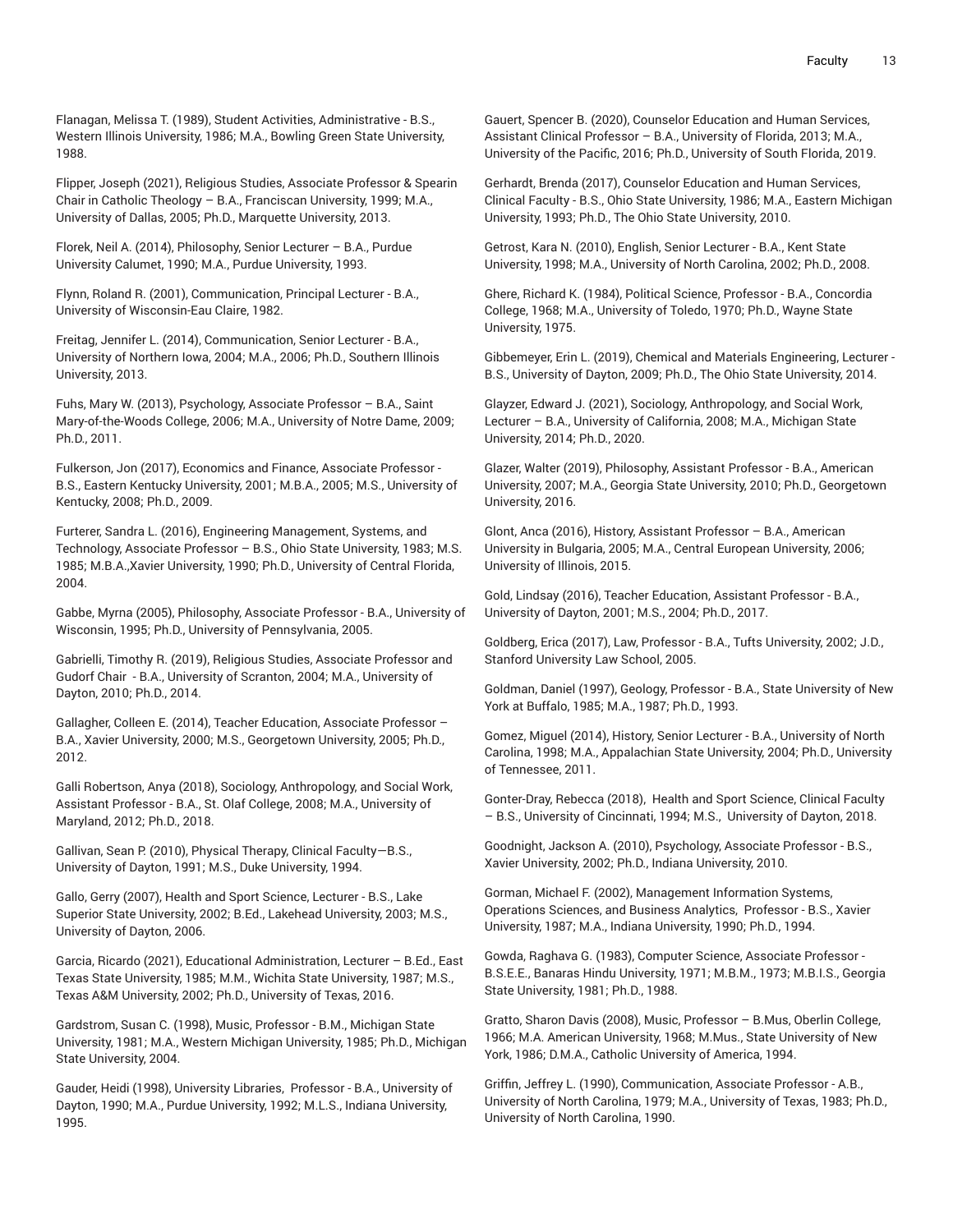Grilliot, Mary (2015), Accounting, Visiting Assistant Professor- B.S., University of Dayton, 1975; M.B.A., 1979; Ph.D., 2015.

Groppe, Elizabeth T. (2017), Religious Studies, Professor - B.A., Earlham College, 1985; M.A., Ph.D., University of Notre Dame, 1999.

Gunasekaran, Sidaard (2016), Mechanical and Aerospace Engineering, Assistant Professor - B.S., SRM University, 2011; M.S., University of Dayton, 2012; Ph.D., 2016.

Gunawan, Gunawan (2014), Chemistry, Lab Instructor - B.S., Universitas Sumatera Utara Indonesia, 2005; M.S., University of Arkansas Little Rock, 2008; Ph.D., 2013.

Haan, Jennifer E. (2010), English, Associate Professor - B.A., Calvin College, 1999; M.A., Purdue University, 2001; Ph.D., 2009.

Hageman, John B. (2010), Mechanical and Aerospace Engineering, Lecturer - B.S., University of Dayton, 1973.

Haig, Sean C. (2020), Physician Assistant Education, Clinical Faculty – B.A., University of Cincinnati, 1996; B.S. P.A-C, University of Findlay, 2006; M.P.A.S., University of Texas Rio Grande Valley State, 2017.

Hall, Scott E. (1996), Counselor Education and Human Services, Professor - B.S.B.A., West Carolina University, 1986; M.Ed., Ohio University, 1991; Ph.D., The Ohio State University, 1994.

Hall, Stephen R. (2007), Management Information Systems, Operations Sciences, and Business Analytics, Principal Lecturer - B.S., Ohio State University, 1971; M.S., University of Dayton, 1976.

Hallett, Miranda C. (2015), Sociology, Anthropology, and Social Work, Associate Professor – B.A., Bard College, 1999; M.A., Cornell University, 2006; Ph.D., 2009.

Hallinan, Kevin P. (1988), Mechanical and Aerospace Engineering, Professor - B.S., University of Akron, 1982; M.S., Purdue University, 1984; Ph.D., Johns Hopkins University, 1988.

Hammett, Lindsey (2014), Physician Assistant Education, Clinical Faculty – B.S., Kettering College of Medical Arts, 2007; M.P.A., 2008.

Han, Jee Hee. (2006), Communication, Associate Professor - B.A., Sogang University, 1997; M.A., 1999; M.A., University of Georgia, 2001; M.S., 2002; Ph.D., Purdue University, 2007.

Handley, Henry M. (2019), University Libraries, Assistant Professor - B.A., Columbia University, 2013; M.F.A., Boston University, 2014; M.S., Simmons University, 2019.

Hanek, Kathrin J. (2016), Management and Marketing, Assistant Professor – B.A., Northwestern University, 2009; Ph.D., University of Michigan, 2016.

Hankle, Steven (2018) Music, Assistant Professor – A.A, Reedley College, 2001; B.M.Ed., San Francisco State University, 2005; M.M., 2009; Ph.D., Florida State University, 2015.

Hardie, Russell C. (1993), Electrical and Computer Engineering, Professor - B.E.S., Loyola College, 1988; M.E.E., University of Delaware, 1990; Ph.D., 1992.

Haritashya, Umesh (2013), Geology, Professor - Ph.D., Indian Institute of Technology, 2005.

Harris, Kayla (2016), University Libraries, Associate professor - B.A., Michigan State University, 2010; M.L.S., University of South Carolina, 2011.

Hart, Elizabeth S. (2011), School of Engineering, Principal Lecturer -B.Ch.E., University of Dayton, 1991; M.Sc., 1992.

Haskell, Nancy L. (2014), Economics and Finance, Assistant Professor – B.A., Davidson College, 2008; M.A., Ohio State University, 2009; Ph.D., 2014.

Hayford, Michelle (2014), Music - Theatre, Dance and Performance Technology, Associate Professor – B.A., University of California at Santa Cruz, 2000; M.A., Northwestern University, 2001; Ph.D., 2005.

He, Chen (2021), Chemistry, Lecturer – B.S., Nankai University, 2014; Ph.D., Northwestern University, 2018.

Henderson, Kathleen D. (1982), Ryan C. Harris Learning Teaching Center, Administrative - B.S., University of Dayton, 1986; M.S., 1993.

Henderson-Hurley, Martha L. (2017), Criminal Justice and Security Studies, Professor - B.A., Furman University, 1992; M.A., University of Cincinnati, 1996; Ph.D., 2000.

Henning, Meghan (2014), Religious Studies, Associate Professor – B.A., Denison University, 2004; M.A., Yale University, 2007; Ph.D., Emory University, 2013.

Hensley, Mart P. (2016), Chemistry, Lab Instructor - B.A., Hanover College, 2002; B.S,. Indiana University, 2004; Ph.D., Miami University, 2011.

Hess, Jonathan A. (2008), Communication, Professor - B.S., Manchester College, 1989; M.A., Ohio University, 1991; Ph.D., University of Minnesota, 1996.

Heyne, Joshua S. (2014), Mechanical and Aerospace Engineering, Associate Professor – B.S.E., University of Dayton, 2007; M.S., Pennsylvania State University, 2009; M.A., Princeton University, 2013; Ph.D., 2014.

Higgins, Aparna W. (1984), Mathematics, Professor - B.S., University of Bombay, 1978; M.S., University of Notre Dame, 1980; Ph.D., 1983.

Hiller, James M. (2001), Music, Associate Professor - B.M., Capital University, 1982; M.M.T., Temple University, 1994; Ph.D., 2011.

Hinkle, Kevin (2018), Chemical and Materials Engineering, Assistant Professor - B.S., University of Dayton, 2009; M.S., The Ohio state University, 2011; Ph.D., University of Illinois, 2016.

Hirakawa, Keigo (2009), Electrical and Computer Engineering, Professor - B.S.E., Princeton University, 2000; M.S., Cornell University, 2003; Ph.D., 2005; M.M., New England Conservatory of Music, 2006.

Hirst, Donald A. (2019), Physics, Laboratory Instructor - B.S., University of Central Florida, 1973; M.S., University of Georgia, 1982; Ph.D., University of Texas, 1987.

Hirunyawipada, Tanawat (2011), Management and Marketing, Associate Professor – B.Eng., Chiang Mai University, 1993; M.B.A., National Institute of Development Administration, 1998; Ph.D., University of North Texas, 2007.

Hoelscher, Colleen E. (2011), University Libraries, Lecturer – B.A., University of Notre Dame, 2007; M.L.S., Simmons College, 2010.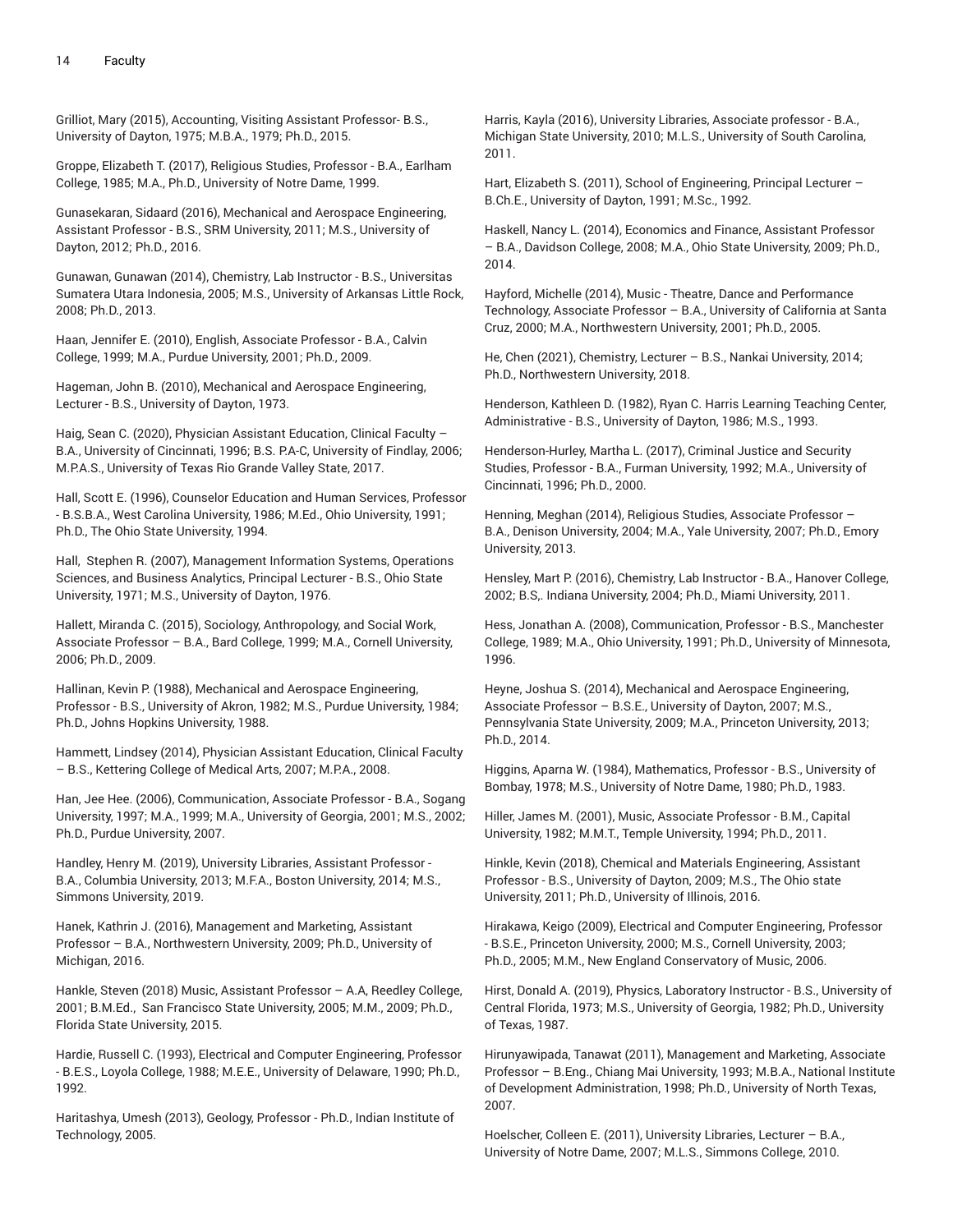Hoffmeister, Thaddeus (2007), Law, Professor - B.A., Morgan State University, 1995; J.D., Northeastern University, 1998; LL.M., Georgetown University, 2002.

Holcomb, Jeanne A. (2014), Sociology, Anthropology, and Social Work, Associate Professor – B.A. and B.S., University of Florida, 2005; M.A., 2007; Ph.D., 2010.

Holland, Barry (2021), Accounting, Lecturer - B.S., Ball State University, 1988; M.B.A., Indiana University, 1997; M.S., University of Cincinnati, 2017.

Holscher Almazan, Erin E. (2004) Art and Design, Professor - B.F.A., Minnesota State University, 2000; M.F.A., Rochester Institute of Technology, 2003.

Holt, Matthew (2018), Accounting, Assistant Professor - B.S, University of Central Florida, 2005; M.A., Bentley University, 2007; Ph.D., University of Central Florida, 2018.

Hovey, Peter W. (2001), Mathematics, Associate Professor - B.S., University of Dayton, 1975; M.S., University of Kentucky, 1977; Ph.D., 1980.

Huacuja, Judith L. (2000), Art and Design, Professor - B.A., University of Houston, 1993; B.F.A., 1993; M.A., Rice University, 1995; Ph.D., University of California, Santa Barbara, 2000.

Huang, Qiping (2021), Economics and Finance, Assistant Professor – B.A., Fuzhou University, 2005; M.B.A., Miami University, 2011; Ph.D., University of Kentucky, 2018.

Hudson, Natalia F. (2007), Political Science, Associate Professor - B.A., University of Dayton, 2001; M.A., University of Connecticut, 2003; Ph.D., 2007.

Huesman, Kelli (2013), Physician Assistant Education, Clinical Faculty – B.S., Kettering College of Medical Arts, 2002; M.S., University of Nebraska, 2007.

Hume, Laura H. (1989), History, Associate Professor - B.A., Western Carolina University, 1983; M.A., University of Cincinnati, 1985; Ph.D., 1993.

Hunley, Sawyer (1999), Counselor Education and Human Services, Associate Professor - B.S., Miami University, 1976; M.S., 1986; Ed.S., 1990; Ph.D., University of Cincinnati, 1998.

Hunter, Graham F. (2019), Counselor Education and Human Services, Assistant Professor - B.A., University of North Carolina, 2010; M.S., Miami University, 2014; Ph.D., Michigan State University, 2019.

Hutter, Elizabeth (2018), English, Assistant Professor - B.A., University of Rochester, 1991; M.A., Binghamton University, SUNY, 1995; Ph.D., University of Minnesota, 2010.

Hvalshagen, Merete (2016), Management Information Systems, Operations Sciences, and Business Analytics, Assistant Clinical Professor - B.S., Norwegian University of Science and Technology, 1995; M.S., 1997; M.B.A., Indiana University, 2002; Ph.D., 2011.

Ingram, Jefferson L. (1978), Political Science, Professor - B.S.Ed., University of Dayton, 1972; M.A., 1977; J.D., 1978.

Islam, Muhammad (1985), Mathematics, Professor - B.S., University of Dhaka, 1972; M.S., Carleton University, 1980; Ph.D., Southern Illinois University, 1985.

Izvanariu, Pamela A. (2019), Law, Assistant Professor - B.A., DePaul University, 2004; J.D., Loyola University, 2007; LL.M., University of California, 2010; M.Phil., City University of New York, 2013; Ph.D., 2019.

Jackson, Katherine V. (2021), Law, Assistant Professor – B.A., University of Pennsylvania, 2002; J.D., College of William & Mary, 2005; L.L.M., Temple University, 2011; M.A., Columbia University, 2014; M.Phil., 2015; Ph.D., 2019.

Jackson, Kurt (2006), Physical Therapy, Professor - B.S., Loma Linda University, 1992; M.P.T., 1992; Ph.D., Union Institute and University, 2002.

Jacobs, Mark (2009), Management Information Systems, Operations Sciences, and Business Analytics, Professor - B.S., California Polytechnic State University, 1988; M.B.A., University of Minnesota, 2003; Ph.D., Michigan State University, 2008.

Jaffe, Tracey L. (2012), History, Senior Lecturer – B.A., Pomona College, 1994; M.A., University of Pittsburgh, 1997; Ph.D., 2009.

James, V. Denise (2008), Philosophy, Associate Professor - B.A., Spellman College, 1997; M.A., Emory University, 2007; Ph.D., 2007.

Janz, Eric (2018),School of Engineering Innovation Center, Faculty of Practice – B.S., University of Dayton, 1996; M.S., 1998.

Janney, Jay J. (2001), Management and Marketing, Professor - B.A., Ball State University, 1984; M.B.A., 1986; Ph.D., University of Kentucky, 1999.

Jennings, Glenna (2013), Art and Design, Associate Professor – B.A., Pepperdine University, 1995; B.F.A., Art Center College of Design, 2004; M.F.A., University of California, 2010.

Jipson, Arthur J. (2001), Sociology, Anthropology, and Social Work, Associate Professor - B.A., University of Minnesota, 1988; M.A., Bowling Green State University, 1991; Ph.D., 1995.

John, Barbara H. (2002), Economics and Finance, Principal Lecturer - B.A., Dartmouth College, 1977; M.A., University of Colorado, 1985.

Johnson, Christa M. (2020), Philosophy, Visiting Assistant Professor – B.A., Ursinus College, 2009; Ph.D., The Ohio State University, 2018.

Johnson, David W. (1984), Chemistry, Associate Professor - B.S., Illinois Institute of Technology, 1979; Ph.D., 1983.

Johnson, Jennifer H. (2020), Biology, Assistant Professor – B.S., Messiah College, 2010; B.A., 2010; Ph.D., The Ohio State University, 2016.

Johnson, Kelly S. (2002), Religious Studies, Associate Professor and Fr. Ferree Chair in Social Justice - B.A., University of Notre Dame, 1986; M.A., 1987; Ph.D., Duke University, 2001.

Johnston, Mitchell S. (2019), Economics and Finance, Assistant Professor - B.S.B.A., The Ohio State University, 2006; M.B.A., Purdue University, 2014; Ph.D., 2019.

Johnston, William (2006), Religious Studies, Associate Professor - B.A., University of Notre Dame, 1972; M.A., 1977; Ph.D., 1980.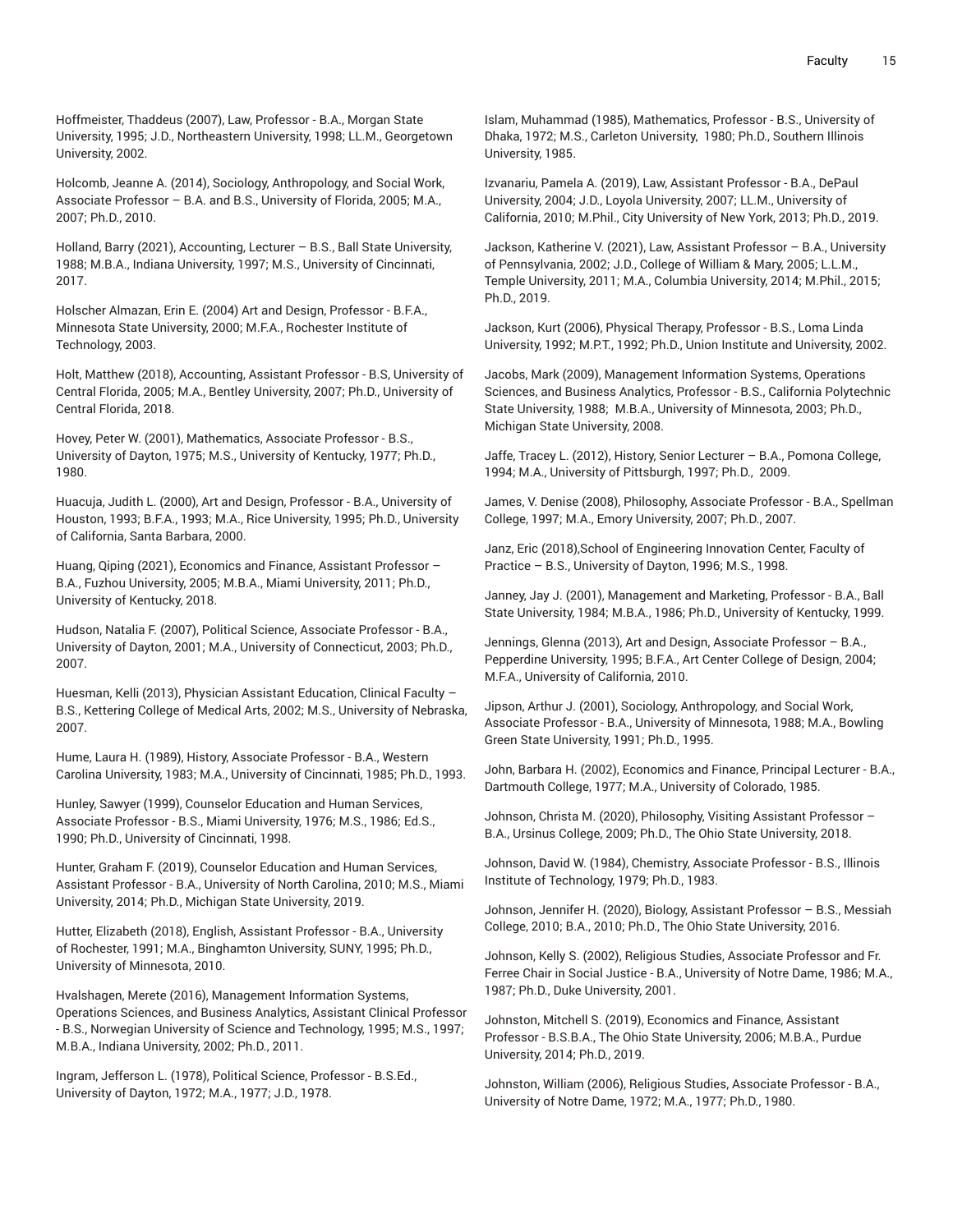Jonas, Ashley (2017), Art and Design, Lecturer - A.A., Santa Fe College, 2001; B.F.A., University of Florida, 2008; M.F.A., University of Colorado, 2013.

Jones, Amy R. (2016), Music - Theatre, Dance, and Performance Technology, Artist in Residence - B.A., Point Park University, 2007.

Jones, Jeffrey C. (2002), Art and Design, Associate Professor - B.F.A., University of Tennessee at Chattanooga, 1998; M.F.A., University of Cincinnati, 2000.

Jones, Julie R. (2015), Art and Design, Lecturer - B.F.A., University of Dayton, 2007; M.F.A., Columbia College Chicago, 2012.

Jones, Sarah (2016), Communication, Lecturer - B.A., Hastings College, 2007; M.A., Minnesota State University, 2009; Ph.D, University of Nebraska, 2014.

Joo, Young Ki (2016), Management and Marketing, Assistant Professor – B.S., Cornell University, 2010; Ph.D., Indiana University, 2016.

Joseph, Robert (2018), Communication, Lecturer – B.A., University of Dayton, 2011; M.A., 2014; Ph.D., Bowling Green State University, 2018.

Kadowaki, Joy (2018), Sociology, Anthropology, and Social Work, Assistant Professor - B.A., University of Illinois, 2004; J.D., University Of Illinois College of Law, 2007; M.S., Purdue University, 2012; Ph.D., 2018.

Kallenberg, Brad J. (2001), Religious Studies, Professor - B.S. Ed., University of Minnesota, 1981; M.A., Fuller Theological Seminary, 1992; Ph.D., 1998.

Kallsen, Susybel R. (2020), Criminal Justice and Security Studies, Lecturer - B.A., City University of New York, 2012; M.A., 2012; Ph.D., University of Cincinnati., 2020.

Kalra, Ashish (2021), Management and Marketing, Assistant Professor – B.C., University of Delhi, 2009; M.A., 2011; Ph.D., University of Texas, 2018.

Kango-Singh, Madhuri (2009), Biology, Professor - B.S., Vikram University, 1989; M.S., Devci Ahilya University, 1991; Ph.D., 1997.

Kapusta, Daniel (2017), Economics and Finance, Lecturer - B.S., University of Wisconsin, Madison, 1985; M.B.A., Michigan State University, 1986.

Kargl, Kathleen W. (2013), Art and Design, Senior Lecturer – B.S., University of Dayton, 1992.

Kariyawasam, Tharanga M. (2008), Physics, Lecturer - B.S., University of Colombo, 2000; M.S., University of Cincinnati, 2004; Ph.D., 2008.

Kashani, A. Reza (1994), Mechanical and Aerospace Engineering, Professor, - B.S.M.E., Sharif University, 1977; M.S.M.E., University of Wisconsin, 1979; M.S., 1988; Ph.D., University of Wisconsin, 1989.

Kavanaugh, Jeffrey L. (2003), Biology, Principal Lecturer - B.S., University of Kansas, 1984; M.S., 1988; Ph.D., Virginia Polytechnic Institute and State University, 1998.

Keane-Sexton, Maureen (2005), English, Principal Lecturer - B.A., University of Dayton, 1995; M.A., 2002.

Kearney, Colin (2021), Communication, Lecturer – B.A., George Mason University, 2012; M.A., University of Delaware, 2014.

Kelley, Alan (2014), Communication, Lecturer—B.A., Angelo State University; M.B.A., University of Dayton, 1996.

Kelly, Katherine L. (2010), University Libraries, Associate Professor - B.S., Ohio University, 2008; M.S., Syracuse University, 2010.

Kelly, Kevin (2010), Counselor Education and Human Services, Professor —B.A., Boston University, 1976; Ph.D., University of Iowa, 1985.

Kelly, Mary Kay (2005), Teacher Education, Associate Professor - B.A., College of St. Benedict, 1987; B.S., University of Minnesota, 1990; M.Ed., Miami University, 1996; Ph.D., 2001.

Kennedy, Gregory R. (2015), Communication, Senior Lecturer – B.A., University of Tennessee, 2007.

Keune, Marsha B.(2014), Accounting, Associate Professor – B.S., Butler University, 1996; M.S., University of Central Florida, 2005; Ph.D., University of Wisconsin, 2010.

Keune, Timothy M. (2014), Accounting, Associate Professor – B.S., Butler University, 1995; Ph.D., University of Wisconsin, 2010.

Kidwell, Micheline (2019), Law, Assistant Professor of Academic Success - B.S., Ohio University, 1992; J.D., University of Dayton, 2010.

Kiewitz, Christian (2002), Management and Marketing, Professor - M.A., Johannes Gutenberg Universitat, Germany, 1995; M.A., Auburn University, 1998; Ph.D., University of Alabama, 2002.

Kim, Ryu-Kyung (2013), Music, Senior Lecturer – B.A., Manhattan School of Music, 1994; M.M.A., 1996; D.M.A., State University of New York at Stonybrook, 2012.

Kinney, Allison L. (2014), Mechanical and Aerospace Engineering, Associate Professor - B.S., Tulane University, 2005; M.S., University of Texas, 2007; Ph.D., 2010.

Kirbas, Cemil (2019), computer Science, Visiting Professor - B.S., Middle East Technical University, 1987; M.S., Illinois Institute of Technology, 1996; Ph.D., University of Illinois, 2005.

Kisel, Masha I. (2016), English, Lecturer - B.A., University of Wisconsin, 2001; M.A., Northwestern University, 2004; Ph.D., 2008.

Klanac, Gerald P. (2020), Civil and Environmental Engineering and Engineering Mechanics, Faculty of Practice – B.S., University of Dayton, 1978; M.B.A., University of Chicago, 1989.

Klosterman, Donald (2017), Chemical and Materials Engineering, Assistant Professor - B.S., University of Dayton, 1989; M.S., 1991; Ph.D., 1994.

Klosterman, Susan (2015), Geology, Lab Instructor – B.S., University of Dayton, 1989; B.S., 1999; M.S., Wright State University, 2005.

Knabe, Oliver (2021), English, Lecturer – B.A., Freie Universitat, 2008; M.A., 2011; Ph.D., Vanderbilt University, 2017.

Knorr, Eric A. (2016), Music, Artist in Residence - B.M., College of Wooster, 1989; M.M., University of Akron, 1991; D.M.A., University of Cincinnati, 1994.

Kostko, Aaron (2021), Philosophy, Senior Lecturer – B.A. University of Akron, 2001; M.A., University of Cincinnati, 2008; Ph.D., 2013.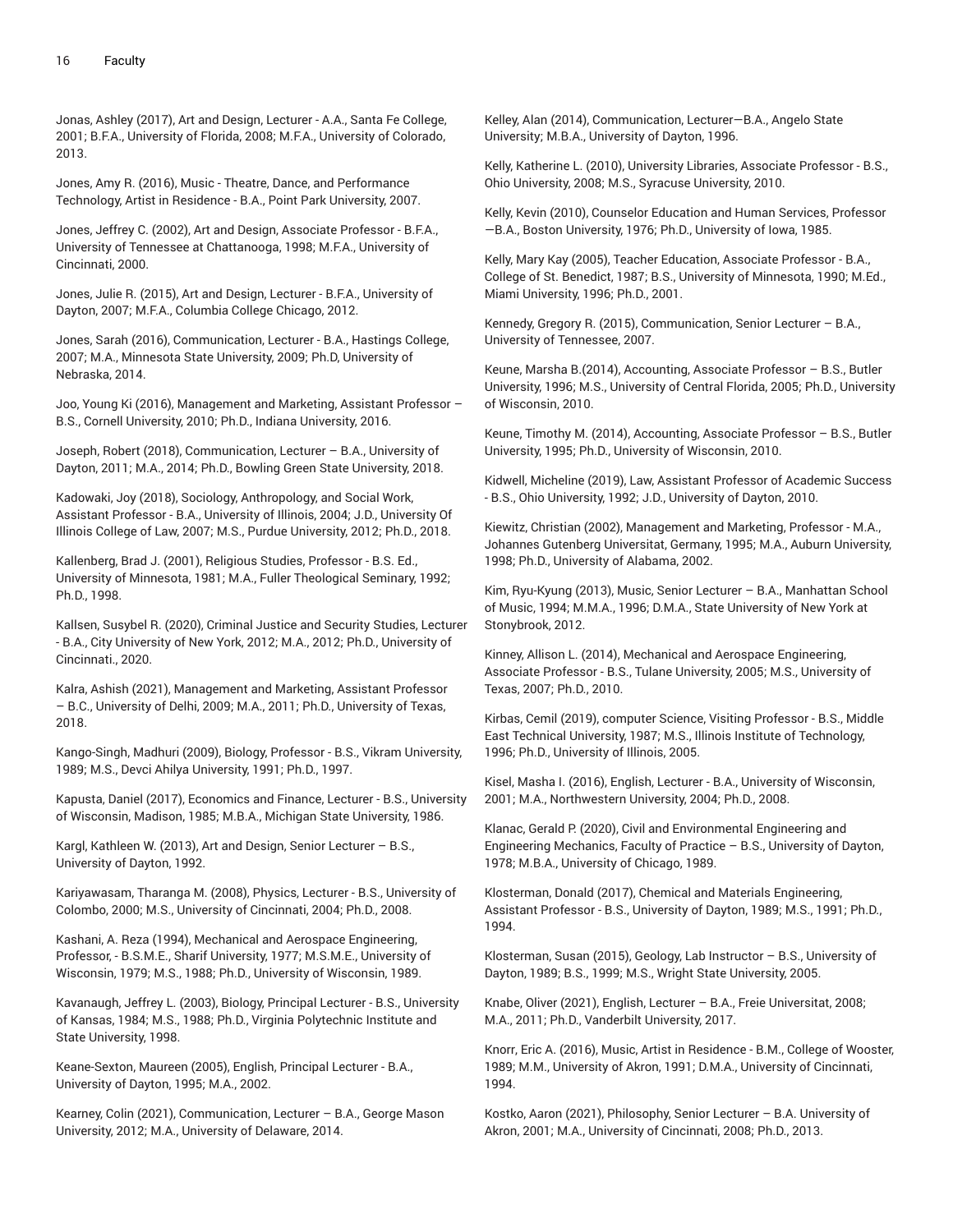Kozar, Rev. Joseph F., S.M. (1985), Religious Studies, Assistant Professor - B.A., University of Dayton, 1969; M.A., 1973; M.Div., University of St. Michael's College, Toronto, 1976; Ph.D., 1989.

Koziol, Andrea M. (1993), Geology, Associate Professor - B.A., Boston University, 1983; Ph.D., University of Chicago, 1988.

Krakowski, Rebecca J. (2000), Mathematics, Associate Professor - B.S., Allegheny College, 1986; M.S., North Carolina State University, 1995; Ph.D., 2000.

Krane, Carissa M. (2001), Biology, Professor - B.S., Marquette University, 1990; Ph.D., Washington University, 1996.

Krella, Joseph A. (2017), School of Business Administration, Lecturer – B.S., Clemson University, 2005; J.D., University of Dayton, 2008.

Krummel, Miriamne A. (2002), English, Professor - B.A., University of Connecticut, 1988; M.A., Hunter College, 1992; Ph.D., Lehigh University, 2002.

Krystofik, Anthony (2006), Management and Marketing, Lecturer - B.S., University of Dayton, 1978; M.B.A., 1982.

Kublik, Catherine M. (2013), Mathematics, Associate Professor – B.S., Ecole Nationale Superieure de Techniques Avancees, 2003; M.Sc., University of British Columbia, 2005; Diplome d'Ingenieur, Ecole Nationale Superieure de Techniques Avancees, 2005; Ph.D., University of Michigan, 2010.

Kunz, Benjamin R. (2010) Psychology, Associate Professor - B.S., University of Utah, 2001; M.S., 2007; Ph.D., 2010.

Kurt, Layla (2014); Counselor Education and Human Services, Associate Professor – B.S., Bowling Green State University, 1996; M.Ed., 2002; Ph.D., University of Toledo, 2012.

Kwon, Suki (2004), Art and Design, Associate Professor - B.A., Dae Gu University, 1999; M.A., University of Iowa; M.F.A., 2003.

Lacey, Denise (2007), Law, Associate Professor of Externships - B.A., University of Dayton, 1995; J.D., Cleveland State University, 1999.

Lafdi, Kahlid (2001), Chemical and Materials Engineering, Professor and WBI Endowed Chair in Nanomaterials – M.S., Nancy University, 1987; Ph.D., 1989; D.Sc., 1991.

Larrain-Hubach, Andres (2016), Mathematics, Assistant Professor – B.S., Universidad del Cauca, 2003; M.S., Universidad de los Andes, 2006; Ph.D., Boston University, 2012.

Lawless Frank, Catherine (2019), Teacher Education, Assistant Professor - B.S., University of Dayton, 1990; M.S., 1997; Ed.D., University of Cincinnati, 2004.

Lawrence-Sanders, Ashleigh (2019), History, Assistant Professor - B.A., Wake Forest University, 2005; M.A., Columbia University, 2011; Ph.D., Rutgers University, 2019.

Layman-Guadalupe, Melissa J. (2011), Psychology, Senior Lecturer – B.S., Swarthmore College, 1990; M.S., Ohio University, 1993; Ph.D., 1996.

Leach, James (2017), Music, Lecturer - B.S., University of Arkansas, 1983; M.M., University of Central Arkansas, 1986; D.M.A., Boston University, 2008.

Lecklider, Brenda (2018), Office of Learning Resources, Lecturer – B.S., University of Colorado, 1980; M.Ed., American College of Education, 2017.

Lee, Brandon (2018), Management Information Systems, Decision Sciences and Operations Managment, Assistant Professor - B.S., Southern Illinois University, 1999; M.S., 2001; Ph.D., Clemson University, 2018.

Lee, Na Young (2018), Management and Marketing, Assistant Professor - B.A., Ewha Womans University, 1998; M.B.A., Vanderbilt University, 2005; Ph.D., University of Tennessee, 2018.

Lee, Yoon (2016), Chemisty, Lab Instructor - B.S., Seoul National University, 1986; MS., 1989; Ph.D., 1994.

Lee, Yooneun (2020), Engineering Technology, Engineering Management, and Systems, Assistant Professor – B.A., Ajou University, 2005; M.Sc., University of Michigan, 2010; Ph.D., Pennsylvania State University, 2017.

Leming, Laura M., F.M.I. (1999), Sociology, Anthropology, and Social Work, Associate Professor - B.A., St. Mary's University of San Antonio, 1979; M.A., University of Dayton, 1987; Ph.D., Boston College, 1999.

Leonard, Janet R. (2021), School of Business Administration, Lecturer – B.A., Cleveland State University, 1979; M.A., The Ohio State University, 1985.

Leske, Kevin O. (2019), Law, Professor - B.S., College of William and Mary, 1991; M.S., Johns Hopkins University, 1996; M.E.L.P., Vermont Law School, 1999; J.D., 1999.

Leslie, James M. (2006), Music, Lecturer – B.M.Ed., Central Michigan University, 1994.

Lester, Henry D. (2021), Engineering Management, Systems, and Technology, Associate Professor – B.S., Embry-Riddle Aeronautical University, 2007; M.S., University of Arkansas, 2008; M.S., University of Alabama, 2010; M.S., 2013; Ph.D., 2015.

Lewis, Vincent C. (2014), Management and Marketing, Senior Lecturer— B.A., Western Kentucky University, 1986; M.A., Antioch University, 1995.

Lewis, Zachary L. (2019), University Libraries, Assistant Professor - B.S., Shawnee State University, 2014; M.S., Kent State University, 2015.

Li, Xiaoli (2012), English, Associate Professor – B.A., Xi'an Foreign Language University, 1992; M.A., Bowling Green State University, 2002; Ph.D., Clemson University, 2011.

Liang, Robert (2016), Civil and Environmental Engineering and Engineering Mechanics, Professor – B.S., Tam Kang University, 1974; M.S., North Carolina State University, 1979; Ph.D., University of California, Berkeley, 1985.

Liddon, Clare J. (2021), Counselor Education and Human Services, Assistant Clinical Professor – B.S., University of Central Florida, 2011; M.S., Florida Institute of Technology, 2013; Ph.D., 2015.

Light, Lindsey (2014), English, Senior Lecturer – B.A., Wright State University, 2008; M.A., University of Dayton, 2010.

Linderman, Jon K. (2000), Health and Sport Science, Professor - B.A., California State University, 1984; M.A., 1987; Ph.D., University of California, 1991.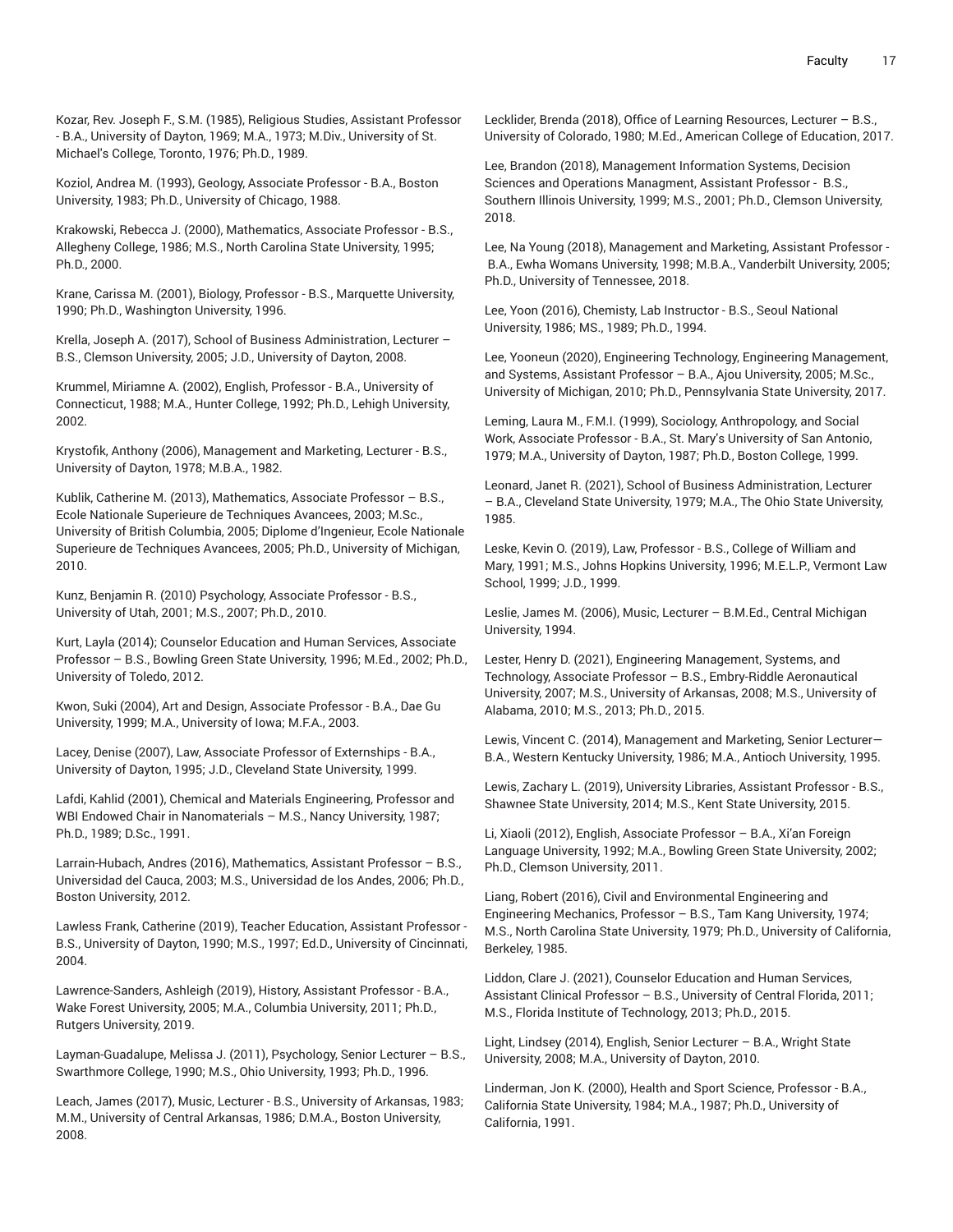Litka, Stephanie J. (2011), Sociology, Anthropology and Social Work, Senior Lecturer – B.A., University of Florida, 2001; M.A., 2004.

Liu, Li-Yin (2018), Political Science, Assistant Professor - B.A., Tunghai University, 2007; M.A., 2009; Ph.D., Northern Illinois University, 2017.

Liu, Ruihua (2004), Mathematics, Professor - B.E., Nankai University, 1985; M.E., 1988; Ph.D. (Engineering), 1994; M.S., University of Georgia, 2001; Ph.D., 2002.

Lopper, Matthew (2007), Chemistry, Associate Professor - B.A., University of Dayton, 1998; Ph.D., University of Wisconsin, 2003.

Losee, Joy E. (2020), Psychology, Assistant Professor – B.S., Georgia Southern University, 2012; M.S., 2014; M.S., University of Florida, 2016; Ph.D., 2020.

Loughnane, Gregory (2020), Mechanical and Aerospace Engineering, Faculty of Practice - B.S.M.E., Wright State University, 2011; M.S.M.E, 2015; Ph.D., 2015; N.G.A., Acton School of Business, 2020.

Lowe, Robert (2016), Mechanical and Aerospace Engineering, Assistant Professor – B.S., Ohio Northern, 2003; M.S., Ohio State University, 2005; Ph.D., 2015.

Lucashu Ryner, Karen (2021), Communication, Lecturer – B.A., Cedarville University, 2013; M.A., University of Dayton, 2019.

Luftig, David (2018), University Libraries, Assistant Professor - B.A., Miami University, 2004; M.A., University of Cincinnati, 2007; M.S., University of Illinois, 2016.

Luketic, Eugene (2018), Art and Design, Assistant Professor – B.A., Baldwin Wallace College, 2006; M.F.A., Vermont College of Fine Arts, 2018.

Mackay, Elizabeth (2010), English, Associate Professor - B.S., Appalachian State University, 1996; M.A., 2001; Ph.D., Miami University, 2007.

MacLachlan, Heather (2009), Music, Associate Professor - B.M.A., University of Manitoba, 1995; B.E., 1995; M.A., Cornell University, 2007; Ph.D., 2009.

Majka, Theo J. (1983), Sociology, Anthropology, and Social Work, Professor - B.S., College of William and Mary, 1969; M.A., University of California, 1972; Ph.D., 1978.

Mammana, Angela (2011), Chemistry, Associate Professor – Ph.D., Universita degli Studi di Catania, 2008.

Marshall, David (2017), Management and Marketing, Assistant Professor - B.S., Webber State University, 2007; M.B.A., Syracuse University, 2012; Ph.D., University of Mississippi, 2017.

Marvin, William C. (2002), Philosophy, Principal Lecturer - B.A., Kent State University, 1977; M.A., University of Dayton, 1991.

Masthay, Mark (2006), Chemistry, Associate Professor - B.A., University of California, San Diego, 1978; M.S., University of California, Riverside, 1984; Ph.D., Carnegie Mellon University, 1988.

Mathes, Constance R. (1989), Teacher Education, Clinical Faculty - B.A., Wright State University, 1973; M.Ed., 1980.

Mathews, Jay (2013), Physics, Associate Professor – B.S., Colorado State University, 2007; M.S., Arizona State University, 2010; Ph.D., 2011.

McCall, Benjamin (2018), Hanley Sustainability Institute, Professor – B.S., California Institute of Technology, 1995; M.S., University of Chicago, 1996; Ph.D., 2001.

McCombe, John P. (2001), English, Professor - B.S., University of Pittsburgh, 1987; M.A., 1996; Ph.D., Ohio State University, 2000.

McCutcheon, James R., III (1997), Music, Artist in Residence - B.S., University of Dayton, 1973; B.M., Wright State University, 1978; M.M., 1991.

McEwan, Ryan (2008), Biology, Professor - B.S., University of Kentucky, 1999; M.S., 2002; Ph.D., Ohio University, 2006.

McGrew, Allen J. (1995), Geology, Associate Professor - B.A., Earlham College, 1983; M.S., Stanford University, 1987; Ph.D., University of Wyoming, 1992.

McHugh, Nancy A. (2021), Philosophy, Professor – B.S., Lake Erie College, 1990; M.A., Cleveland State University, 1992; Ph.D., Temple University 1999.

McIntosh, Novea (2015), Teacher Education, Assistant Professor – B.A., University of the West Indies, 2002; M.Ed., Indiana Wesleyan University, 2008; Ph.D., Walden University, 2014.

Meisami, Sayeh (2015), Philosophy, Associate Professor—B.A., Shahid Beheshti University, 1994; M.A., Tehran University, 1997, 2001, Ph.D., 2005.

Mendoza, Kirsten (2018), English, Assistant Professor - B.A., University of Illinois, 2012; M.A., Loyola University, 2013; Ph.D., Vanderbilt University, 2018.

Merithew, Caroline A. (2002), History, Associate Professor - B.A., University of Missouri, 1990; M.A., University of Illinois, 1994; Ph.D., 2000.

Merithew, Robert (2015), Physics, Lecturer – B.S., Stanford University, 1991; M.S., University of Illinois, 1993, Ph.D., 2000.

Merriman, Harold L. (2006), Physical Therapy, Associate Professor - B.A., Atlantic Union College, 1982; Ph.D., Loma Linda University, 1990; M.P.T., Andrews University, 1997.

Miller, Nancy A. (2002), Political Science, Associate Professor - B.A., Clemson University, 1995; M.A., Rice University, 2000; Ph.D., 2002.

Miller, Sarah E. (2021), University Libraries, Assistant Professor – B.S., Ohio Northern University, 2005; M.S., University of Illinois, 2006.

Miller, Tracy K. (2002), Management and Marketing, Principal Lecturer - B.S.B.A., Ohio State University, 1985; M.L.H.R., 1986.

Miller, Vincent (2009), Religious Studies, Professor and Gudorf Chair in Catholic Theology- M.A., University of Notre Dame, 1990; Ph.D., 1997.

Montgomery, Meredith (2018), Counselor Education and Human Services – B.S., Meredith College, 2004; M.S. Ed., University of Dayton, 2011; Ed. D., University of Cincinnati, 2018.

Moore, Cecilia A. (1996), Religious Studies, Associate Professor - A.B., Sweet Briar College, 1988; M.A., University of Virginia, 1991; Ph.D., 1996.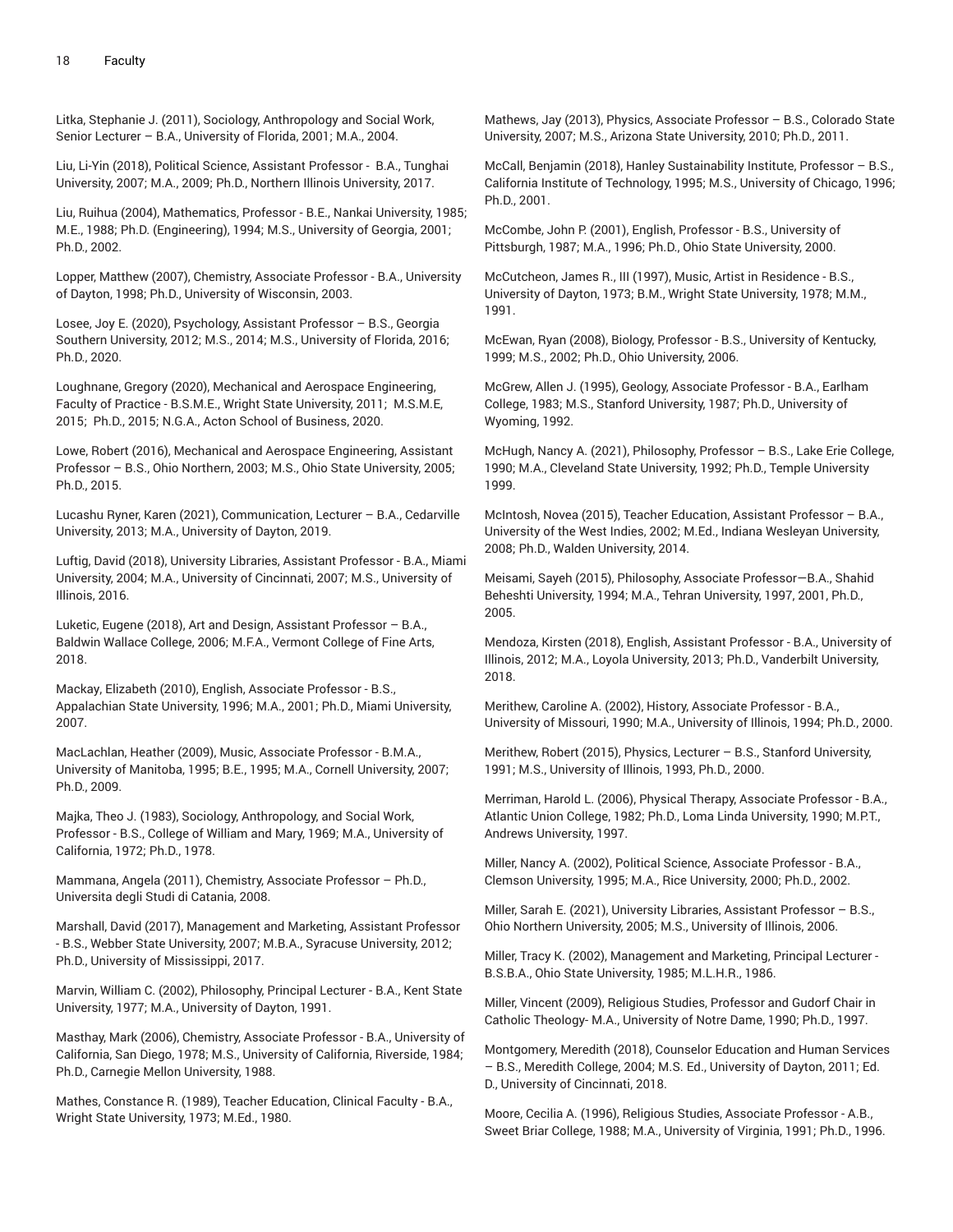Morgan, Mark A. (2021), Criminal Justice and Security Studies, Assistant Professor – B.S., University of Toledo, 2009; M.A., 2010; Ph.D., University of Cincinnati, 2018.

Morgan, Thomas L. (2006), English, Associate Professor - B.A., University of Oregon, 1993; M.A., University of Buffalo, 1999; Ph.D., 2004.

Morris III, Willie L. (1993), Music, Associate Professor - B.M.E., East Carolina University, 1982; M.A., Stephen F. Austin State University, 1984; D.M.A., University of Missouri at Kansas City Conservatory of Music, 1996.

Mosser, R. Kurt (1992), Philosophy, Associate Professor - B.A., Southern Methodist University, 1979; M.A., University of Chicago, 1982; Ph.D., 1990.

Mowrey, Corinne H. (2019), Engineering Management, Systems, and Technology, Assistant Professor - B.S., The Ohio State University, 2004; M.S., Wright State University, 2011; Ph.D., 2016.

Mueller-Hansen, Karolyn (2009), Biology, Associate Professor - B.S., Pennsylvania State University, 1980; M.S., Drexel University, 1984; Ph.D., University of Delaware, 1990.

Mulford, Rydge (2019), Mechanical and Aerospace Engineering, Assistant Professor - B.S., Brigham Young University, 2014; Ph.D., 2019.

Mundew, Leslie M. (2002), Economics and Finance, Lecturer - B.S., Ohio State University, 1979; M.B.A., Harvard University, 1984.

Muratore, Christopher (2017), Chemical and Materials Engineering, Associate Professor - B.S., Colorado School of Mines, 1999; Ph.D., 2002.

Murray, Andrew P. (1996), Mechanical and Aerospace Engineering, Professor - B.S., Rose-Hulman Institute of Technology, 1989; M.S., University of California, Irvine, 1993; Ph.D., 1996.

Myers, Kevin (1987), Chemical and Materials Engineering, Professor -B.S., University of Dayton, 1981; D.Sc., Washington University, 1986.

Myszka, David H. (1989), Mechanical and Aerospace Engineering, Professor - B.S.M.E., State University of New York at Buffalo, 1985; M.S.M.E., 1989; M.B.A., University of Dayton, 1996; Ph.D., 2009.

Neeley, Grant (2005), Political Science, Associate Professor - B.A., Texas A&M University, 1989; M.P.A., 1991; Ph.D., University of Tennessee, 1996.

Neeley, Sabrina (2019), Health and Sport Science, Associate Professor - B.B.A., Texas A&M University, 1990; M.A., University of Tennessee, 1994; Ph.D., 1999; M.P.H., Wright State University, 2010.

Neidhard-Doll, Amy (2018), Electrical and Computer Engineering, Associate Professor - B.S., Wright State University, 1993; M.S., 1994; Ph.D., 2003.

Nenonene, Rochonda (2007), Teacher Education, Assistant Professor - B.S., Baldwin-Wallace College, 1992; M.A., University of Dayton, 1998; Ph.D., 2007.

Neugebauer, Daniel (2021), Mathematics, Lecturer – B.A., Miami University, 2008; M.Ed., Xavier University, 2012; M.S., University of Dayton, 2021.

Neuman, Erica L. (2020), Accounting, Assistant Professor – B.S., Case Western Reserve University, 2013; M.S., University of Notre Dame, 2014; Ph.D., Case Western Reserve University, 2020.

Nguyen, Luan V. (2020), Computer Science, Assistant Professor – B.S., The Catholic University of America, 2012; M.S., 2012; Ph.D., University of Texas, 2018.

Nguyen, Tam (2016), Computer Science, Assistant Professor – B.S., Vietnam University of Science, 2005; M.Eng., Chonnam National University, 2009; Ph.D., National University of Singapore, 2013.

Nielsen, Mark G. (2001), Biology, Professor - B.A., Oberlin College, 1988; Ph.D., Stanford University, 1994.

Nittala, Lakshminarayana (2017), Management Information Systems, Operations Sciences, and Business Analytics, Assistant Professor - B.Tech., Indian Institute of Technology, 1999; Ph.D, University of Illinois, 2006; Ph.D, University of California-San Diego, 2017.

Nueman, Erica L. (2020), Accounting, Assistant Professor – B.S., Case Western Reserve University, 2013; M.S., University of Notre Dame, 2014; Ph.D., Case Western Reserve University, 2020.

Oberlander, Judith (1987), Institute for Technology-Enhanced Learning, Administrative - B.A., University of Dayton, 1969; M.S., 1987; Ph.D., 2002.

Obermeyer, James (2017), Engineering Management, Systems, and Technology, Faculty of Practice - B.M.E., Kettering University, 1983; M.S., Rensselaer Polytechnic Institute, 1997.

Oh, Kyoungrae (2006), Communication, Lecturer - B.A., Sogang University, 1995; M.A., 1998; M.S., University of Georgia, 2003; Ph.D., Purdue University, 2008.

Ojha, Madhusudan (2019), Physics, Visiting Assistant Professor - B.Sc., Tribhuvan University, 1989; M.Sc., 1994; M.S., University of Kentucky, 2003; Ph.D., University of Tennessee, 2012.

Olive, James L. (2019), Educational Administration, Associate Clinical Professor - B.S., The Ohio State University, 2001; M.S., University of Dayton, 2004; Ph.D., 2009.

O'Mara, Erin M. (2011), Psychology, Associate Professor – B.A., Quinnipac Universtiy, 2003; M.A., Northern Arizona University, 2005; Ph.D., University of Tennessee, 2011.

Ongwere, Tom (2019), Computer Science, Assistant Professor - B.IT, St. Lawrence University, 2011; M.C.Sc., Namibia University of Science and Technology, 2015; Ph.D., Indiana University, 2020.

Ordóñez, Raúl, E. (2001), Electrical and Computer Engineering, Professor - B.S., Monterrey Institute of Technology, 1994; M.S., The Ohio State University, 1996; Ph.D., 1999.

Orji, Cyril (2005), Religious Studies, Professor - B.A., University of Ibadan, 1990; M.Div., Dominican House of Studies, 1994; M.Ed., North Dakota State University, 2003; Ph.D., Marquette University, 2005.

Painter, Chad (2016), Communication, Assistant Professor – B.A., Capital University, 1999; M.A., University of Missouri, 2009; Ph.D., 2012.

Pair, Donald L. (1991), Geology, Professor - B.S., St. Lawrence University, 1983; M.Sc., University of Waterloo, 1986; Ph.D., Syracuse University, 1991.

Palchoudhury, Soubantika (2021), Chemical and Materials Engineering, Assistant Professor – B.S., National Institute of Technology, 2008; M.S., University of Alabama, 2010; Ph.D., 2012.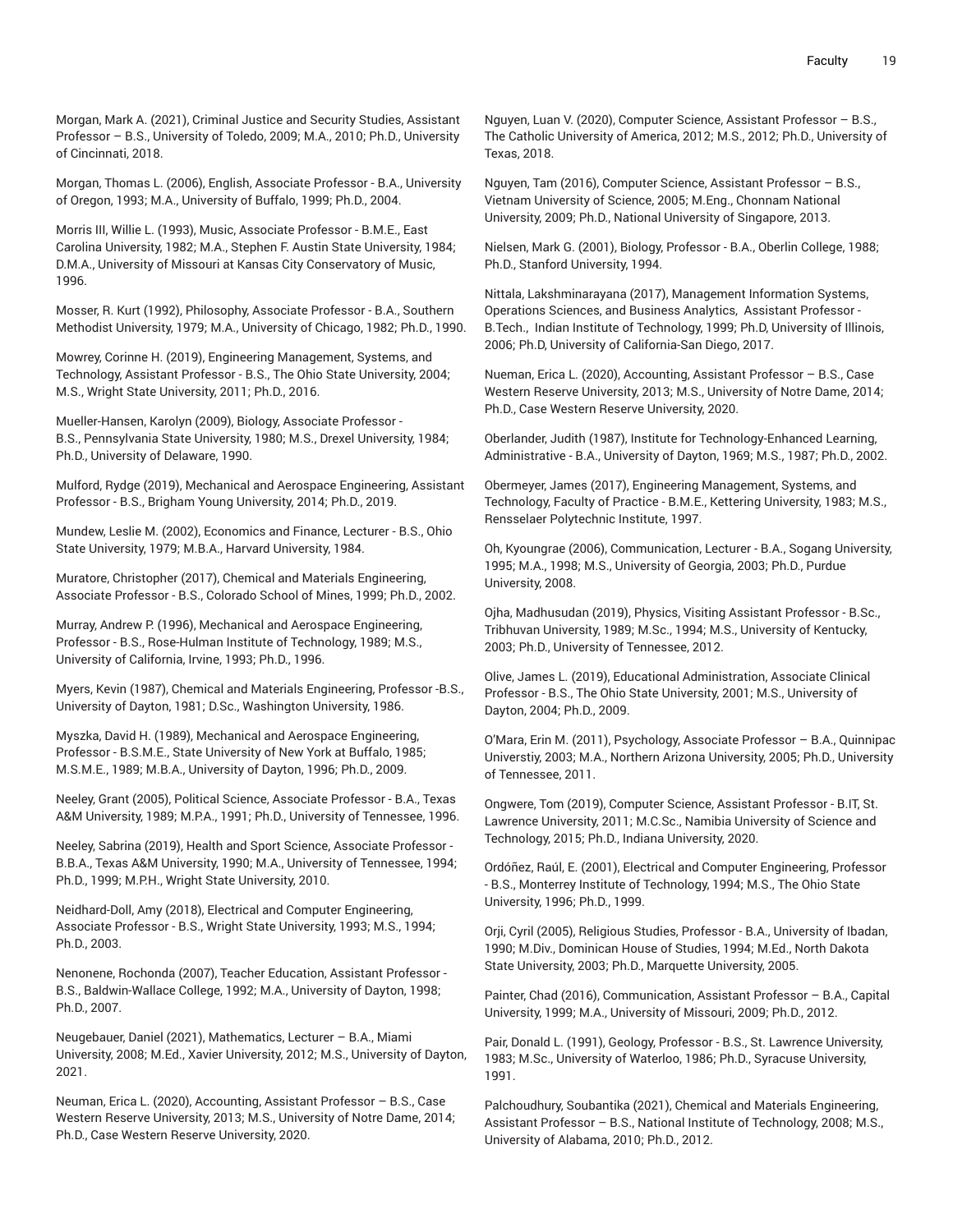Pan, Yue (2003), Management and Marketing, Professor - B.A., Tsinghua University, 1996; B.Eco., 1996; M.Eng., 1998; Ph.D., University of Georgia, 2003.

Paslaru, Viorel (2007), Philosophy, Associate Professor - B.A., University of Bucharest, 1996; M.A., 1998; Ph.D., University of Cincinnati, 2007.

Patterson, Arnecia (2013), English, Senior Lecturer - B.A., Wright State University; M.A., University of Dayton.

Pattiwael, Jonathan H. (2019), Music - Theatre, Dance, and Performance Technology, Lecturer - B.S., Texas State University, 201; B.F.A., 2013; M.F.A., Texas Woman's University, 2019.

Pautz, Michelle (2008), Political Science, Professor - B.A., Elon University, 2003; M.A., Virginia Polytechnic Institute and State University, 2005; Ph.D., 2008.

Payton, Autumn Lockwood (2018), Political Science, Lecturer – B.A., Virginia Polytechnic Institute, 2003; M.A., Ohio State University, 2005; Ph.D., 2009.

Pedrotti, Leno M. (1987), Physics, Professor - B.A., Wright State University, 1981; Ph.D., University of New Mexico, 1986.

Peñas-Bermejo, Francisco J. (1991), Global Languages and Cultures, Professor - B.A., Universidad Complutense, 1984; M.A., University of Georgia, 1986; Ph.D., 1991.

Peng, Qi-Yuan (2018), Economics and Finance, Assistant Professor - B.B.A. University of Macau, 2010; M.S., Tulane University, 2011; Ph.D., 2017.

Penno, Robert P. (1987), Electrical and Computer Engineering, Professor - B.S.M.E., Rose-Hulman Institute of Technology, 1971; M.S.E.E., 1984; Ph.D., University of Dayton, 1987.

Perkins, David A. (2013), Mechanical and Aerospace Engineering, Senior Lecturer – B.S., University of Dayton, 2003; Ph.D., 2011.

Perugini, Saverio, Jr. (2004), Computer Science, Professor - B.S., Villanova University, 1998; M.S., Virginia Polytechnic Institute and State University, 2001; Ph.D., 2004.

Phelps, Kyle (2002), Art and Design, Professor - B.S., Ball State University, 1996; M.F.A., University of Kentucky, 2000.

Phung, Phu (2015), Computer Science, Associate Professor – B.E., Ho Chi Minh City University of Technology, 2001; M.Sc., University of Ulsan South Korea, 2006; Ph.D., Chalmers University of Technology, 2011.

Picca, Leslie (2005), Sociology, Anthropology, and Social Work, Professor - B.A., Mary Washington College, 1997; M.A., University of Florida, 2000; Ph.D., 2004.

Pierce, Jason L. (2002), College of Arts and Sciences, Professor - B.A., Southwestern University, 1994; Ph.D., University of Texas-Austin, 2002.

Pinnell, Margaret F. (2000), Mechanical and Aerospace Engineering, Professor - B.M.E., University of Dayton, 1988; M.S., 1988; Ph.D., 1995.

Pirlo, Russell K. (2019), Chemical and materials Engineering, Assistant Professor - B.S., West Virginia University, 2004; Ph.D., Clemson University, 2009.

Piso, Zachary (2018), Philosophy, Assistant Professor - B.A., Allegheny College, 2011; Ph.D., Michigan State University, 2017.

Pitychoutis, Pothitos (2013) Biology, Associate Professor – B.S., National & Kapodistrian University of Athens, 2005; M.Sc., 2010; Ph.D., 2010.

Plick, William (2016), Physics, Assistant Professor - B.S., Connecticut College, 2004; Ph.D, Louisiana State University, 2010.

Poe, Danielle M. (2001), Philosophy, Professor - B.A., Seattle University, 1995; M.A., Catholic University, Belgium, 1997; Ph.D., Fordham University, 2001.

Poitras, Marc A. (1998), Economics and Finance, Associate Professor - B.A., University of Massachusetts/Dartmouth, 1989; M.A., George Mason University, 1991; Ph.D., 1995.

Pope, Constance (2018), Biology, Lecturer – B.S., University of Massachusetts, 1980; M.S. P.H., University of North Carolina, 1986; Ph.D., Northwestern University, 1997.

Potter, Rebecca C. (2002), English, Professor - B.A., University of California, Davis, 1991; M.A., Brandeis University, 1998; Ph.D., 2001.

Powers, Deborah (2016) Physics, Lab Instructor - B.S., Rochester Institute of Technology, 1986; M.S., Cornell University, 1992.

Prasad, Jayesh (1990), Management Information Systems, Operations Sciences, and Business Analytics, Professor - B.Tech., Indian Institute of Technology, Kharagpur, 1982; P.G.D.M., Indian Institute of Management, Calcutta, 1984; Ph.D., University of Pittsburgh, 1994.

Prather, Chelse (2016), Biology, Associate Professor – B.S., University of Kentucky, 2003; Ph.D., University of Notre Dame, 2010.

Prince, Andrew P. (2021), Management Information Systems, Operation Sciences, & Business Analytics, Lecturer– B.S., University of Missouri, 1983; MIBS, University of South Carolina, 1985

Pruce, Joel (2014), Political Science, Associate Professor – B.A., Rutgers University, 2002; M.A., University of Denver, 2006; Ph.D., 2011.

Ptacek, Jennifer K. (2019), Communication, Assistant Professor - B.A., Western Michigan University, 2009; M.A., 2014; Ph.D., Purdue University, 2019.

Pu, Haozhou (2017), Health and Sports Science, Assistant Professor - B.S., Beijing Sport University, 2010; M.S., Florida State University, 2012; Ph.D., 2017.

Qumsiyeh, Maher (2008), Mathematics, Associate Professor - M.A., Indiana University, 1979; Ph.D., 1986.

Rademacher, Nicholas K. (2021), Religious Studies, Professor – M.A., The Catholic University of America; Ph.D., 2006.

Raffoul, Youssef N. (1999), Mathematics, Professor - B.S., University of Dayton, 1987; M.S., 1989; M.A., Indiana University, 1991; Ph.D., Southern Illinois University, 1996.

Rahman, Shazia (2019), English, Associate Professor - B.A., University of Toronto, 1993; M.A., 1994; B.Ed., 1995; Ph.D., University of Alberta, 2002.

Rajput, Mrigendra (2020), Biology, Assistant Professor – B.S., University of Agriculture and Technology, 2003; M.S., 2005; Ph.D., South Dakota State University, 2013.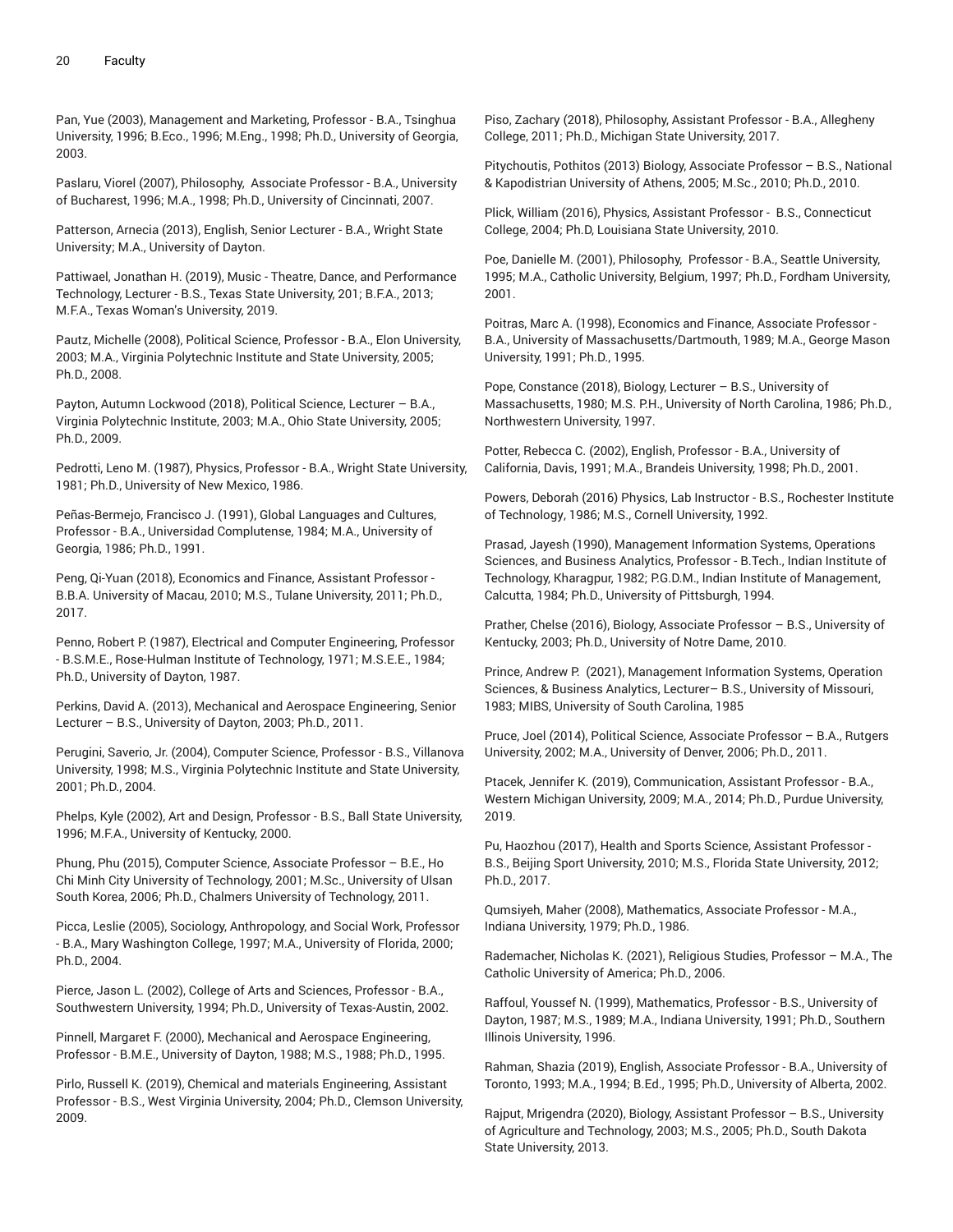Ramakrishnan, Subramanian (2021), Mechanical and Aerospace Engineering, Associate Professor – B.T., Mahatma Gandhi University, 1992; M.S., University of Calgary, 1999; M.S., Johns Hopkins University, 2001; Ph.D., Rutgers University, 2007.

Ramamoorti, Sridhar (2017), Accounting, Associate Professor - B.Com., Bombay University, 1984; M.A., Ohio State University, 1992; Ph.D, 1995.

Raman, Roopa (2017), Management Information Systems, Operations Sciences, and Business Analytics, Assistant Professor - B.S., University of Calcutta, 1993; M.S., 1995; M.S., University of California-Los Angeles, 2000; M.B.A., 2002; Ph.D., Emory University, 2008.

Randel, Julia (2017), Music, Associate Professor - B.A., Yale University, 1993; M.M., University of Kentucky, 1996; M.A., University of Georgia, 1997; Ph.D., Harvard University, 2004.

Reeb, Roger N. (1993), Psychology, Professor - B.A., Westminster College, 1984; M.S., Virginia Commonwealth University, 1987; Ph.D., 1993.

Reilly, Tracy L. (2006), Law, Professor - B.A., Northern Illinois University, 1990; J.D., Valparaiso University School of Law, 1995.

Reissman, Megan (2017), Mechanical and Aerospace Engineering, Assistant Professor – B.S., Cornell University, 2007; M.Eng., 2008; Ph.D., Northwestern University. 2016.

Reissman, Timothy (2016), Mechanical and Aerospace Engineering, Assistant Professor – B.S., Cornell University, 2002; M.S., 2008; Ph.D., 2013.

Ren, Dan (2013), Mathematics, Associate Professor – B.S., Beijing Normal University, 2004; M.A., 2006;M.S., New Mexico State University, 2008; Ph.D., Boston University, 2013.

Renner, Trisha (2017), Physical Therapy, Clinical Faculty - A.S., Indiana University, 2008; B.S., 2008; D.P.T., University of Dayton, 2013.

Reynolds, Patrick A. (1996), Music, Professor - B.M., University of Michigan, 1981; M.M., 1983; D.M.A., University of Cincinnati, 1997.

Rhoads, Elizabeth (2016), Biology, Senior Lecturer - B.A., Miami University, 2000; M.S., University of Dayton, 2006; Ph.D., 2011.

Richardson, Emily (2017), Communication, Lecturer - B.A., DePauw University, 2003; M.A., Ball State University, 2007; Ph.D., University of Texas at Austin, 2014.

Rittenhouse-Cea, Holly (2019), Counselor Education and Human Services, Clinical Associate Professor - B.A., Northern Kentucky University, 2005; M.S., Hofstra University, 2008; Ph.D., Fordham University, 2015.

Ritterhoff, Kimberly A. (2011), Health and Sport Science, Lecturer – B.S., Ohio University, 2003; M.S., Wright State University, 2011.

Robins, Simon (2021), University Libraries, Assistant Professor – B.A., Portland State University, 2014; M.L.I.S., University of British Columbia, 2018.

Robinson, James D. (1982), Communication, Professor - B.A., University of the Pacific, 1978; M.A., West Virginia University, 1979; Ph.D., Purdue University, 1982.

Robinson, Jayne B. (1994), Biology, Professor - B.S., Bowling Green State University, 1978; M.S., Ohio State University, 1984; Ph.D., 1991.

Rodgers, Linda V. (1998), Counseling Center, Administrative - B.A., Mt. Mary College, 1989; M.S., University of Wisconsin-Milwaukee, 1991; Ph.D., 1998.

Rodriguez, Dario N. (2012), Psychology, Senior Lecturer – B.A., University of Dayton, 2006; M.A., 2008; Ph.D., John Jay College of Criminal Justice & the Graduate Center, 2012.

Roecker Phelps, Carolyn E. (1995), Psychology, Associate Professor - B.S., University of Illinois, 1984; M.S., Illinois State University, 1990; Ph.D., University of Iowa, 1994.

Roederer, Christopher (2018), Law, Associate Professor – B.A., University of Kansas, 1989; J.D., New York University, 1992; M.A., University of Texas, 1994.

Romanowski, Arne (2019), Global Languages and Cultures, Assistant Professor - B.A., Northern Kentucky University, 2002; M.A., Eastern Illinois University, 2004; M.A., University of Cincinnati, 2007; Ph.D., University of Pittsburgh, 2015.

Roy, Haimanti (2013), History, Associate Professor – B.A., Presidency College, 1996; M.A., Jawaharlal Nehru University, 1998; Ph.D., University of Cincinnati, 2006.

Ruggiero, John G. (1995), Economics and Finance, Professor and Edmund B. O'Leary Chair in Economics - B.A., State University of New York at Cortland, 1988; M.A., Syracuse University, 1992; Ph.D., 1995.

Rumpfkeil, Markus P. (2010), Mechanical and Aerospace Engineering, Associate Professor—B.S., Technical University of Berlin, 2000; M.S., Humboldt University, 2004; Ph.D., University of Toronto, 2008.

Running, Carson L. (2020), Mechanical and Aerospace Engineering, Assistant Professor – B.S., University of Notre Dame, 2015; M.S., 2019; Ph.D., 2020.

Rush, Tobias W. (2011), Music, Associate Professor – B.A., Adams State College, 1996; M.M., University of Northern Colorado, 1998; D.A., 2007.

Russo, Charles J. (1996), Educational Administration, Joseph Panzer Professor of Education - B.A., St. John's University, 1972; M.Div., Seminary of the Immaculate Conception, 1978; J.D., St. John's University, 1983; Ed.D., 1989.

Rutan, Abby (2021), Communication, Lecturer – B.S., Wright State University, 2019; M.S., University of Dayton, 2021.

Ryan, Mark (2014), Religious Studies, Assistant Professor – B.A., Swarthmore College, 1994; Ph.D., University of Virginia, 2006.

Sableski, Mary (2012), Teacher Education, Associate Professor – B.S., University of Dayton, 1998; M.S., University of Dayton, 2001; Ph.D., Ohio State University, 2007.

Sagardia, Sarah (2017), Communication, Lecturer - B.A., St. Mary's College, 2008; M.A., Ohio University, 2010; Ph.D., 2017.

Saliba, Joseph E. (1980), Civil and Environmental Engineering and Engineering Mechanics, Professor - B.S., University of Dayton, 1979; M.S., 1980; Ph.D., 1983; Reg. Prof. Engr.

Saliba, Tony E. (1986), Chemical and Materials Engineering, Professor - B.Cm.E., University of Dayton, 1981; M.S., 1982; Ph.D., 1986.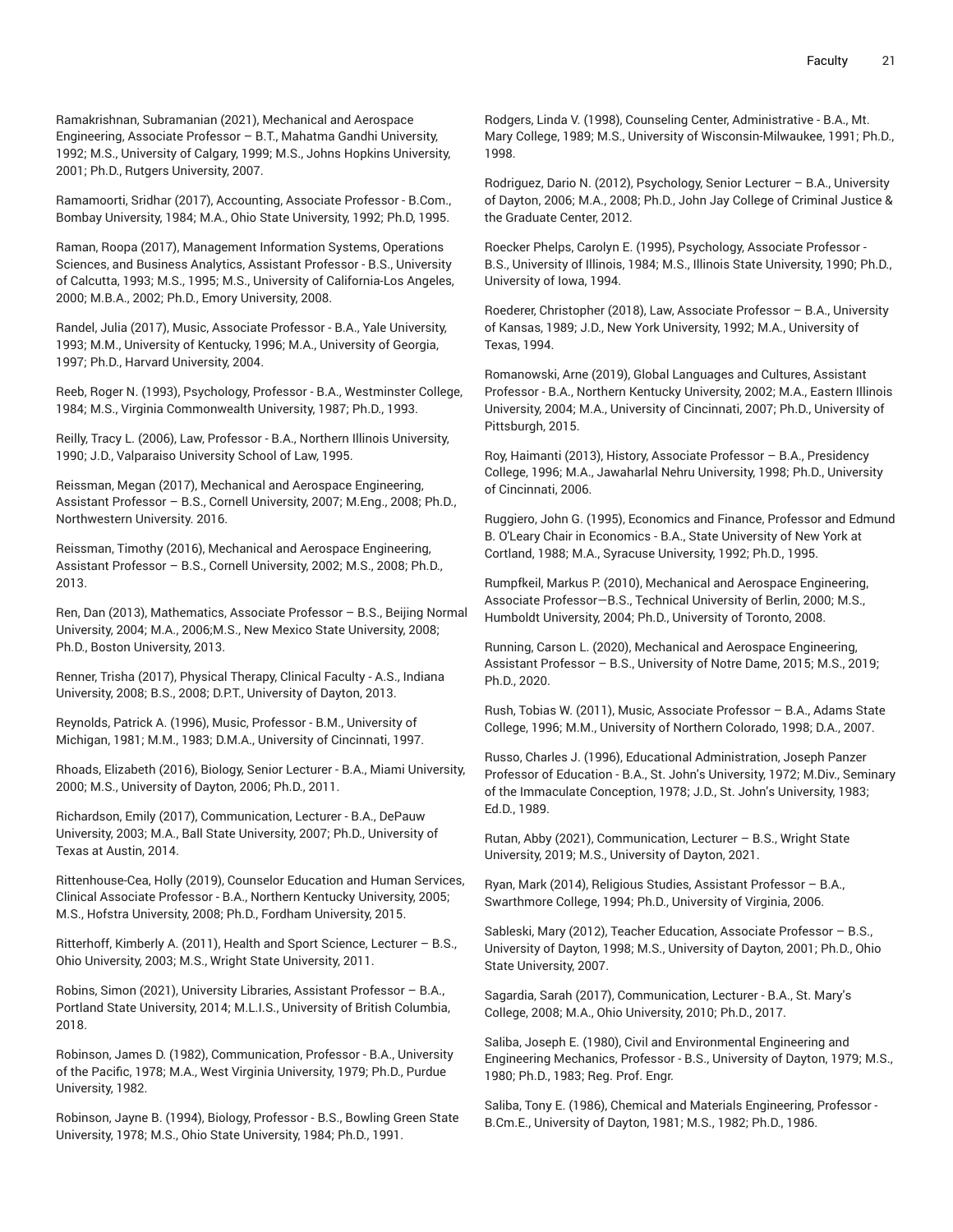Salih, Jusuf (2012) , Religious Studies, Associate Professor – B.A., Marmara University, 1994; M.A., Marmara University, 1997; M.A., University of Virginia, 2006; Ph.D., University of Virginia, 2011.

Salisbury, William D. (2002), Management Information Systems, Operations Sciences, and Business Analytics, Professor - B.B.A., Ohio University, 1986; M.B.A., Miami University, 1988; Ph.D., University of Calgary, 1996.

Sanderson, Mary (2014), History, Senior Lecturer - B.A., Ohio University, 2002; M.A., Vanderbilt University, 2005; Ph.D., 2010.

Sandhu, Sarwan S. (1980), Chemical and Materials Engineering, Professor - B.S., Panjab University, 1961; B.S.Ch.E., 1966; M.S.E., University of New Brunswick, 1970; D.I.C., Imperial College, University of London, 1973; Ph.D., University of London, 1973.

Sangalang, Angeline (2017), Communication, Assistant Professor - B.A., University of Illinois, 2011; M.A., University of Southern California, 2014; Ph.D., 2015.

Santamarina, Juan C. (1997), History, Associate Professor - B.A., University of Wisconsin, 1989; Ph.D., Rutgers University, 1995.

Sarangan, Andrew M. (2000), Electro-Optics and Photonics, Professor - B.A.Sc., University of Waterloo, 1991; M.A.Sc., 1993; Ph.D., 1996.

Sawas, Omar (2017), Engineering Management, Systems, and Technology, Lecturer - B.S., Aleppo University, 1985; M.S., University of Dayton, 1993; Ph.D., 1997.

Saxton, Teresa (2018), English, Lecturer – B.A., Otterbein College, 2004; M.A., University of Tennessee, 2006; Ph.D., 2012.

Sayre, Molly (2017), Sociology, Anthropology, and Social Work, Assistant Professor - B.A., College of Wooster, 2002; M.S.W., University of Cincinnati, 2008; Ph.D, University of Kentucky, 2016.

Scantlin, Ronda M. (2002), Communication, Associate Professor - B.A., Bethany College, 1992; M.A., University of Kansas, 1995; Ph.D., University of Texas, 1999.

Schaub, Kayla (2021), Global Languages and Cultures, Lecturer – B.A., Wright State University, 2014; M.A., University of Cincinnati, 2019.

Schaurer, Randall L. (2012), Physics, Lab Instructor—B.S., Maryville College, 1975; M.Ed., Wright State University, 1984.

Schmitt, Jeffrey (2016), Law, Professor – B.A., Miami University, 2004; J.D., University of Virginia, 2007.

Schneider, Kellie R. (2013) Engineering Management, Systems, and Technology, Associate Professor – B.S., University of Arkansas, 2002; M.S., 2006; Ph.D., 2013.

Schneider, Scott J. (2004), Engineering Management, Systems, and Technology, Associate Professor - B.S.E.E., University of Dayton, 1996; M.S., The Ohio State University, 1998.

Schnell, Phillip O. (2017), Biology, Lecturer - B.S., University of Cincinnati, 1995; M.S., 1997.

Schoenenberger, Katherine R. (2001), Geology, Lecturer - B.A., Wellesley College, 1995; B.S., University of Dayton, 1999; M.S., University of Cincinnati, 2001.

Schrader, Andrew J. (2019), Mechanical and Aerospace Engineering, Assistant Professor - B.S., Valparaiso University, 2014; M.S., Georgia Institute of Technology, 2017; Ph.D., 2019.

Schramm, Christine H. (1993), Student Development, Administrative - B.A., Michigan State University, 1987; M.A., 1989.

Schulz, Kristina Lecturer (2018) University Libraries, Lecturer – B.A., Miami University, 1990; M.A., Wright State University, 1993.

Schutte, Maria G. (2013), Economics and Finance, Associate Professor – B.S., Pontifical Catholic University of Ecuador, 1993; M.B.A., University of Notre Dame, 1995; Ph.D., University of Missouri, 2007.

Secrease-Dickson, Cassandra (2013), Communication, Senior Lecturer – A.A., Bucks County Community College, 1994; B.A., West Chester University of Pennsylvania, 1997; M.A., Central Missouri State University, 2000; Ph.D., Indiana University, 2012.

Segalewitz, Scott I. (2000), Engineering Management, Systems, and Technology, Professor - B.S.E.E., Rutgers University, 1983; M.S., New Jersey Institute of Technology, 1986; Reg. Prof. Engr.

Seger, Nicholas D. (2021), Law, Assistant Professor of Academic Success – B.S., Miami University, 2008; J.D., University of Toledo, 2011.

Seielstad, Andrea M. (1996), Law, Professor - A.B., Princeton University, 1988; J.D., University of Michigan, 1991.

Sextro, Laura Elizabeth (2012), History, Lecturer – B.A., University of California, Santa Cruz, 1997; M.A., New York University, 2002; Ph.D., University of California, Irvine, 2012.

Shabalala, Dalindyebo (2017), Law, Associate Professor - B.A., Vassar College, 1998; J.D, University of Minnesota, 2004; Ph.D, Maastricht University, 2014.

Shapiro, Jacob (2020), Mathematics, Assistant Professor – B.A., Denison University, 2010; M.A., Miami University, 2012; Ph.D., Purdue University, 2018.

Shaw, Lori E. (1988), Law, Professor of Lawyering Skills - B.S., University of Dayton, 1983; J.D., 1987.

Shen, Ju (2014), Computer Science, Associate Professor – M.S., University of Birmingham, 2006; Ph.D., University of Kentucky, 2014.

Sherwan, Natalie (2017), History, Lecturer - B.A., University of Bucharest, 1994; M.A., 1998; Ph.D., University of California, Los Angeles, 2016.

Shimmin, Donald L. (2004), Economics and Finance, Lecturer—B.S., Miami University, 1983; M.B.A., Wright State University, 1990.

Shreffler, Stephanie (2014), University Libraries, Associate Professor – B.A., Hillsdale College, 2010; M.S., University of Michigan, 2012.

Siekman-Hall, Stacey (2020), Criminal Justice and Security Studies, Lecturer - B.S., University of Southern Indiana, 1990; M.S., University of Cincinnati, 2008.

Sievers, David A. (2009), Music, Artist in Residence - B.M.A., Washington State University, 1994; M.M.A., Boise State University, 1996; D.M., Indiana University, 2009.

**Siekman-Hall, Stacey**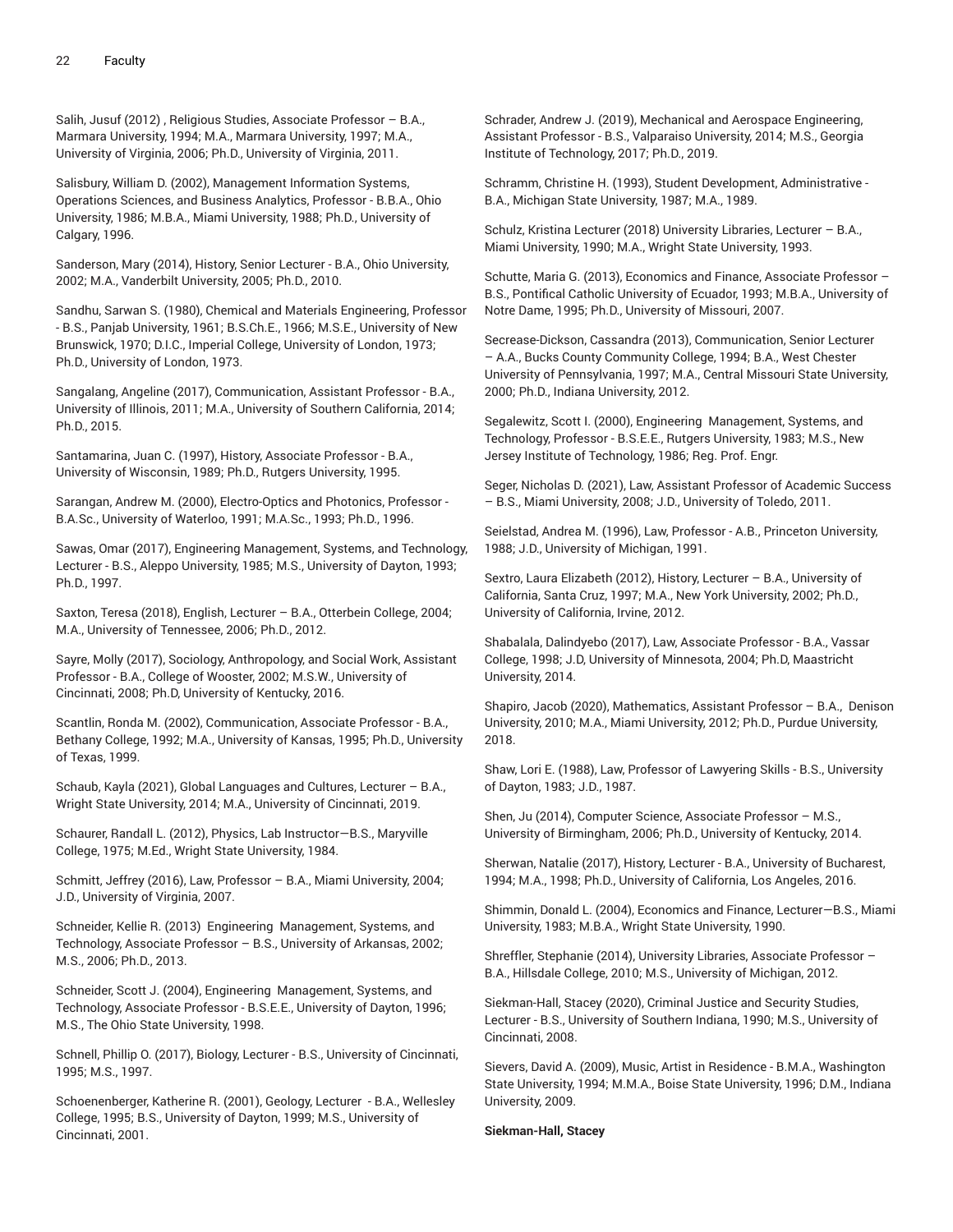Simmons, Jesseca (2018), Communication, Assistant Professor – B.A., University of California, 2014; M.F.A., Northwestern University, 2016.

Simon, Julie (2010), Mathematics, Senior Lecturer - B.A., Wellesley College, 1983; Ph.D., University of Illinois, 1989.

Singh, Amit (2007), Biology, Professor - B.S., H.P. University, 1988; M.S., Devi Ahilya University, 1990; Ph.D., 1995.

Skill, Thomas D. (1984), Communication, Professor - B.A., State University of New York at Buffalo, 1978; M.A., 1980; Ph.D., 1984.

Slade, R. Andrew (2003), English, Professor - B.A., Seattle University, 1995; B.A., Katholieke Universiteit Leuven, 1996; Ph.D., State University of New York at Stony Brook, 2004.

Sloss, Chad J. (2021), Sociology, Anthropology, and Social Work, Lecturer – B.A., Antioch College, 2005; M.A., Antioch McGregor University, 2009; Ph.D., University of Cincinnati, anticipated 2021.

Small, Jamie L. (2015), Sociology, Anthropology, and Social Work, Associate Professor – B.A., Adelaide University, 2002; M.A., Indiana University, 2006; Ph.D., San Francisco State University, 2015.

Smith, Anthony B. (1999), Religious Studies, Associate Professor - B.A., Boston College, 1985; M.A., University of Minnesota, 1989; Ph.D., 1995.

Smith, Elizabeth (2017), Physics, Lab Instructor - B.S., Purdue University, 1989; M.S., University of Michigan, 1992; Ph.D. 1998.

Smith, Ethan D. (2021), Religious Studies, Lecturer – B.S., Cincinnati Christian University, 2002; M.A., University of Dayton, 2010; Ph.D., 2021.

Smith, Gregory (2021), Counselor Education and Human Services, Assistant Clinical Professor – B.S., Florida State University, 2003; M.A., University of Nevada, 2008; Ph.D., 2013.

Smith, Larry (2018), Educational Administration, Clinical Faculty – B.A., Ohio State University, 1975; M.A., 1978; Ph.D., Bowling Green State University, 1995.

Smith, Todd B. (2001), Physics, Associate Professor - B.S., University of Notre Dame, 1989; M.A., Miami University, 1990; M.S., University of Michigan, 1995; Ph.D., 1998.

Sparks, John R. (1995), Management and Marketing, Professor - B.B.A., West Texas State University, 1988; Ph.D., Texas Tech University, 1995.

Spina, Eric F. (2016), Office of the President, Professor – B.S., Carnegie Mellon University, 1983 ;M.A., Princeton, 1987; Ph.D, 1988.

Sritharan, R. (1999), Computer Science, Professor - B.Tech., Indian University of Technology, 1985; M.S., Vanderbilt University, 1988; Ph.D., 1995.

Stangel, Courtney (2015), Accounting, Lecturer – B.S., University of Dayton, 2003; M.S., 2003.

Stiffler, Nicholas M. (2021), Computer Science, Assistant Professor – B.S., University of South Carolina, 2009; M.S., 2012; Ph.D., 2016.

Strain, Margaret M. (1995), English, Professor - B.A., Bellarmine College, 1977; M.A., University of Louisville, 1986; Ph.D., 1995.

Strauss, Andrew (2015), School of Law, Professor—B.A., Princeton University, 1981; J.D., New York University, 1985.

Street, Donna L. (2002), Accounting, Professor and Al & Marcie Mahrt Chair in Accounting - B.B.A., East Tennessee State University, 1981; M.Acc., University of Tennessee, 1983; Ph.D., 1987.

Street, P. Eric (1992), Music, Professor - B.M., Cornell College, 1975; M.M., Indiana University, 1977; D.M., 1985.

Su, Emma YouYi (2019), Management and Marketing, Assistant Professor - B.A., Chongqing Jiatong University, 2002; M.S., Nanyang Technological University, 2008; M.S., University of British Columbia, 2010; Ph.D., Mississippi State University, 2019.

Subramanyam, Guru (1998), Electrical and Computer Engineering, Professor - B.E., University of Madras; 1984; M.S., University of Cincinnati, 1988; Ph.D., 1993.

Sudakov, Ivan (2015), Physics, Assistant Professor—B.S., Ural State University, 2006; B.E., 2008; M.S., 2008; Ph.D., St. Petersburg State University, 2011; Ph.D., Novgorad State University, 2012.

Sullivan, Diane M. (2006), Management and Marketing, Professor - B.S.B.A., University of Central Florida, 1997; M.B.A.; Ph.D., 2006.

Sullivan, Nicholas (2019), Management Information systems, Operations Management, Decision Sciences, Assistant Professor - B.S., Brigham Young University, 2012; M.S., 2012; Ph.D., University of Utah, 2019.

Sullivan Smith, Emily. (2014), Art and Design, Associate Professor – B.F.A., Kent State University, 2004; M.F.A., 2010.

Sun, Yvonne (2014), Biology, Associate Professor – B.S., University of California at San Diego, 2002; Ph.D., University of California, Berkeley, 2008.

Sutherland, Bobbi Sue (2014), History, Associate Professor – B.A., Calvin College, 2003; M.A., Yale University, 2005; M. Phil, 2007; Ph.D., 2009.

Swavey, Rochael J. (2010), Chemistry, Lab Instructor—B.S., Cleveland State University, 1991; M.S., Case Western Reserve University, 1993; Ph.D., 1997.

Swavey, Shawn M. (2002), Chemistry, Professor - B.S., Edinboro University, 1991; M.S., Case Western Reserve University, 1995; Ph.D., 1998.

Sweeney, Paul D. (2001), Management and Marketing, Professor - B.A., California State University, 1978; M.S., University of Pittsburgh, 1980; Ph.D., 1983.

Sweet, Stephanie K. (2015), Communication, Lecturer – B.A., University of Dayton, 2012, M.A., 2014.

Szeghi, Tereza (2009), English, Professor - B.A., University of Cincinnati, 2000; M.A., University of Arizona, 2004; Ph.D., 2007.

Tabo, Tamara (2017), Law, Assistant Professor of Academic Success - B.A., University of Houston, 2001; J.D., Texas Southern University, 2011.

Taha, Tarek (2009), Electrical and Computer Engineering, Professor - B.A., DePauw University, 1996; B.S.E.E., Georgia Institute of Technology, 1996; M.S.E.E., 1998; Ph.D., 2002.

Taylor, Annette M. (1988), Communication, Assistant Professor - B.A., Michigan State University, 1974; M.A., 1988; Ph.D., Bowling Green State University, 1996.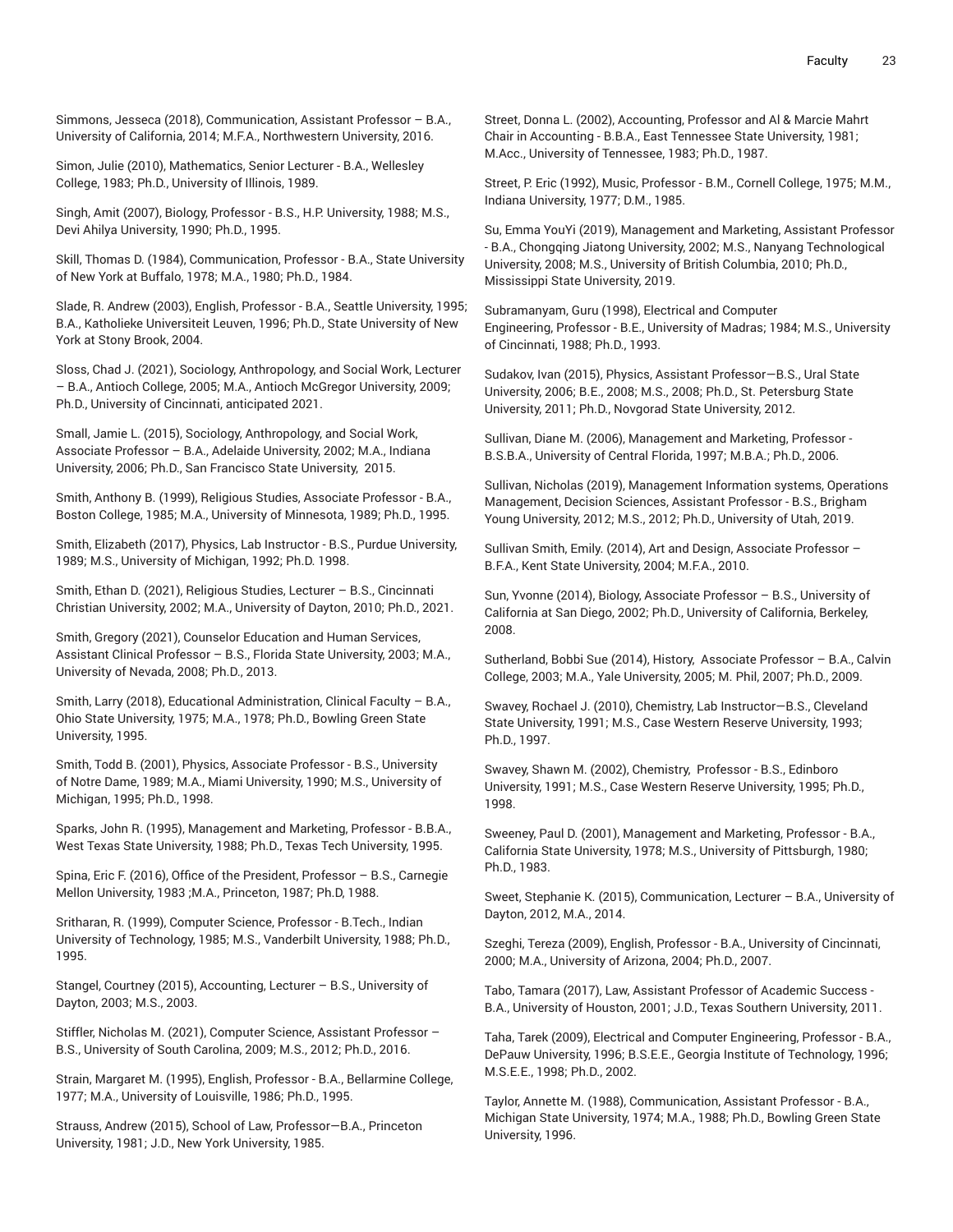Taylor, Denise G. (2006), Civil and Environmental Engineering and Engineering Mechanics, Associate Professor - B.S., Virginia Polytechnic Institute and State University, 1981; B.C.E., University of Dayton, 1992; M.S., University of Cincinnati, 1995; Ph.D., Johns Hopkins University, 2003.

Tello Sánchez, Maria Teresa (2007), Global Languages and Cultures, Principal Lecturer-- B.A., University of Salamanca, 2003; M.A., 2007.

Thomas, Patrick W. (2011), English, Associate Professor– B.A., Mercyhurst College, 2002; M.A., Kent State University, 2006; Ph.D., 2011.

Thomas-Durrell, Latasha (2019), Music, Assistant Professor - B.M., University of Tennessee, 2007; M.M., University of Central Arkansas, 2010; M.M., University of North Carolina, 2016; Ph.D., Michigan State University, 2019.

Thomas-Trout, Misty (2016), Art and Design, Assistant Professor – B.F.A., University of Dayton, 2011; M.F.A., Ohio University, 2016.

Thompson, Daniel Patrick Speed (2012), Religious Studies, Associate Professor – B.A., University of Notre Dame, 1986; A.M., University of Chicago, 1987; Ph.D., 1998.

Titlebaum, Peter J. (1996), Health and Sport Science, Professor - B.S., State University of New York at Brockport, 1982; M.S., Ohio State University, 1985; Ph.D., Temple University, 1993.

Todd, Adam G. (2010), Law, Professor of Lawyering Skills - B.A., Brown University, 1983; J.D., Rutgers School of Law, 1990.

Todd, George (2019), Mathematics, Assistant Professor - B.S., University of Texas, 2009; M.S., University of Arizona, 2013; Ph.D., 2015.

Toll, Shannon (2016), English, Assistant Professor – B.A., Kansas State University, 2006; M.A., San Diego State University, 2008; Ph.D., University of Oklahoma, 2016.

Toomb, Laura G. (2015), Communication, Lecturer – B.A. University of Dayton, 1988; M.A., Northwestern University, 1992.

Toubia, Elias A. (2011), Civil and Environmental Engineering and Engineering Mechanics, Associate Professor – B.S., Lebanese University, 2000; M.S., University of Dayton, 2003; Ph.D., 2008.

Trick, Kimberly A. (1994), Chemistry, Principal Lecturer - B.Ch.E., University of Dayton, 1984; M.S., 1988; Ph.D., 1994.

Trollinger, Susan (2007), English, Professor - B.A., University of Wisconsin, 1986; M.A., University of Pittsburgh, 1988; Ph.D., 1995.

Trollinger, William (1998), History, Professor - B.S., Bethel College, 1977; M.S., University of Wisconsin, 1980; Ph.D., 1984.

Tsen, Hsuan (2012), Art and Design, Senior Lecturer – B.A., Hampshire College, 1998; Ph.D., Stanford University, 2011.

Uhlman, Todd (2009), History, Assistant Professor - B.A., Indiana University, 1998; Ph.D., Rutgers University, 2008.

Usman, Mohammad (2007), Mathematics, Professor - M.S. and M.A., Ohio University, 2001; Ph.D., University of Cincinnati, 2007.

Vaglienti, Rachel M. (2021), Physician Assistant Education, Assistant Clinical Professor – B.S., West Virginia University, 2009; M. PA., Alderson Broaddus University, 2012.

Valenzano, Joseph M. III (2011), Communication, Professor – B.A., Providence College, 2000; M.A., University of Maine, 2002; Ph.D., Georgia State University, 2006.

Van Iersel, Miranda (2021), Electro-optics and Photonics, Assistant Professor – M.Sc., Catholic University of Nijmegen, 1999; Ph.D., Vrije Universiteit, 2004.

Van Zandt, Victoria (2005), Law, Associate Professor of Lawyering Skills - B.A., Ohio State University, 1991; J.D., University of Dayton, 1996.

Vanderburgh, Paul (2004), Health and Sport Science, Professor - B.S., United States Military Academy, 1982; M.A., University of Georgia, 1988; Ed.M., Columbia University, 1991; Ed.D., 1992.

Vandersommers, Daniel A. (2020), History, Assistant Professor – B.A., Bowling Green State University, 2007; M.A., The Ohio State University, 2010; Ph.D., 2014.

Vasquez, Erick (2015) Chemical and Materials Engineering, Associate Professor – B.S., Universidad Centroamericana Jose Simeon Canas, 2007; M.S., Clemson University, 2009; Ph.D., Mississippi State University, 2013.

Vasquez, Ramon (2018), Teacher Education, Assistant Professor – B.A., University of Southern California, 1996; Ed.M., Harvard, 2007; Ph.D., University of Wisconsin, 2015.

Velasquez, Ernesto (2009), Philosophy, Associate Professor - B.A., University of Illinois at Chicago, 1998; M.A., University of Hawaii, 2000; Ph.D., State University of New York at Buffalo, 2009.

Veliz-Cuba, Alan (2015), Mathematics, Associate Professor – B.S., Universidad Nacional Mayor de San Marcos, 2003; Ph.D., Virginia Polytechnic Institute and State University, 2010.

Venard, Paul (2007), Law Library, Professor - B.S., John Carroll University, 1997; J.D., Kent State University, 2001; M.L.S., 2005.

Ventura, Renato (2010), Global Languages and Cultures, Associate Professor - B.A., Trinity College, 2003; M.A., University of Connecticut, 2006; Ph.D., University of Connecticut, 2011.

Vibber, Kelly S.(2014), Communication, Associate Professor – B.A., Western Michigan University, 2003; M.A., Purdue University, 2005; Ph.D., 2014.

Voracheck, Laura (2007), English, Associate Professor - B.A., Trinity University, 1991; M.A., University of Texas-Houston, 1995; Ph.D., University of Wisconsin, 2004.

Vorontsov, Mikhail (2009), Electro-Optics and Photonics, Professor and WBI Endowed Chair in Ladar and Free Space Optical Communications - M.S., Moscow State University, 1974; Ph.D., 1977; D.Sc., Lomonosov Moscow State University, 1989.

Wagner, Peter G. (1999), Management Information Systems, Operations Sciences, and Business Analytics, Lecturer - B.S., Louisiana Tech University, 1970; M.S., University of Southern California, 1980.

Waizmann, David M. (2021), Accounting, Lecturer - B.S., University of Dayton, 1990; M.B.A., 1991.

Wallace, Marguerite (2018), Psychology, Lecturer - B.S., University of Dayton, 1987; M.S.Ed. 1990.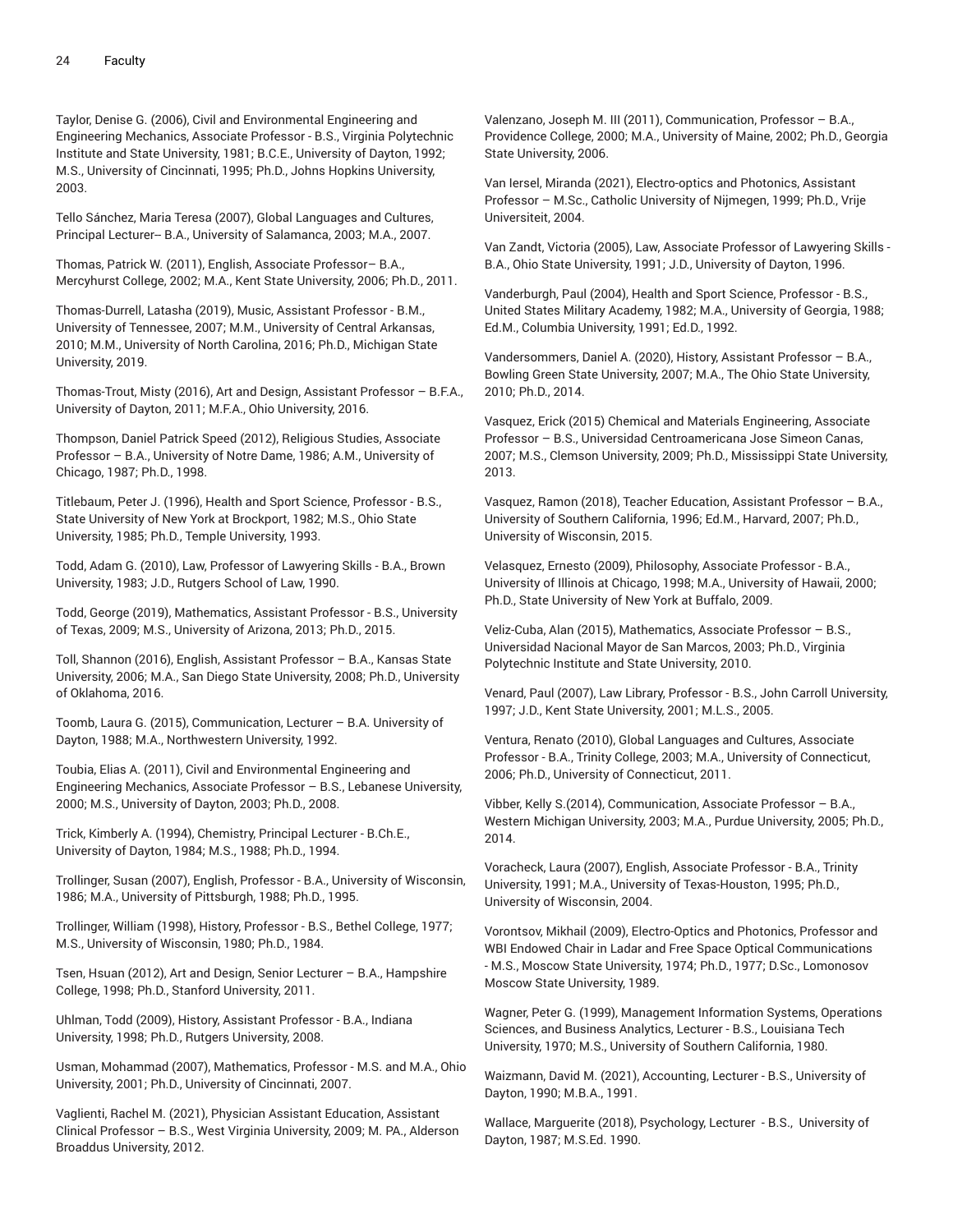Walsh-Messinger, Julie (2015), Psychology, Associate Professor – B.A., Boston College, 2004; M.A., 2006; M.A., Long Island State University, 2009; Ph.D., 2013.

Walter, Beth A. (2013), Communication, Lecturer – B.A., Carlow University, 1996; M.A., Duquesne University, 2004; Ph.D., 2014.

Wang, Fukuo Albert (2005), Economics and Finance, Professor - B.A., National Taiwan University, 1982; M.B.A., University of North Carolina, 1989; Ph.D., 1994.

Wang, Hui (2018), Civil and Environmental Engineering and Engineering Mechanics, Assistant Professor- B.S. Tongji University, 2009; M.Sc., 2012; Ph.D., University of Akron, 2015.

Wang, Jia (2017), Economics and Finance, Assistant Professor - B.S., Shandong University, 2010; Ph.D., University of Oklahoma, 2015.

Wanstall, Christopher (2021), Mechanical and Aerospace Engineering, Assistant Professor – B.S., University of Alabama, 2015; Ph.D., 2020.

Wantland, Ryan (2016), Music -Theatre, Dance, and Performance Technology, Lecturer – B.A., Indiana University, 2011; M.A., Ohio University, 2016.

Warahena Liyanage, Gayan (2021), Mathematics, Assistant Professor – B.Sc., University of Peradeniya, 2011; M.Sc., Indiana University of Pennsylvania, 2015; Ph.D., Central Michigan University, anticipated 2021.

Wardell, Jaosn H. (2020), University Libraries, Assistant Professor - B.A., Colorado State University, 2007; B.A., Metropolitan State University, 2010; M.L.S., Emporia State University, 2018.

Wascher, Matthew (2021), Mathematics, Assistant Professor – B.A., Case Western Reserve University, 2009; M.A., Bowling Green State University, 2015; Ph.D., The Ohio State University, 2020.

Washington, Versalle (2010), History, Lecturer - B.S., United States Military Academy, 1985; M.A., Ohio State University, 1994; Ph.D., 1995.

Watkins, David (2010), Political Science, Associate Professor - B.A., Western Washington University, 1997; M.A., University of Washington, 2000; Ph.D., 2008.

Watson, Alexander M. (2021), Engineering Management, Systems, and Technology, Assistant Professor – B.E., University of Dayton, 2010; M.S., 2011; Ph.D., University of Colorado, 2015.

Watson, Blake A. (1992), Law, Professor - B.A., Vanderbilt University, 1978; J.D., Duke University, 1981.

Webb, Kathleen M. (1993), University Libraries, Professor - B.S., Pennsylvania State University, 1982; M.L.S., University of California, Los Angeles, 1991.

Webber, Sarah J. (2010), Accounting, Associate Professor - B.S., University of Dayton, 2003; M.B.A., 2003; J.D., Ohio State University, 2007; L.L.M., Capital University, 2010.

Welland, Kehler (2017), Music - Theatre, Dance, and Performance Technology, Lecturer - B.A., Denison University, 2008; M.A., University of Nevada, 2011.

Welkener, Michele (2008), Counselor Education and Human Services, Associate Professor - B.F.A., Miami University, 1990; M.A., 1992; Ph.D., 2000.

Wellinghoff, Lisa J. (2019), Mathematics, Lecturer - B.S., Wright State University, 1999; M.S., 2001.

Wells, Andrea Chenoweth (2012), Music, Artist in Residence – B.A., University of Dayton, 2000; M.Mus. Cleveland Institute of Music, 2004.

Wells, Charles E. (1984), Management Information Systems, Operations Sciences, and Business Analytics, Professor - A.B., Harvard University, 1976; M.B.A., Miami University, 1977; Ph.D., University of Cincinnati, 1982.

Wendorf, Thomas A., S.M. (1999), English, Associate Professor - B.A., University of Dayton, 1986; M.A., Washington University, 1995; Ph.D., 1999.

Weston, Regan (2019), Counselor Education and Human Services, Clinical Assistant Professor - B.S., University of North Texas, 2014; M.A., Baylor University, 2015; Ph.D., Baylor University, 2019.

Whisnant, Rebecca S. (2003), Philosophy, Professor - B.A., Oberlin College, 1989; M.A., University of North Carolina, 1993; Ph.D., 2002.

Whitaker, Jayne K. Matlack (1993), Art and Design, Associate Professor - B.S., University of Delaware, 1983; M.F.A., Temple University, 1993.

Whitaker, Joel A. (1993), Art and Design, Professor - B.F.A., University of Montevallo, 1985; M.F.A., Florida State University, 1988.

White, John J. (2007), Teacher Education, Associate Professor - B.A., University of Massachusetts at Boston, 1984; M.A., Boston College, 1995: Ph.D., 2000.

Whitney, Thomas J. (1988), Civil and Environmental Engineering and Engineering Mechanics, Associate Professor – B.M.E., University of Dayton, 1986; M.M.E., University of Delaware, 1988; Ph.D., University of Dayton, 2003.

Wiget, William N. (2021), Communication, Lecturer – B.A., Wilmington College, 2001; M.A., University of Dayton, 2003, Ph.D., Bowling Green State University, anticipated 2021.

Wilbers, Timothy A. (1983), Art and Design, Associate Professor - B.A.Ed., Ohio State University, 1972; M.A., 1974; M.F.A., Southern Illinois University, 1981.

Wilhoit, Stephen W. (1988), English, Associate Professor - B.A., University of Kentucky, 1980; M.A., University of Louisville, 1983; Ph.D., Indiana University, 1988.

Wilkens, Robert J. (1999), Chemical and Materials Engineering, Professor - B.C.M.E., University of Dayton, 1992; M.S. 1993; Ph.D., Ohio University, 1997.

Will, Kenneth (2016), Music, Lecturer - B.A., Ohio University, 2008; M.A., 2013.

Willenbrink, Joy (2018), Music, Lecturer - B.A., University of Dayton, 2012; M.A., Immaculata University, 2017.

Williams, Adam (2018), English, Lecturer – B.A., Miami University, 1996; M.A., University of New Hampshire, 1999., M.F.A., New York University, 2002.

Williams, Marlon L. (2014), Economics and Finance, Assistant Professor – B.S., University of the West Indies, 2001; M.S., 2006; Ph.D., Pennsylvania State University, 2013.